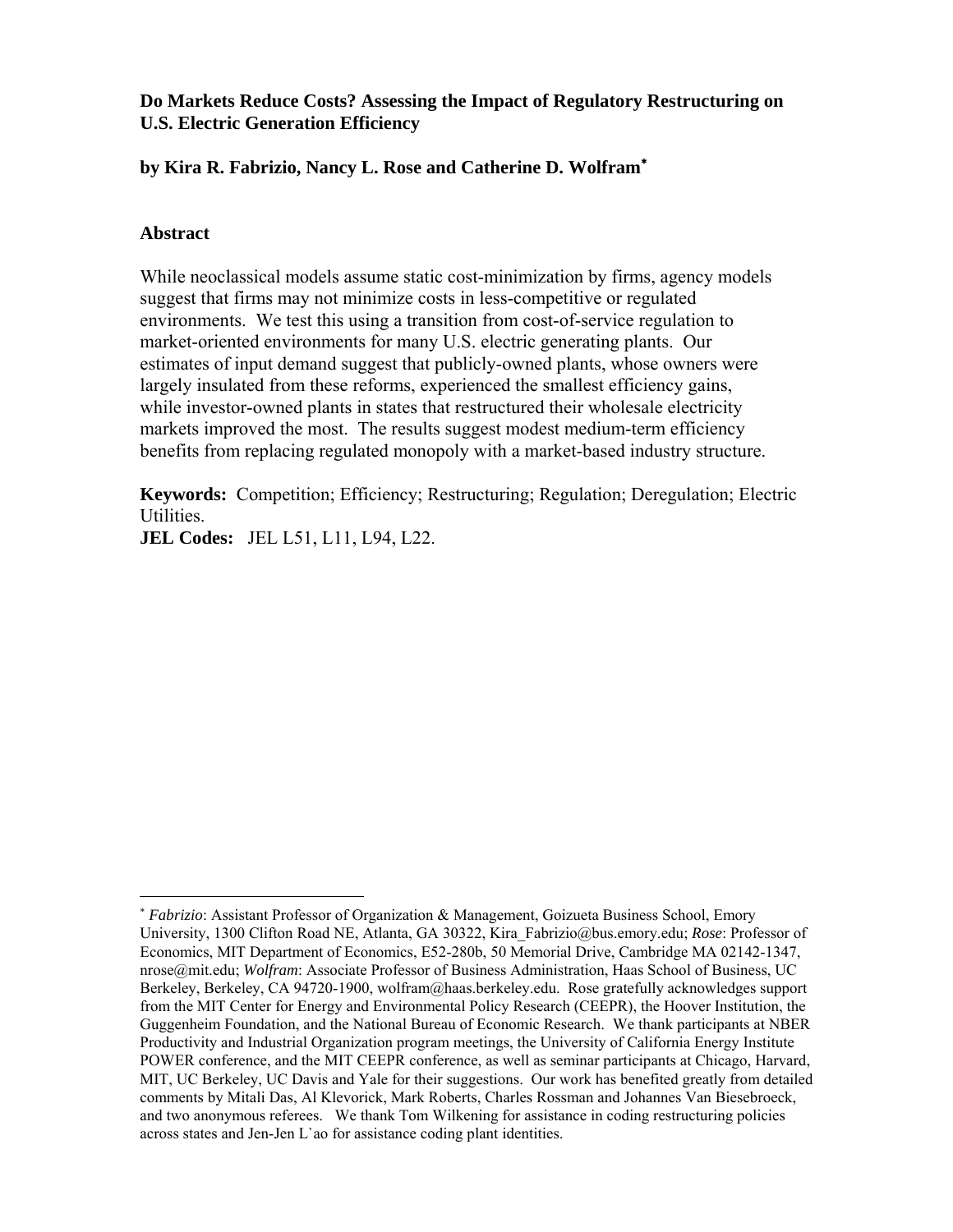Economists have long maintained that markets generate important efficiency benefits for an economy. These arguments usually focus on allocative efficiency; the implications of competition for technical efficiency are less clear. Neoclassical models of profit-maximization assume static cost-minimizing behavior by all firms, regardless of market competitiveness.<sup>1</sup> Agency models, however, in recognizing the interplay of asymmetric information with the separation of management and control, suggest possible deviations from cost-minimization by effort-averse managers. These distortions may be amplified when a firm's prices are set by asymmetrically-informed regulators (e.g., Jean-Jacques Laffont and Jean Tirole, 1993). Replacing regulated price determination with markets makes firms residual claimants to cost-savings, potentially increasing incentives for efficiency-enhancing effort.<sup>2</sup> Theory suggests several possible roles for markets: constraining managerial behavior by rewarding efficiency gains, confronting less-efficient firms with the choice of cost reduction to the level of their lower-cost counterparts or exit, and perhaps reducing agency costs.<sup>3</sup> The actual relevance of markets for technical efficiency ultimately is an empirical question.

This paper uses data on the U.S. electric generation sector to assess the effect on technical efficiency of shifting regulated monopolies to more market-based environments. The past decade has witnessed a dramatic transformation of this industry. Until the mid-1990s, over ninety percent of the electricity in the US was sold by vertically-integrated

<u>.</u>

 $1$ <sup>1</sup> The implication of competition for dynamic efficiency through innovation is the subject of an extensive theoretical and empirical literature in economics, dating at least from Joseph Schumpeter's 1942 classic *Capitalism, Socialism, and Democracy*.

 $2 \text{ In contrast, Xavier Vives (2006) develops a model in which deregulation may lead to increased.}$ competitive pressure and reduced R&D investment, leading to a negative effect on cost-reducing innovation.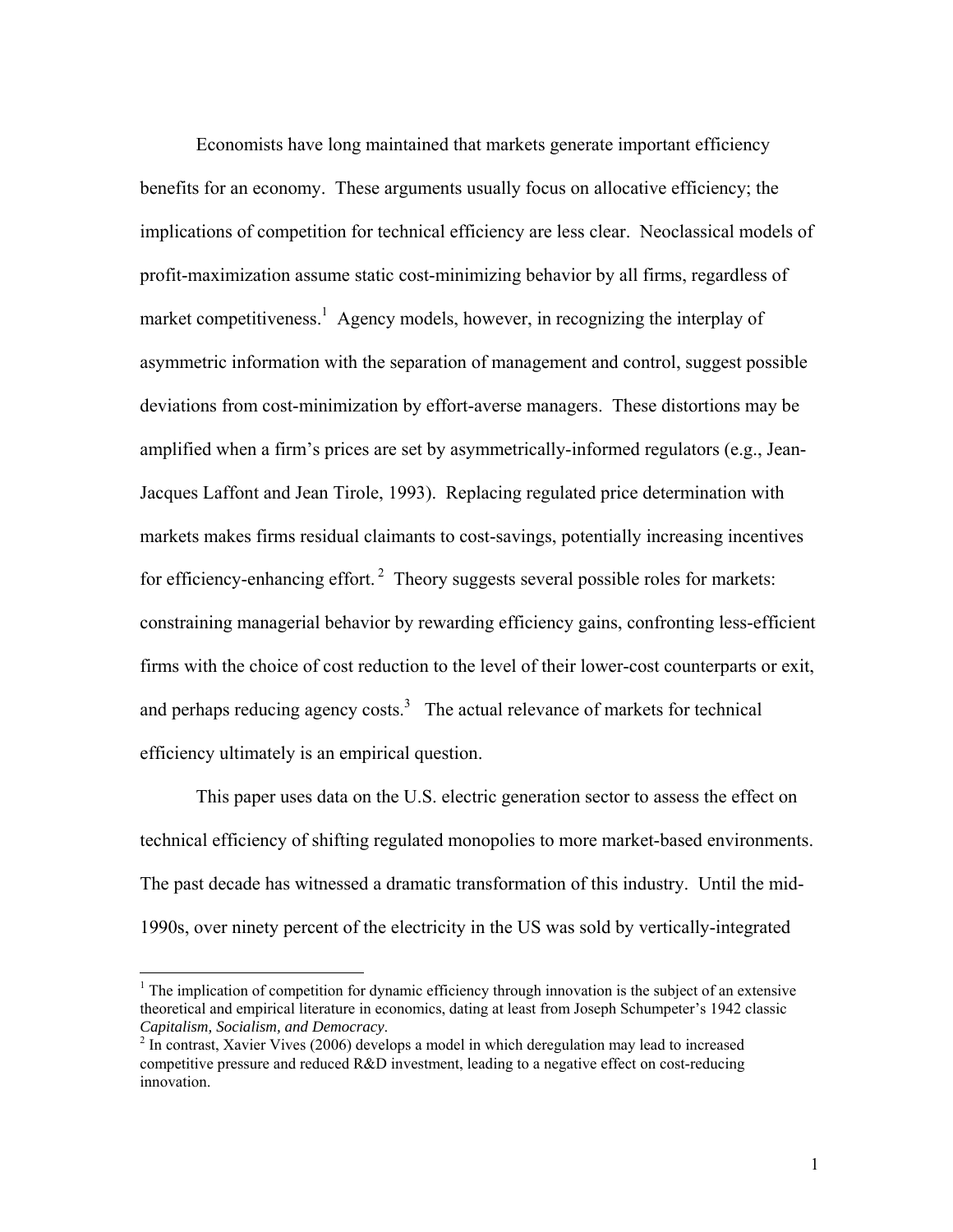investor-owned utilities (IOUs), most operating as regulated monopolists within their service areas. Many utilities faced some form of incentive-based regulation, adopted by states during the 1980s and early 1990s to improve upon the efficiency incentives of traditional cost-of-service regulation. More radical reform was initiated in the mid-1990s, as many states began to restructure their electric utility markets. Today, nonutility generators own roughly a quarter of generation capacity nationwide, and IOUs in many states own only a small fraction of total generating capacity and operate in a structure that relies heavily on market-based incentives. While studies of state-level electricity restructuring suggest that politicians may have been motivated in large part by rentseeking (e.g., Matthew W. White, 1996, and Paul L. Joskow, 1997), many proponents of restructuring argued that exposing utilities to competitive, market-based outcomes would yield efficiency gains that could ultimately reduce electricity costs and retail prices.

The considerable body of empirical research on electricity restructuring within the U.S. and abroad has thus far focused on assessing the performance of competitive wholesale markets, with particular attention to the exercise of market power (e.g., Severin Borenstein, James Bushnell and Frank A. Wolak, 2002 and Joskow and Edward Kahn, 2002, and Wolak, forthcoming). While many of the costs of electricity restructuring have been intensively studied, relatively little effort has been devoted to quantifying any ex post operating efficiency gains of restructuring. Christopher R. Knittel (2002) reports evidence of some electric generating plant efficiency increases associated with the diffusion of incentive regulation.<sup>4</sup> The question of whether further reform—moving from

<sup>&</sup>lt;sup>3</sup>  $3$  Stephen J. Nickell (1996) provides a discussion of many of these theoretical arguments. Jen Baggs and Jean-Etienne de Bettignies (forthcoming) develop a model in which competition may reduce costs through both direct effects, such as those described in Nickell (1996), and reductions in agency costs.

 $\frac{4}{1}$  Incentive regulations have been more extensively studied in the telecommunications sector; e.g., Chunrong Ai and David Sappington (2002), or Donald Kridel, Sappington, and Dennis Weisman (1996) for a survey of many such studies.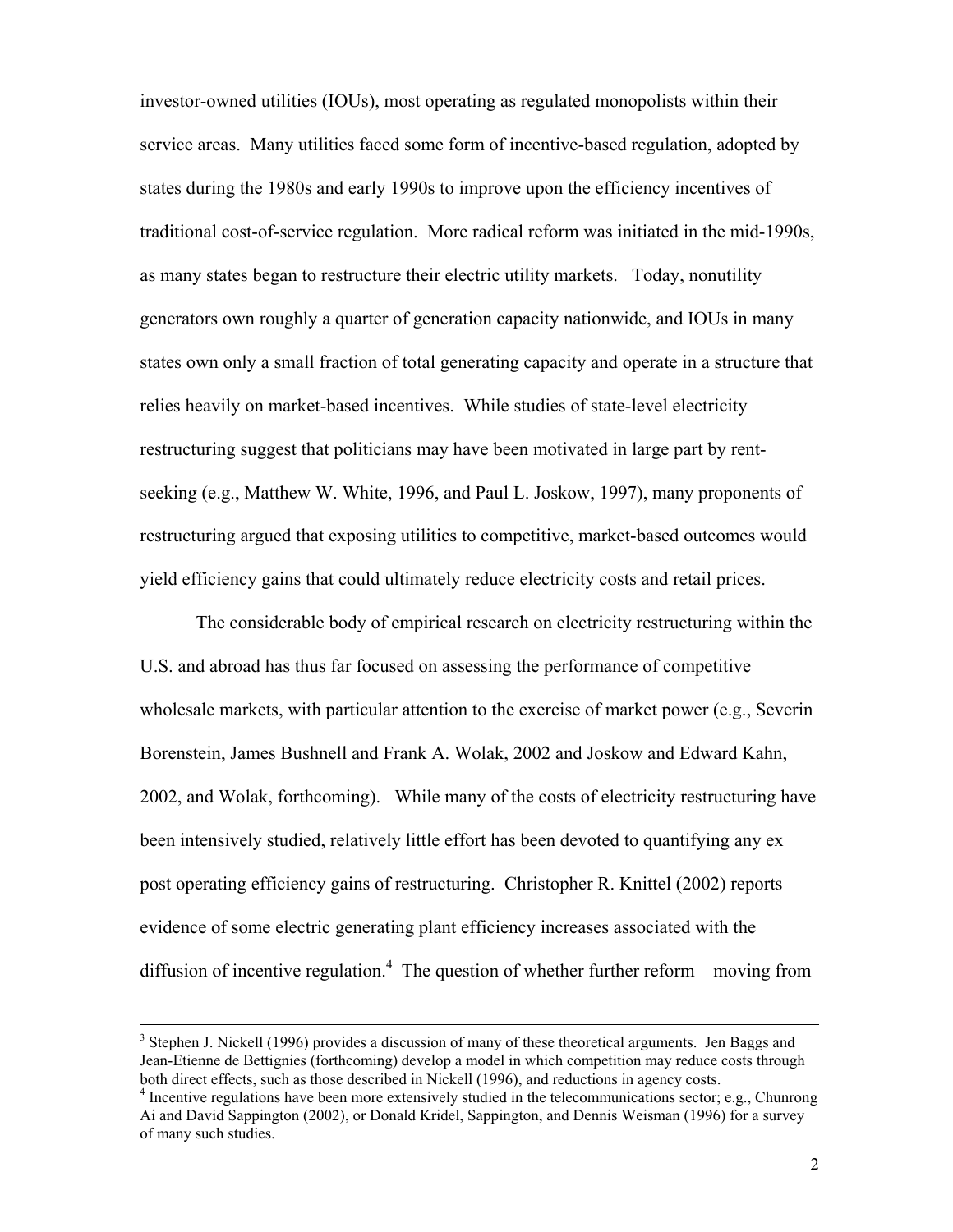incentive-based regulation to deregulated markets for generation—yields additional improvements in plant efficiency remains open.

Research on other industries suggests productivity gains associated with deregulation (e.g., G. Steven Olley and Ariel Pakes, 1996, on telecommunications and Charles K. Ng and Paul Seabright, 2001, on airlines) and with increased competitive pressure caused by factors other than regulatory change (e.g., José E. Galdón-Sánchez and James A. Schmitz, Jr., 2002, on iron ore mines).<sup>5</sup> This study provides the first substantial analysis of early generation efficiency gains from electricity restructuring.  $6\text{ As such, it is}$ of direct policy relevance to states contemplating the future of their electricity restructuring programs, and contributes to the broad economic debate on the role of competition in the economy.

The results of our work indicate that the plant operators most affected by restructuring reduced labor and nonfuel expenses, holding output constant, by three to five percent relative to other investor-owned utility plants, and by six to twelve percent relative to government- and cooperatively-owned plants that were largely insulated from restructuring incentives. These may be interpreted as the medium-run efficiency gains that Joskow (1997, p. 214) posits "may be associated with improving the operating

<sup>&</sup>lt;sup>5</sup> Some hint of this possibility in electricity is provided by Walter J. Primeaux (1977), who compared a sample of municipally owned firms facing competition to a matched sample of municipally owned firms in monopoly situations and found a significant decrease in costs per kWh for firms facing competition. 6  $\delta$  Joskow (1997) describes the significant labor force reductions that accompanied restructuring in the UK, as the industry moved from state-owned monopoly to a privatized, competitive generation market, although these mix restructuring and privatization effects. The only econometric evidence on restructuring of which we are aware is from L. Dean Hiebert (2002), who uses stochastic frontier production functions to estimate generation plant efficiency over 1988-1997, treating all inputs as orthogonal to productivity shocks. Hiebert models plant inefficiency as a function of several variables, including indicators for state regulatory or legislative enactment of utility restructuring in 1996 and in 1997. He reports a huge reduction in estimated mean inefficiency for coal plants in states deemed to have restructured in 1996 but none for gas plants in those states, and no effect on plants of either fuel type for policies enacted in 1997. Our work uses a longer time period, richer characterization of the restructuring environment and dating of reforms consistent with the U.S. Energy Information Administration, and an alternative technology specification that both allows for more complex productivity shocks and treats possible input endogeneity biases.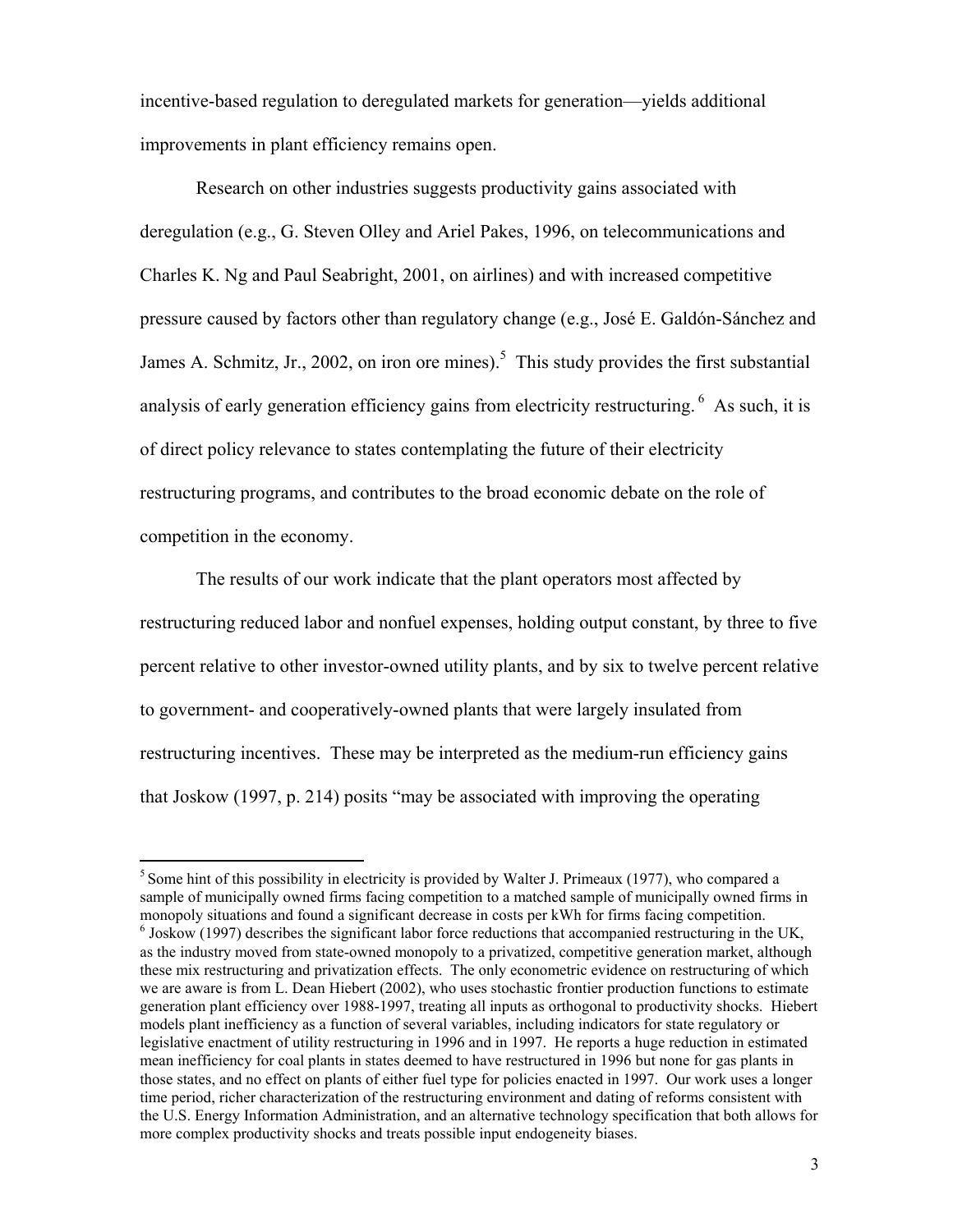performance of the existing stock of generating facilities and increasing the productivity of labor operating these facilities." Our work also highlights the importance of treating the simultaneity of input and output choice. Failing to recognize that shocks to input productivity may induce firms to adjust targeted output leads to overstatement of estimated efficiency effects, by nearly a factor of two in some cases. While endogeneity concerns have been long recognized in the productivity literature, ours is one of the first studies of electric generation to control for this. Finally, we explore the sensitivity of the estimated efficiency impact to the choice of control group to which restructured plants are compared, and discuss the issues involved in determining the appropriate counterfactual.

 The remainder of the paper is organized as follows: Section I describes existing evidence on the competitive effects of efficiency and discusses how restructuring might alter electric generation efficiency. Section II details our empirical methodology for testing these predictions and describes our strategy for identifying restructuring effects. The data are described in Section III. Section IV reports the results of the empirical analysis, and Section V concludes.

### **I. Why Might Restructuring Affect Generator Efficiency?**

Through the early 1990s, the U.S. electricity industry was dominated by vertically integrated investor-owned utilities. Most operated as regulated monopolists over generation, transmission, and distribution of electricity within their localized geographic market, though there was some wholesale power traded among utilities or purchased from a small but growing number of nonutility generators. Prices generally were determined by state regulators based on accounting costs of service at the firm level. It has long been argued that traditional cost-of-service regulation does relatively well in limiting rents but less well in providing incentives for cost-minimizing production (e.g., Laffont and Tirole,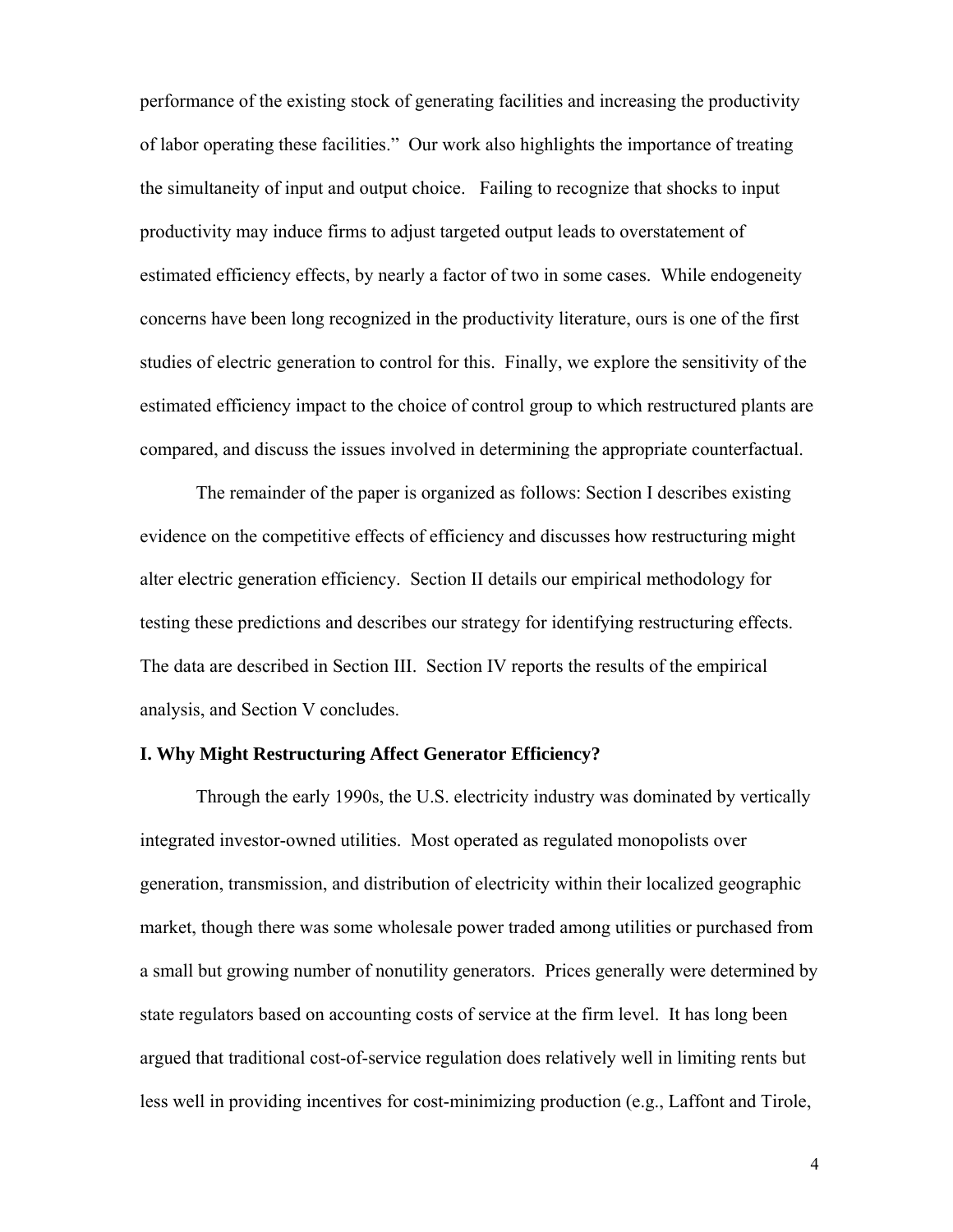1993). Under pure cost-of-service regulation, regulator-approved costs are passed directly through to customers, and reductions in the cost of service yield at most short-term profits until rates are revised to reflect the new lower costs at the next rate case.<sup>7</sup> Given asymmetric information between regulators and firms, inefficient behavior by managers that raises operating costs above minimum cost levels generally would be reflected in increased rates and passed through to customers. Joskow (1974) and Wallace E. Hendricks (1975) demonstrate that frictions in cost-of-service regulation, particularly those arising from regulatory lag (time between price-resetting hearings), may provide some incentives at the margin for cost-reducing effort. Their impact generally is limited, however, apart from periods of rapid nominal cost inflation (Joskow, 1974).

This system led economists to argue that replacing cost-of-service regulation with higher-powered regulatory incentive schemes or increased competition could enhance efficiency.<sup>8</sup> Over the 1980s and early 1990s, many state utility commissions accordingly adopted some form of incentive regulation. The little empirical evidence available on these reforms, which modify price setting within the regulated monopoly structure, suggests limited effects. Knittel (2002) studies a variety of incentive regulations in use through 1996, and finds that those targeted at plant performance or fuel cost were associated with gains in plant-level generation efficiency.<sup>9</sup> More general reforms, such as price caps, rate freezes, and revenue-decoupling programs, typically were associated with insignificant or negative efficiency estimates, all else equal.

 $<sup>7</sup>$  Rates are constant between rate cases, apart from specific automatic adjustments (such as fuel adjustment</sup> clauses), so changes in cost would not be reflected in rates until the next rate case.

<sup>&</sup>lt;sup>8</sup> See, for example, Laffont and Tirole (1993), for a theoretical justification, or Joskow and Richard Schmalensee (1987), for an applied argument.

<sup>&</sup>lt;sup>9</sup> Knittel uses OLS and stochastic production frontier techniques to estimate Cobb-Douglas generating plant production functions in capital, labor, and fuel for a panel of large IOU plants over 1981-1996. His results from first-differenced models, which implicitly allow for fixed plant-level efficiency effects, suggest gains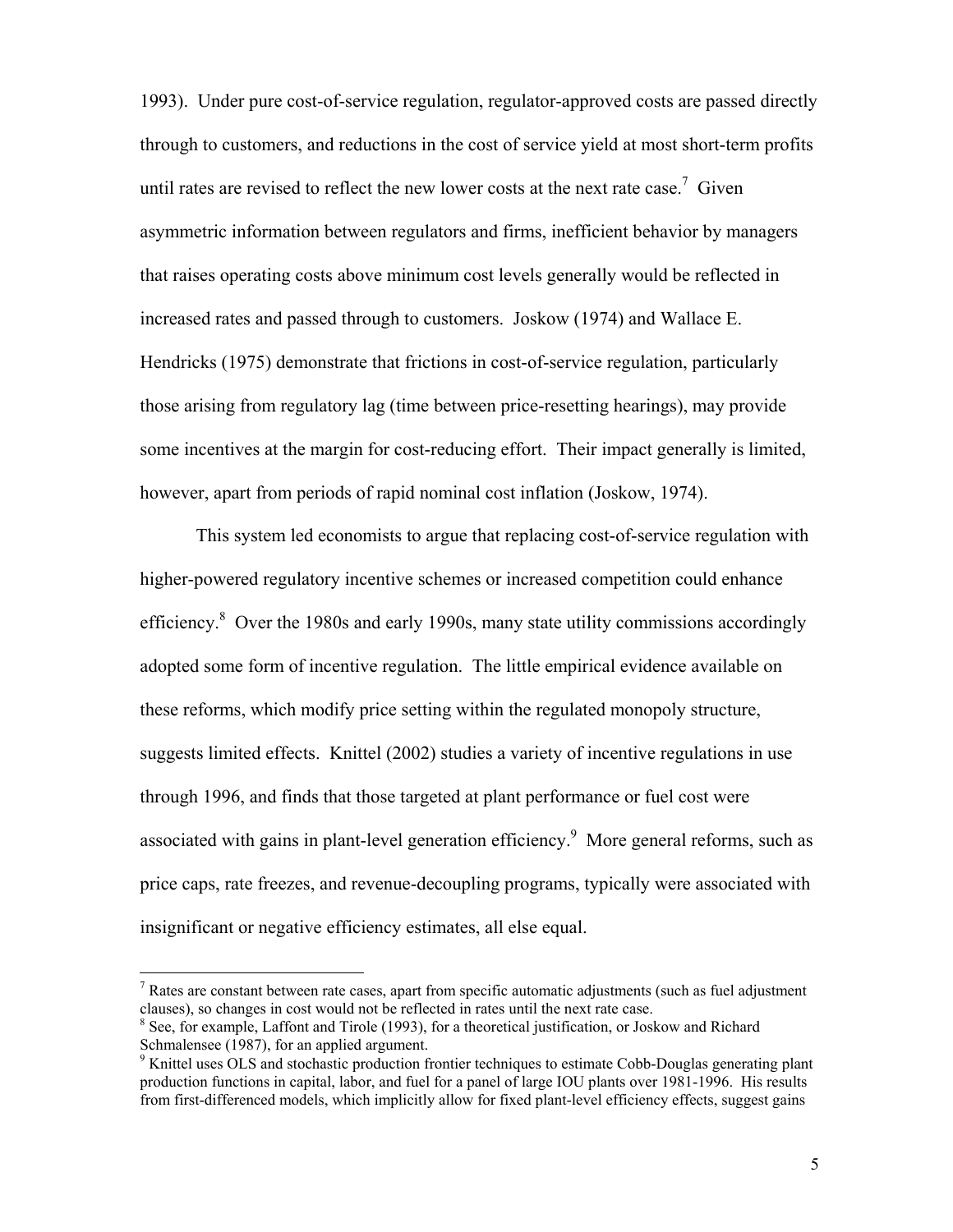During the second half of the 1990s, states began to shift their focus from incentive regulation to restructuring. By 1998, every jurisdiction (50 states and the District of Columbia) had initiated formal hearings to consider restructuring their electricity sector, and by 2000, almost half had approved legislation introducing some form of competition that included competitive retail access, whereby companies competed to sell power to retail customers.<sup>10</sup> Restructuring initiatives, in contrast to incentive regulations, fundamentally changed the way plant owners earn revenue. At the wholesale level, plants sell either through newly created spot markets or through long-term contracts that are presumably based on expected spot prices. In the spot markets, plant owners submit bids indicating the prices at which they are willing to supply power from their plants. Dispatch order is set by the bids, and, in most markets, the bid of the marginal plant is paid to all plants that are dispatched. High-cost plants will be forced down in the dispatch order, reducing expected revenue.<sup>11</sup> Plant operators that reduce costs can move higher in the dispatch order to increase dispatch probability, and increase the profit margin between own costs and the expected market price. Most restructuring programs also changed the way retail rates are determined and the way in which retail customers are allocated.<sup>12</sup> Retail access programs in combination with the creation of the new wholesale spot markets may increase the intensity of cost-cutting incentives, leading to even greater effort to improve efficiency.

on the order of 1-2 percent associated with these reforms. Equations that do not allow for plant fixed effects suggest much larger magnitudes.

 $10$  In the aftermath of California's electricity crisis in 2000-2001, restructuring has become less popular and many states have delayed or suspended restructuring activity, including six that had previously approved retail access legislation. See US Energy Information Administration (EIA), 2003.<br><sup>11</sup> This could induce closure. We address potential selection-induced biases from exit below.

<sup>&</sup>lt;sup>12</sup> States have used a variety of approaches to link retail rates under restructuring to wholesale prices in the market. Over the short term, most states decoupled utility revenue from costs by mandating retail rate freezes, often at levels discounted from pre-restructuring prices. Some states, such as Pennsylvania, are aggressively trying to encourage entry by competitive energy suppliers, who may contract directly with retail customers.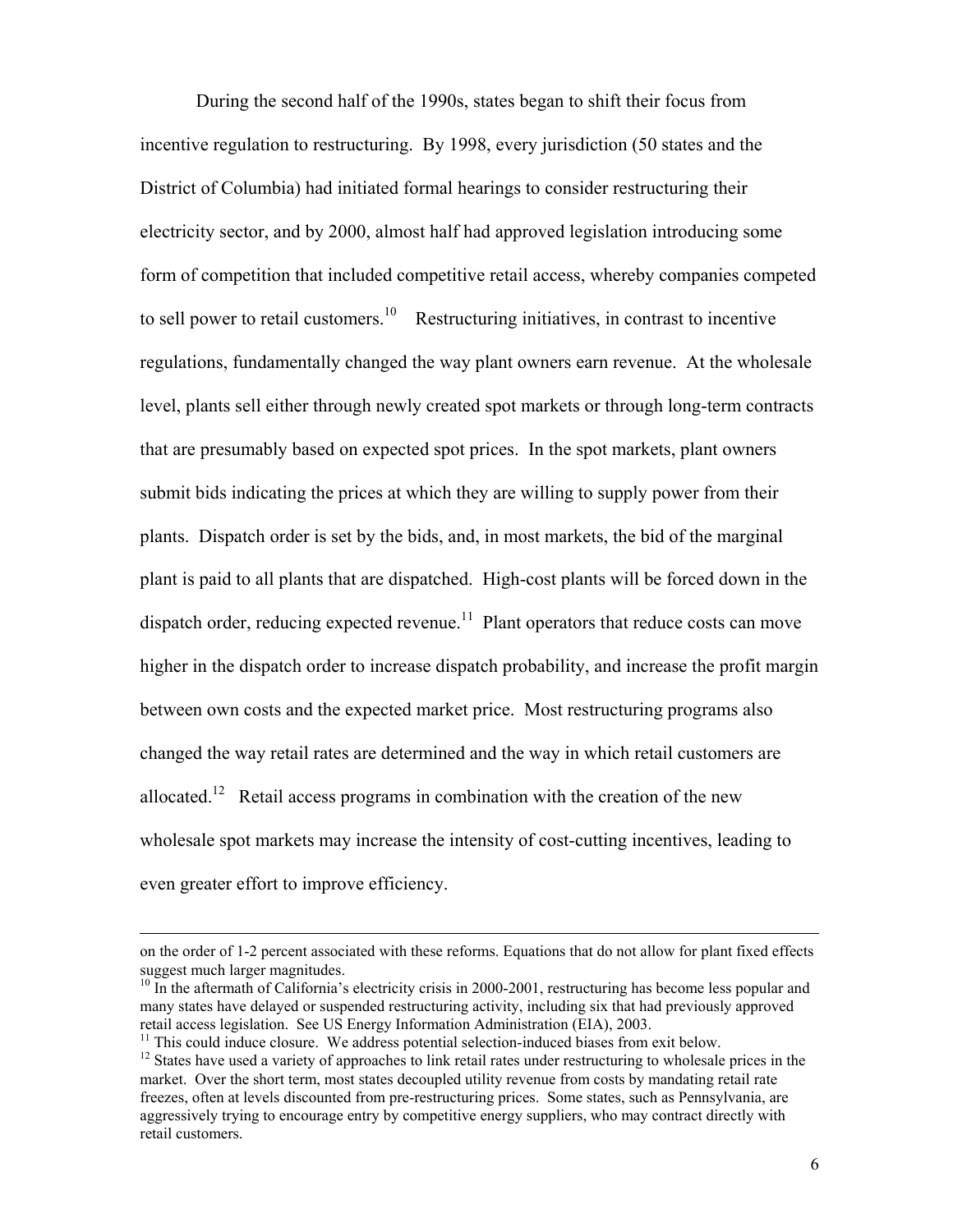Exit by less-efficient firms is a well-understood efficiency benefit of competition: as output shifts from (innately) higher-cost firms to lower-cost competitors the total production cost for a given output level declines. Olley and Pakes (1996) provide empirical evidence of this phenomenon in their plant-level analysis of the magnitude and source of productivity gains in the U.S. telecommunications equipment industry over 1974-1987. They find substantial increases in productivity associated with the increased competition that followed the 1984 divestiture and deregulation in this sector, and identify the primary source of these gains as the re-allocation of output from less productive to more productive plants across firms. In a similar vein, Chad Syverson (2004) finds that more competitive local markets in the concrete industry are associated with higher mean, less dispersion, and higher lower-bounds in plant productivity, effects he attributes to the exit of less-efficient plants in more competitive environments.

 The existing evidence on whether competition also leads to cost reductions through technical efficiency gains by continuing producers and plants is relatively sparse. Nickell (1996) uses a panel of 670 U.K. manufacturing firms to estimate production functions that include controls for the competitive environments in which firms operate. He finds some evidence of reduced productivity levels associated with market power and strong support for higher productivity growth rates in more competitive environments. Concerns about the ability of cross-industry analysis to control adequately for unobservable heterogeneity across sectors may make sector-specific evidence tighter and more convincing.<sup>13</sup> A notable example is the Galdón-Sánchez and Schmitz (2002) study of labor productivity gains at iron ore mines that faced increased competitive pressure

<sup>&</sup>lt;sup>13</sup> A number of studies have analyzed efficiency gains following regulatory reform in various industries; see, for example, Elizabeth E. Bailey (1986) and B.U. Park et al. (1998) on airlines. Unfortunately, in many cases it is difficult to disentangle direct regulatory effects on efficiency (e.g., operating restrictions imposed on trucking firms or airlines by regulators in those sectors) from the indirect effects of reduced competition.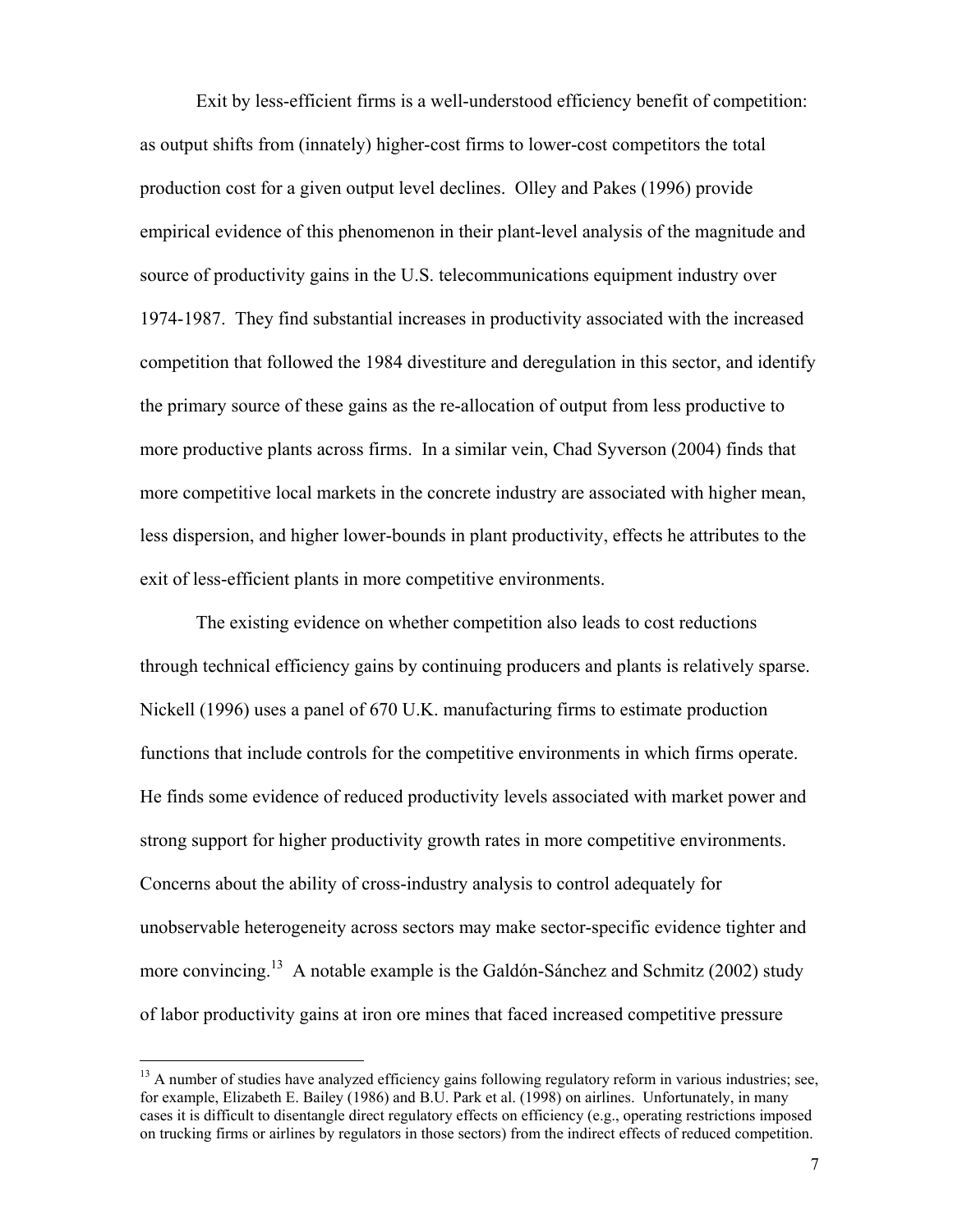following the collapse of world steel production in the early 1980s. They find unprecedented rates of labor productivity gains associated with this increase in competitive pressure, "driven by continuing mines, producing the same products and using the same technology as they had before the  $1980s$ " (at 1233).<sup>14</sup>

Several features of the electric generation sector make it an attractive subject for testing these potential competitive effects on technical efficiency.<sup>15</sup> First, generation technology is reasonably stable and well-understood and data on production inputs and outputs at the plant-level are readily available to researchers. This has made electric generation a common application for new production and cost function estimation techniques, dating at least from Marc Nerlove (1963). Second, policy shifts over a relatively short period have resulted in a dramatic transformation of the market for electric power. This provides both time series and geographic variation in competitive environments. Finally, static and dynamic efficiency claims bolstered much of the policy reform; measuring these benefits is a vital prerequisite to assessing the wisdom of these policies.

 While the most significant savings from restructuring are likely to be associated with efficient long-run investments in new capacity, there may be opportunities for modest reductions in operating costs of existing plants (Joskow, 1997). This paper attempts to measure the extent of that possible improvement for the existing stock of electricity generating plants in the U.S. The implicit null hypothesis is that before restructuring, operators were minimizing their costs given the capital stock available in the

<sup>&</sup>lt;sup>14</sup> Ng and Seabright (2001) estimate cost functions for a panel of U.S. and European airlines over 1982-1995, and conclude that potential gains from further privatization and increased competition among European carriers are substantial, though they point out that the best-measured component of these gains relates to ownership rather than market structure differences.<br><sup>15</sup> Understanding possible reallocation of output across plants is hampered by the exit of plants from most

publicly available databases when they are sold to nonutility owners.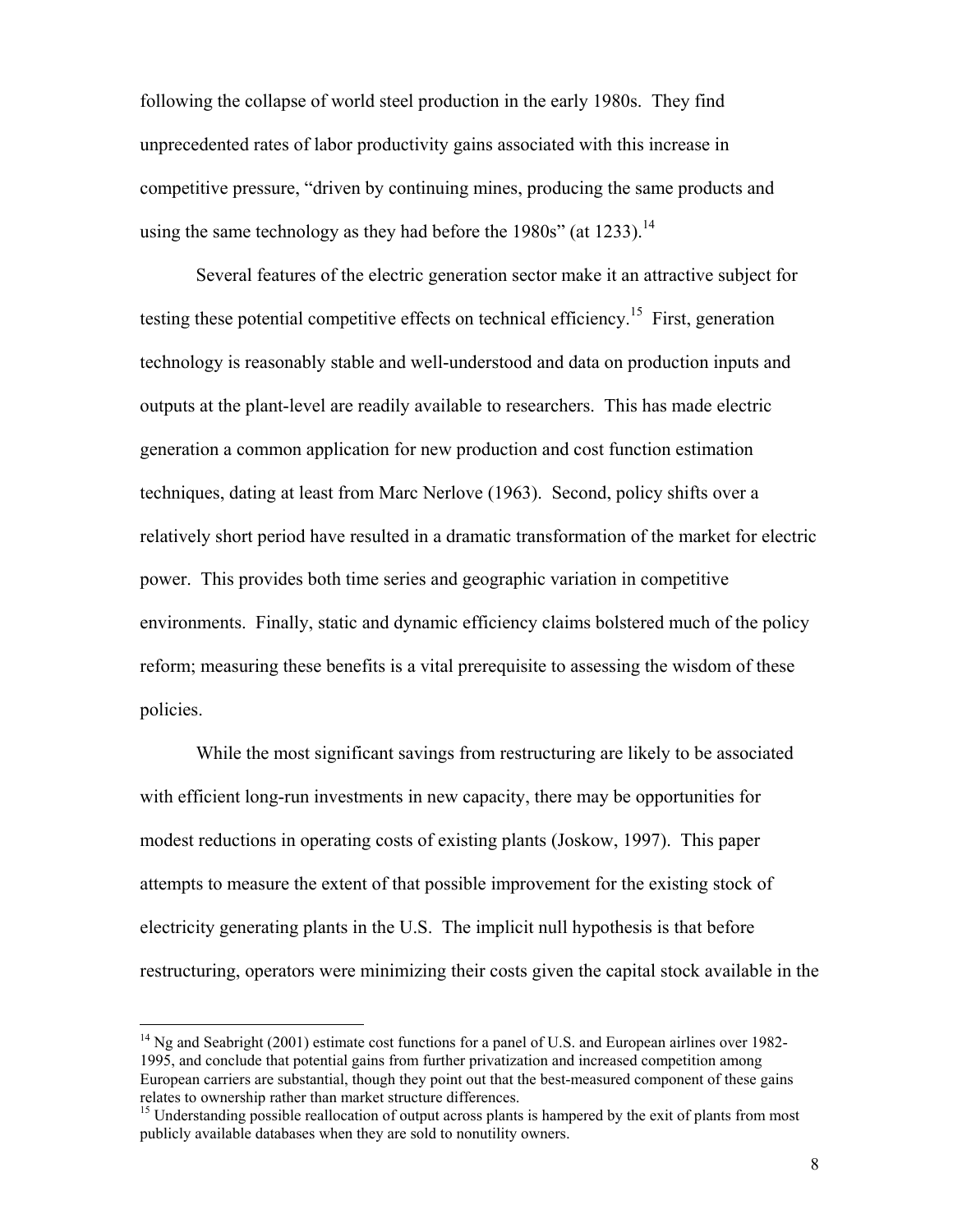industry. Under the null, there should be no change in plant-level efficiency measures associated with restructuring activity. We discuss below our method for estimating plant efficiency and identifying deviations from this hypothesis. To assess the effects of restructuring, we need to specify how generating plants would have operated absent the policy change. Constructing this counterfactual is crucial, but difficult.

### **II. Empirical Model**

 For a single-output production process, productive efficiency can be assessed by estimating whether a plant is maximizing output given its inputs and whether it is using the best mix of inputs given their relative prices. Production functions describe the technological process of transforming inputs to outputs and ignore the costs of the inputs; a plant is efficient if it is on the production frontier. Cost minimization assumes that, given the input costs, firms choose the mix of inputs that minimizes the costs of producing a given level of output. A plant could be producing the most output possible from a given input combination but not minimizing costs if, for instance, labor were cheap relative to materials, yet the plant used a lot of materials relative to labor. Even if the plant were producing the maximum output possible from its workers and materials, it would not be efficient if it could produce the same level of output less expensively by substituting labor for materials. We explore the impact of restructuring on efficiency by specifying a production function and then deriving the relevant input demand equations implied by cost minimization.

We adopt the convention of representing electric generating plant output (Q) by the net energy the generating units produce over some period. This is measured by annual megawatt-hours, MWh, in our data, as discussed in further detail in the data section below. While many studies of generating plant productivity model this output as a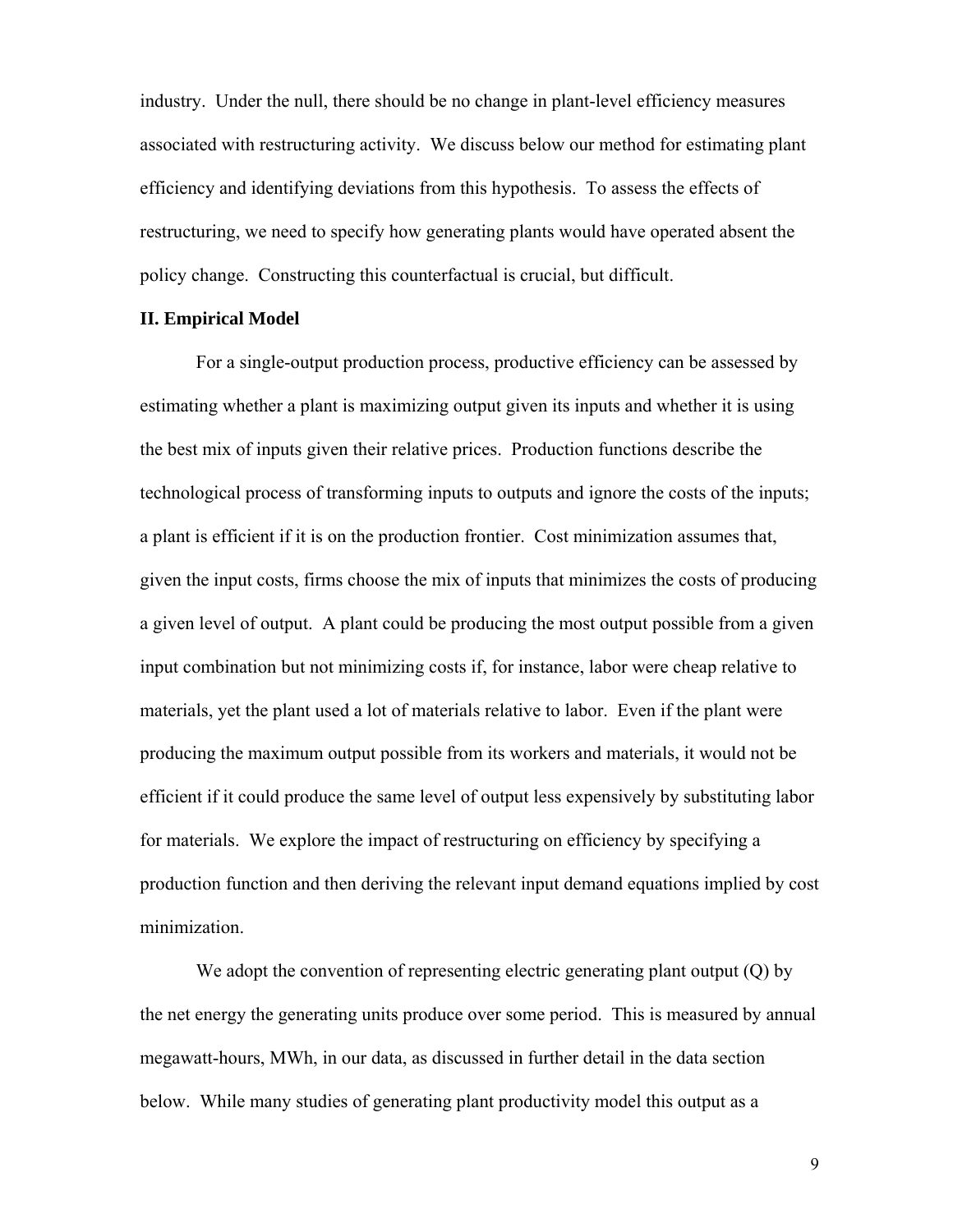function of current inputs using a Cobb-Douglas production function, the characteristics of electricity production argue strongly for an alternative specification. We derive a model of production and cost minimization that is sensitive to important institutional characteristics of electricity production that have been ignored in much of the earlier literature.

 First, observed output in general will be the lesser of the output the plant is prepared to produce given its available inputs (we call this probable output), and the output called for by the system dispatcher (we call this actual output). Because the system dispatcher must balance total production with demand at each moment, the gap between probable  $(Q^P)$  and actual  $(Q^A)$  output for a given plant *i* will be a function of demand realizations, the set of other plants available for dispatch, and plant *i*'s position in the dispatch order. $16$ 

 Second, while fuel inputs are varied in response to real-time dispatching and operational changes, other inputs to a plant's production are determined in advance of output realizations. Capital typically is chosen at the time of a unit's construction (or retirement), and at the plant level large capital changes are relatively infrequent. From the manager's perspective, it may be considered a fixed input. Utilities hire labor and set operating and materials expenditures in advance, based on expected demand. While these can be adjusted over the medium-run, staffing decisions as well as most maintenance expenditures are not tied to short-run fluctuations in output.<sup>17</sup> We therefore treat these as set in advance of actual production, and determining a target level of probable output,  $Q^P$ .

<sup>&</sup>lt;sup>16</sup> Random shocks to a plant's operations, such as unexpected equipment failures or equipment that lasts longer than expected, will cause it to produce less or more than its probable output from a set of available inputs.

 $17$  In fact, over a short time period, maintenance and repair expenditures will be inversely related to output since the boiler needs to be cool and the plant offline for most major work. We deal with this potential simultaneity bias below.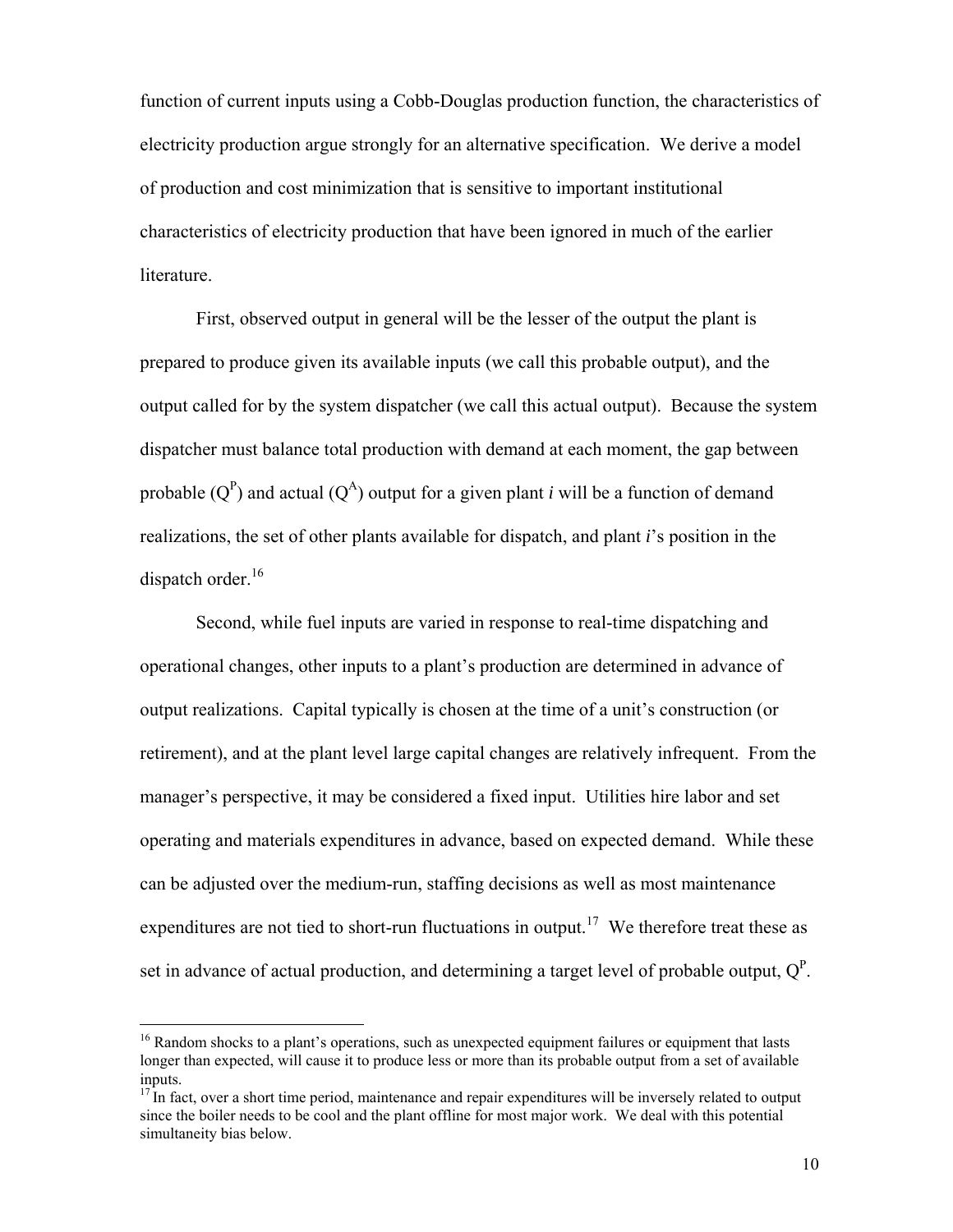Finally, while labor, materials, and capital may be to some extent substitutable to produce probable output, the generation process generally does not allow these inputs to substitute for fuel in the short-run. Given this description of the technology, we posit a Leontief production process for plant *i* in year *t* of the following form:

(1) 
$$
Q_{it}^{A} = \min[ g(E_{it}, \Gamma^{E}, \varepsilon_{it}^{E}), Q_{it}^{P}(K_{i}, L_{it}, M_{it}, \Gamma^{P}, \varepsilon_{it}^{P}) \cdot exp(\varepsilon_{it}^{A})]
$$

where  $Q^A$  is actual output and  $Q^P$  is probable output; inputs are denoted by E for energy (fuel) input, K for capital, L for labor, and M for materials; Γ denotes parameter vectors, and ε denotes unobserved (to the econometrician) mean zero shocks. See Johannes Van Biesebroeck (2003) for the derivation of a similar production function he uses to model automobile assembly plant production.

 As noted above, fuel input decisions are made in real time, after the manager has observed any shocks associated with the plant's probable output productivity,  $\varepsilon_{it}^{P}$ , the actual operation of the plant,  $\varepsilon_{it}^A$ , and the plant's energy-specific productivity in the current period,  $\varepsilon_{it}^E$ . Probable output,  $Q^P$ , is in contrast determined by input decisions made in advance of actual production. We assume that capital, measured by the nameplate generating capacity of the plant, is fixed.<sup>18</sup> Labor and materials decisions are made in advance of production, but after the level and productivity of the plant's capital is observed. This reflects the quasi-fixity of these inputs over time: staffing decisions and maintenance plans are designed to ensure that the plant is available when it is dispatched, based on the targeted output  $Q^P$ . The error term  $\epsilon_{it}^P$  incorporates productivity shocks that we assume are known to the plant manager in advance of scheduling labor and materials inputs, but are not observable to the econometrician. We allow actual output to differ from probable output by a multiplicative shock  $exp(\epsilon_{it}^{A})$ , assumed to be observed at the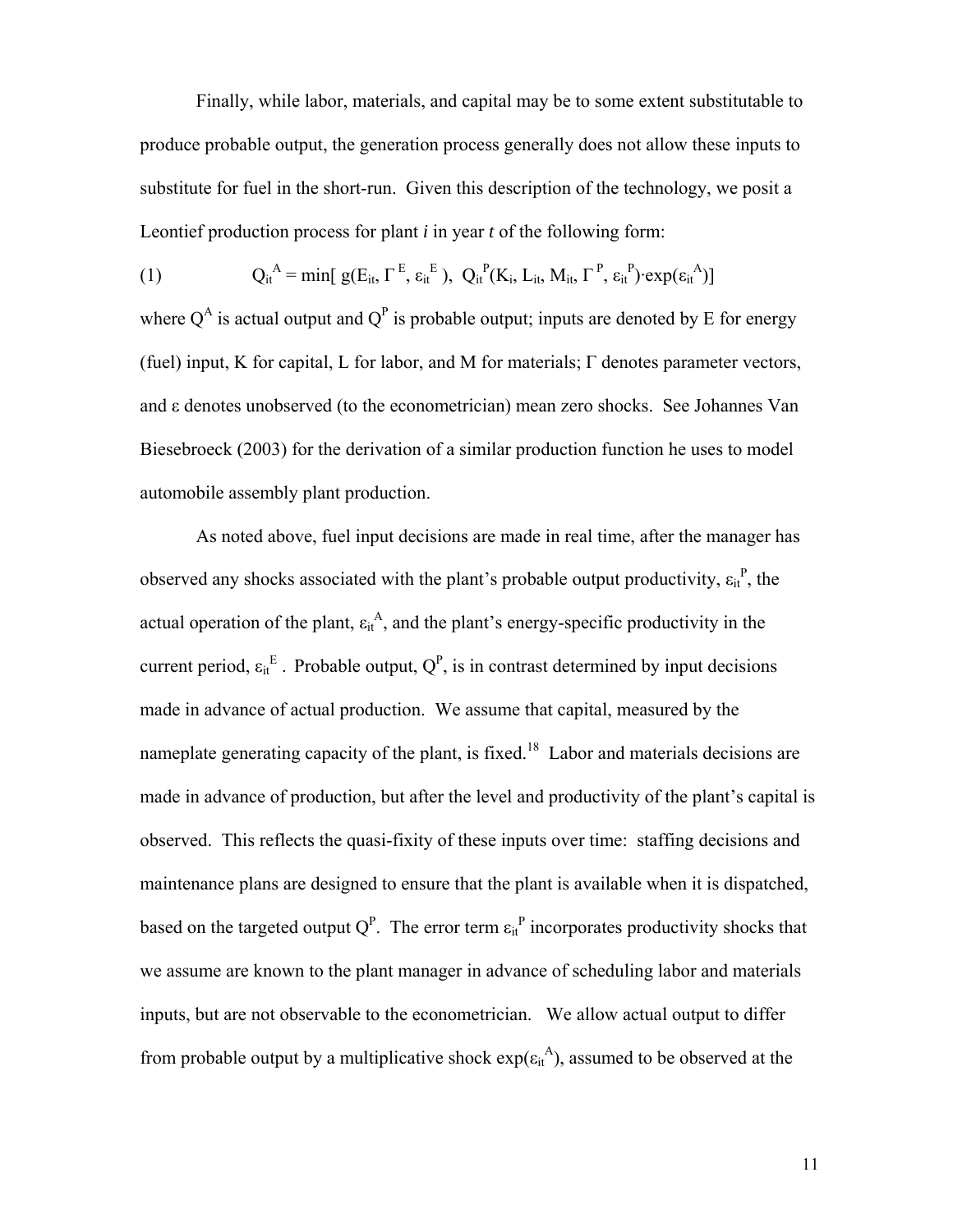time fuel input choices are made but not known at the time probable output is determined. This shock would be, for example, negative if a generating unit were unexpectedly shut down due to a mechanical failure, or positive if the plant were run more intensively than anticipated, as might be the case if a number of plants ahead of it in the usual dispatch order were unavailable or demand realizations were unexpectedly high.

We model probable output  $(Q^P)$  as a Cobb-Douglas function of labor and materials, embedding capital effects in a constant  $(Q_0(K))$  term. This yields the specification:

$$
(2) \tQ_{it}^{P} \leq Q_0(K_i) \cdot (L_{it})^{\gamma L} \cdot (M_{it})^{\gamma M} \cdot exp(\epsilon_{it}^{P})
$$

In preliminary analysis, we estimated the parameters of the production function, including terms that allowed for differential productivity under restructuring. Those results suggested productivity gains associated with restructuring. The work reported here imposes an additional constraint, based on cost-minimization, to estimate input demand functions, and isolate possible restructuring effects on each measured input. A costminimizing plant manager, facing wages  $W_{it}$  and material prices  $S_{it}$ , would solve for the optimal inputs to produce probable output  $Q_{it}^{\{P\}}$  by:

(3) min 
$$
W_{it} \cdot L_{it} + S_{it} \cdot M_{it}
$$
 s.t.  $Q_{it}^P \leq Q_0(K_i) \cdot (L_{it})^{\gamma L} \cdot (M_{it})^{\gamma M} \cdot exp(\epsilon_{it}^P)$   
 $L_{it}, M_{it}$ 

yielding the following factor demand equations:

(4) 
$$
L_{it} = (\lambda \gamma^L Q_{it}^P) / W_{it}
$$

(5) 
$$
M_{it} = (\lambda \gamma^M Q_{it}^P) / S_{it}
$$

where  $\lambda$  is the Lagrangian on the production constraint.

 $18$  The empirical analysis defines a new plant-epoch, *i*, whenever there are significant changes in capacity, so that within each plant-epoch, capacity is approximately constant.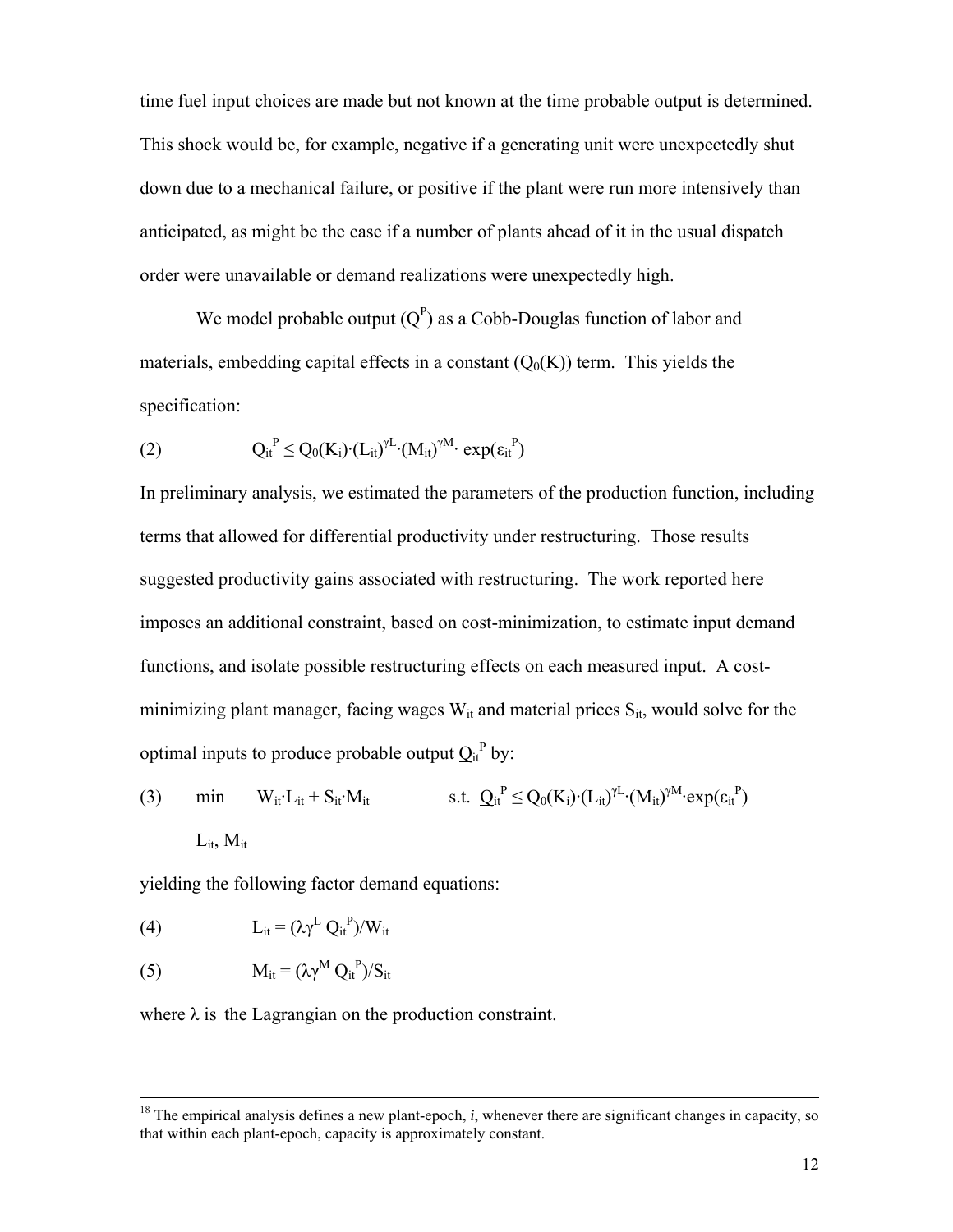We observe actual output,  $Q_{it}^A = Q_{it}^P exp(\epsilon_{it}^A)$ , rather than probable output,  $Q_{it}^P$ . Making this substitution and taking logs of both sides, equation (2) becomes:

(6) 
$$
\ln(L_{it}) = \alpha_0 + \ln(Q_{it}^{A}) - \epsilon_{it}^{A} - \ln(W_{it})
$$

where  $\alpha_0 = \ln(\lambda \gamma^L)$ . If there are differences across plants, over time, or across regulatory regimes in the coefficients of the production function  $(\gamma^L)$  or in the shadow value of the probable output constraint  $(\lambda)$ , or if there is measurement error in labor used at the plant, this equation will hold with error. As we are particularly interested in changes in input demand associated with restructuring, we expand the subscript *it* to *irt* to include plant *i* in year *t*, and regulatory restructuring regime *r*, and re-write equation (6) as: <sup>19</sup>

(7) 
$$
\ln(L_{\text{irt}}) = \ln(Q_{\text{irt}}^{A}) - \ln(W_{\text{irt}}) + \alpha_{i}^{L} + \delta_{t}^{L} + \varphi_{r}^{L} - \epsilon_{\text{irt}}^{A} + \epsilon_{\text{irt}}^{L}
$$

where  $\alpha_i^L$  measures a plant-specific component of labor demand,  $\delta_t^L$  captures year-specific differences in labor demand,  $\varphi_r^L$  captures restructuring-specific shifts in labor demand, and  $\varepsilon_{\text{int}}^L$  measures the remaining error in the labor input equation.  $\alpha_0$  is now subsumed in the plant-specific demand,  $\alpha_i^L$ . Note that  $\varphi_r^L$  picks up mean residual changes in labor input for a plant in a restructured regime relative to that plant overall and to all other plants at the same point in time. It could reflect systematic changes in the marginal productivity of labor ( $\gamma^L$ ), in the shadow value of the availability constraint ( $\lambda$ ) or in optimization errors. 20

Similarly, equation (5) becomes:

(8)  $\ln(M_{\text{irt}}) = \ln(Q_{\text{rt}}^{A}) - \ln(S_{\text{rt}}) + \alpha_{i}^{M} + \delta_{t}^{M} + \varphi_{r}^{M} - \varepsilon_{\text{irt}}^{A} + \varepsilon_{\text{irt}}^{M}$ 

which is directly analogous to equation (7).

<sup>&</sup>lt;sup>19</sup> Note that many plant-level differences, such as capital stock, and many time-varying shocks, such as technology-neutral productivity shocks, drop out of this equation when we condition on output choice. <sup>20</sup> If there are systematic differences in the relation of probable and actual output across restructuring,  $\gamma_I$ <sup>L</sup> may also reflect the change in mean  $\varepsilon_{\text{int}}^A$ . Since  $\varepsilon_{\text{int}}^A$  reflects shocks unobservable by the firm when setting planned output, it seems plausible that these could be mean zero in expectation, but their realizations could be nonzero in the restructuring sample we observe.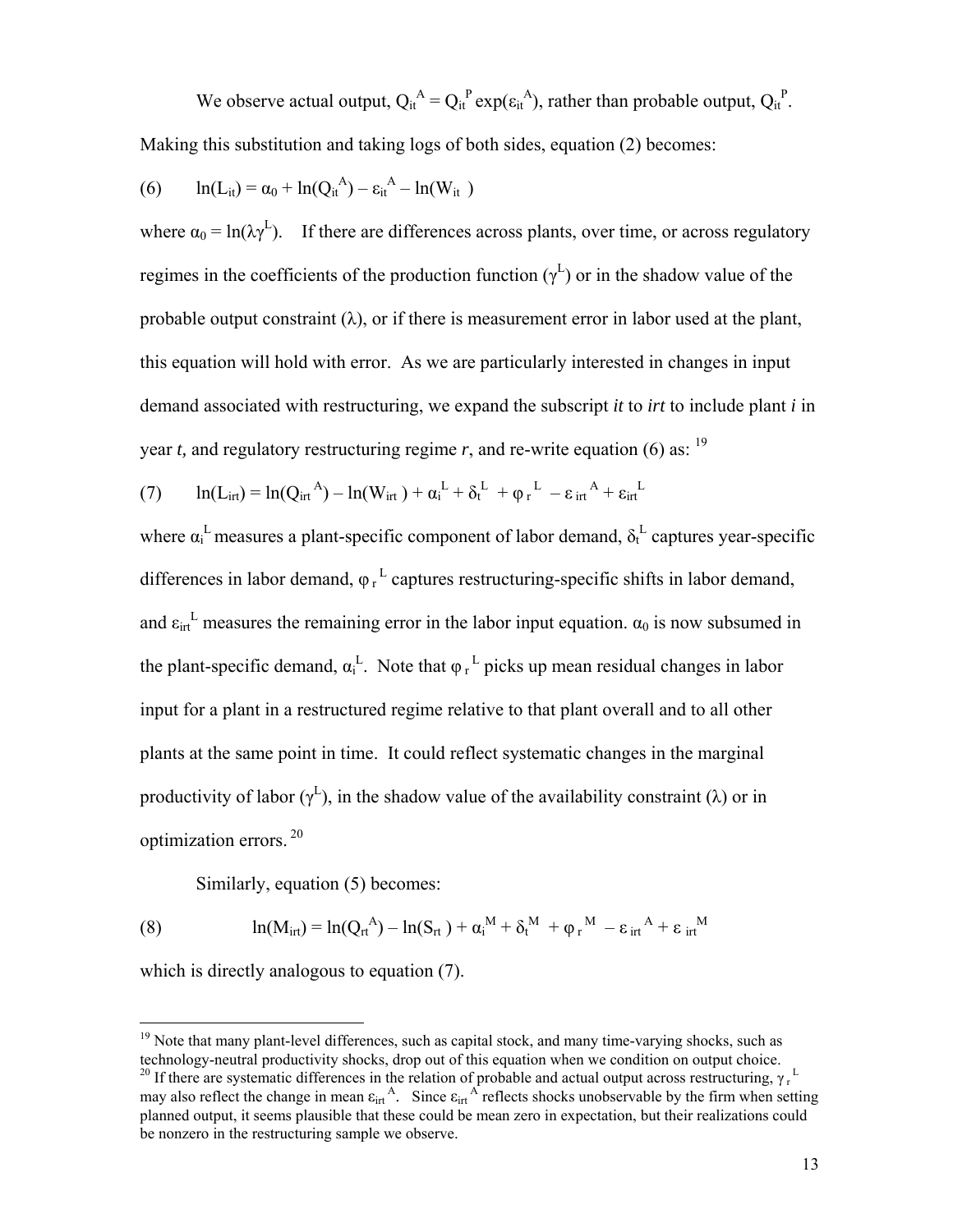We model the energy component of the Leontief production function, which will in general hold with equality, as:

(9) 
$$
Q_{\text{irt}}^{\mathbf{A}} = g(E_{\text{irt}}, \gamma^{\mathbf{E}}, \varepsilon^{\mathbf{E}})
$$

Assuming that  $g(\cdot)$  is monotonically increasing in E, we can simply invert it to get an expression for E in terms of Q. Note that the price of fuel does not enter into the demand for fuel except through the level of output the plant is dispatched to produce. For consistency with the other input specifications, we specify a log-log relationship:

(10) 
$$
\ln(E_{\text{irt}}) = \gamma_Q^{E} \cdot \ln(Q_{\text{irt}}) + \varphi_r^{E} + \alpha_i^{E} + \delta_t^{E} + \epsilon_{\text{irt}}^{E}
$$

where as before, the plant-specific error,  $\alpha_i^E$ , the year-specific error,  $\delta_t^E$ , and the restructuring-specific term,  $\varphi_r^E$ , capture systematic changes in the efficiency with which plants convert energy to electricity—that is, changes in plant heat rates—across plants, over time, or correlated with restructuring activity, respectively.

 We confront two important endogeneity concerns in estimating the basic input demand equations, (7), (8) and (10). The first is the possibility that shocks ( $\varepsilon$  in  $^L$ ,  $\varepsilon$  in<sup>M</sup>,  $\epsilon_{\text{int}}^{E}$ ) in the input demand equations may be correlated with output. If output decisions are made after a plant's manager observes the plant's efficiency, managers may increase planned output in response to positive shocks to an input's productivity, or reduce planned output in response to negative shocks. This behavior would induce a correlation between the error in the input demand equation and observed output. Though one can control directly for plant-specific efficiency differences and for secular productivity shocks in a given year, idiosyncratic shocks remain a source of possible bias. Second, the estimates may be subject to selection bias if exit decisions are driven by unobserved productivity shocks. In this case, negative shocks could lead to plant shutdown, implying that the errors for observations we observe will be drawn from a truncated distribution. Neither of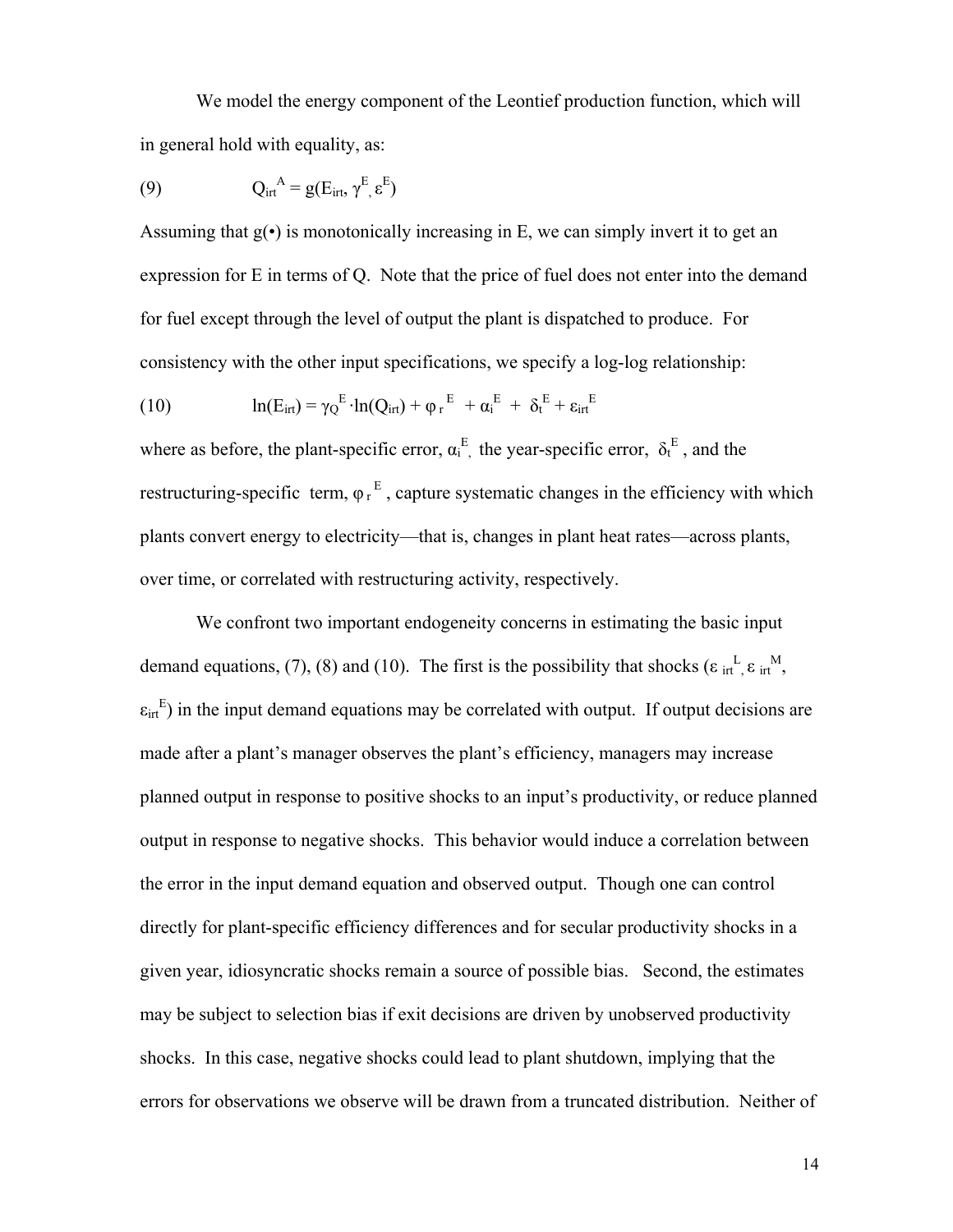these problems is unique to our setting, and they have been raised in many earlier papers.21

 Consider first the simultaneity issue. We face a potential simultaneity problem if, for instance, a malfunctioning piece of equipment reduces the plant's fuel efficiency, leading the utility to reduce its operation of that plant and consequently to use less fuel. There may be deviations from predetermined employment and materials budgets caused by unanticipated breakdowns that require increased use of labor and repair expenditures and result in lower output. A variety of methods have been used to address concerns about simultaneity.<sup>22</sup> We choose to use an instrumental variables approach, using a measure of state-level electricity demand as an instrument for plant output. Geographic electric generation markets are likely to be at least as broad as the state-level at the annual frequency of our data. This demand is likely to be highly correlated with the amount of output a plant will be called to provide, but uncorrelated, for instance, with how efficiently an individual plant's feedwater pumps are working. This approach is likely to be particularly effective for the energy equation, given the responsiveness of energy input choices to demand fluctuations in real time, and for identifying exogenous output fluctuations at nonbaseload plants, which are more strongly influenced by marginal swings in demand. It may be less powerful in identifying variation in ex ante labor and maintenance choices, depending in part on the extent to which plant managers anticipate state demand. We have explored the sensitivity of our results to a broad set of alternative

 $21$  Nerlove (1963) provides an early discussion of simultaneity bias in production functions. Olley and Pakes (1996) propose a structural approach to addressing simultaneity, which is compared to alternatives in Zvi Griliches and Jacques Mairesse (1998). Daniel A. Ackerberg et al. (2005) discuss this issue and compare treatments proposed by Olley and Pakes (1996) and James Levinsohn and Amil Petrin (2003). While many papers have estimated production or cost functions for electric generating plants, from the classic analyses in Nerlove (1963) and Laurits R. Christensen and William H. Greene (1976) to very recent work such as Andrew N. Kleit and Dek Terrell (2001) and Knittel (2002), electricity industry studies typically have not treated either simultaneity or selection problems.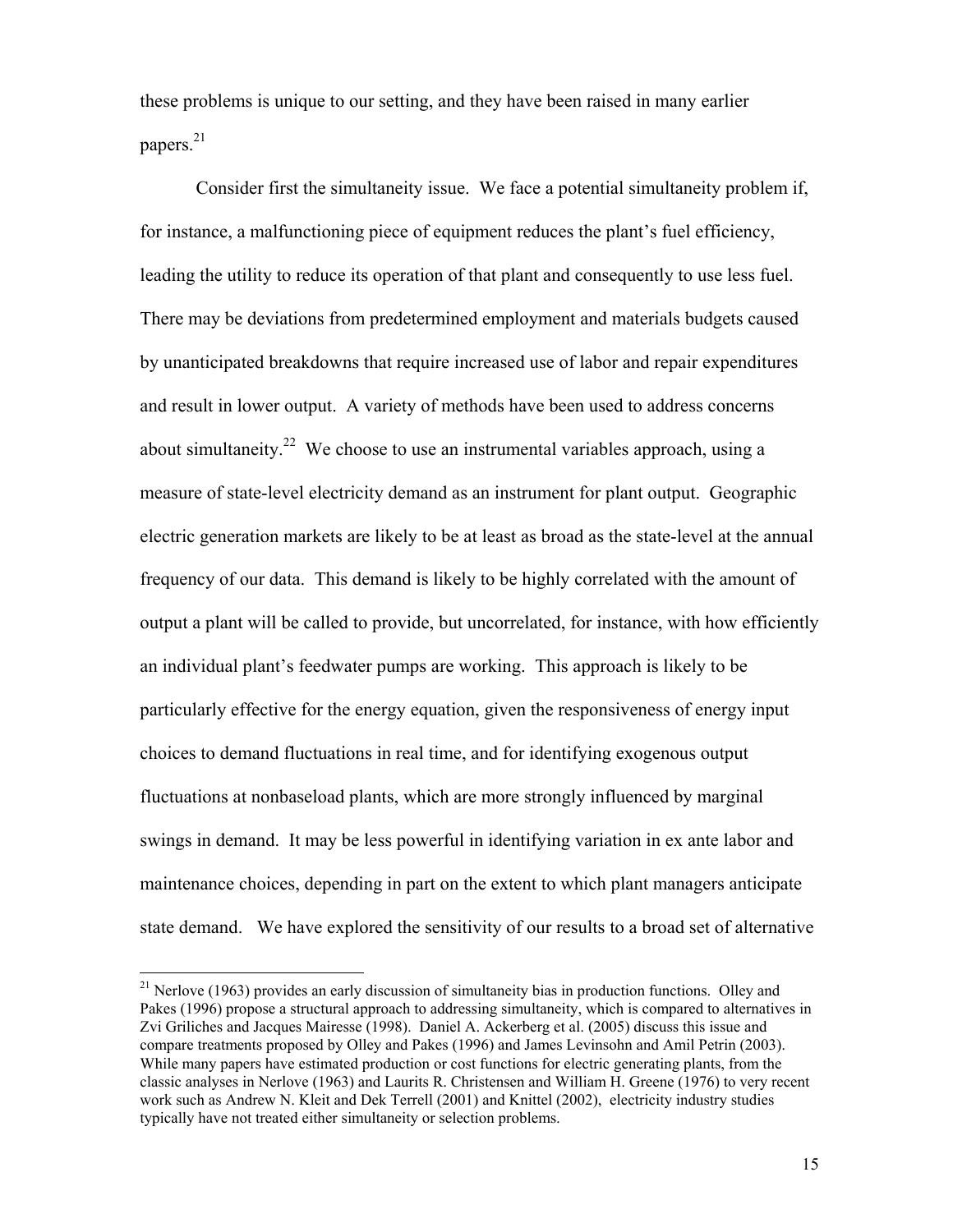instruments, including interactions of state demand with relative plant efficiency (heatrates), fuel type, and load profile that allow for plant-level variation in the instrument set, weather-related demand drivers (cooling and heating degree days), and lags in plantlevel output (similar to Richard Blundell and Stephen Bond, 1998 and  $2000$ )<sup>23</sup>. The results reported below are qualitatively robust to these alternatives.

 The potential selection issue is more difficult to address. The plants in our sample are more stable than those studied in many other contexts (especially see Olley and Pakes, 1996), suggesting that the selection problem may be somewhat less severe for electric generation. Exit in our sample is relatively rare, apart from exit induced when restructuring-related divestitures remove the plant from the reporting database. Adverse productivity shocks are much more likely to result in reduced run time than in plant retirements for the large generating plants analyzed in this work. To the extent that the divestitures were mandated by restructuring policies, these also should not create selection problems. In all states where plant divestitures were part of the restructuring process except New York, virtually all of the utility-owned fossil-fuel fired plants were divested, suggesting that the extent and incidence of divestitures following restructuring are largely nondiscretionary.<sup>24</sup> To further gauge the significance of potential selection effects, we have compared results for the unbalanced panel we use in the analysis to those for a panel of plants that continue to operate through the end of our sample period, for which potential selection effects are likely to be most severe. With one exception, the results from the

 $22$  See the references cited in note 21, supra.

 $^{23}$  This is discussed in detail in a Technical Appendix to this paper, available on the American Economic Review website and as an appendix to Kira Fabrizio, et al. (hereafter FRW ), 2007. The Technical Appendix discusses these and other robustness checks.

 $^{24}$  See the analysis in James B. Bushnell and Catherine D. Wolfram (2005) and the discussion in FRW (2007) Technical Appendix.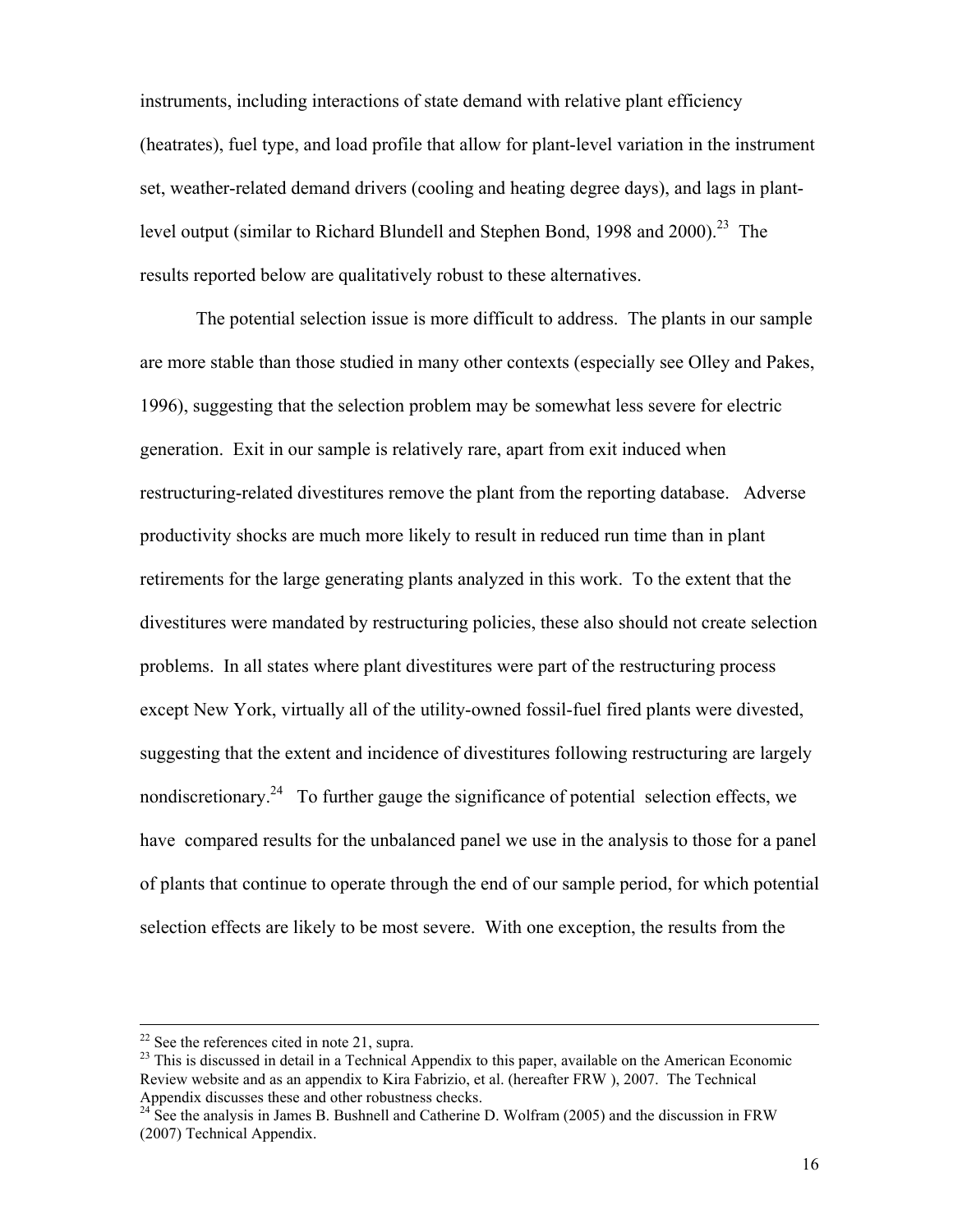balanced panel are similar to the main results reported in this paper, suggesting there is little to be gained from a more detailed treatment of potential selection biases.<sup>25</sup>

## **Identification strategy**

 $\overline{a}$ 

 There is substantial spatial and temporal heterogeneity in the economic environment in which electric utilities have operated. There are thousands of generating plants operated by hundreds of utilities subject to regulation by dozens of political jurisdictions each setting their own legal and institutional environment. Restructuring, however, is not randomly assigned across political jurisdictions—earlier work suggests that it is strongly correlated with higher than average electricity prices in the crosssection.<sup>26</sup> Fortunately, we have panel data on the costs and operations of most electric generating plants from well before any restructuring until the present. This allows us to construct benchmarks that we believe control for most of the potentially confounding variation.

The plant-specific effects,  $\{\alpha_i^N\}$ , measure the mean use of input *N* at plant *i* relative to other plants in the sample. These effects may be associated with differences in plant technology type and vintage, ownership (government v. private utilities), and timeinvariant state effects. The year-specific shock,  $\{\delta_t^N\}$ , measures the efficiency impact of sector-level shifts over time, such as secular technology trends, macroeconomic fluctuations or energy price shocks. Restructuring effects on plant productivity

<sup>&</sup>lt;sup>25</sup> The exception is the coefficient on an indicator for transition to *RETAIL ACCESS* competition. This coefficient is smaller and statistically indistinguishable from zero in the balanced panel estimation of the *NONFUEL EXPENSE* regression. This could be due to the fact that several of the states that implemented retail access competition within our sample required generating plant divestitures. Divested plants generally are exempt from publicly disclosing the data that we rely on in our analysis, eliminating them from the balanced sample. The negative coefficient on *RETAIL ACCESS* in the full sample could reflect reduced spending on *NONFUEL EXPENSES* by plants that are eventually divested, though there are too few observations on divested plants to conclude this with any certainty.

<sup>&</sup>lt;sup>26</sup> The significant role of sunk capital costs in regulatory ratemaking means that high prices do not necessarily imply high operating costs for generation facilities within a state, however. See Joskow (1997) for a discussion of the contributors to price variation across states.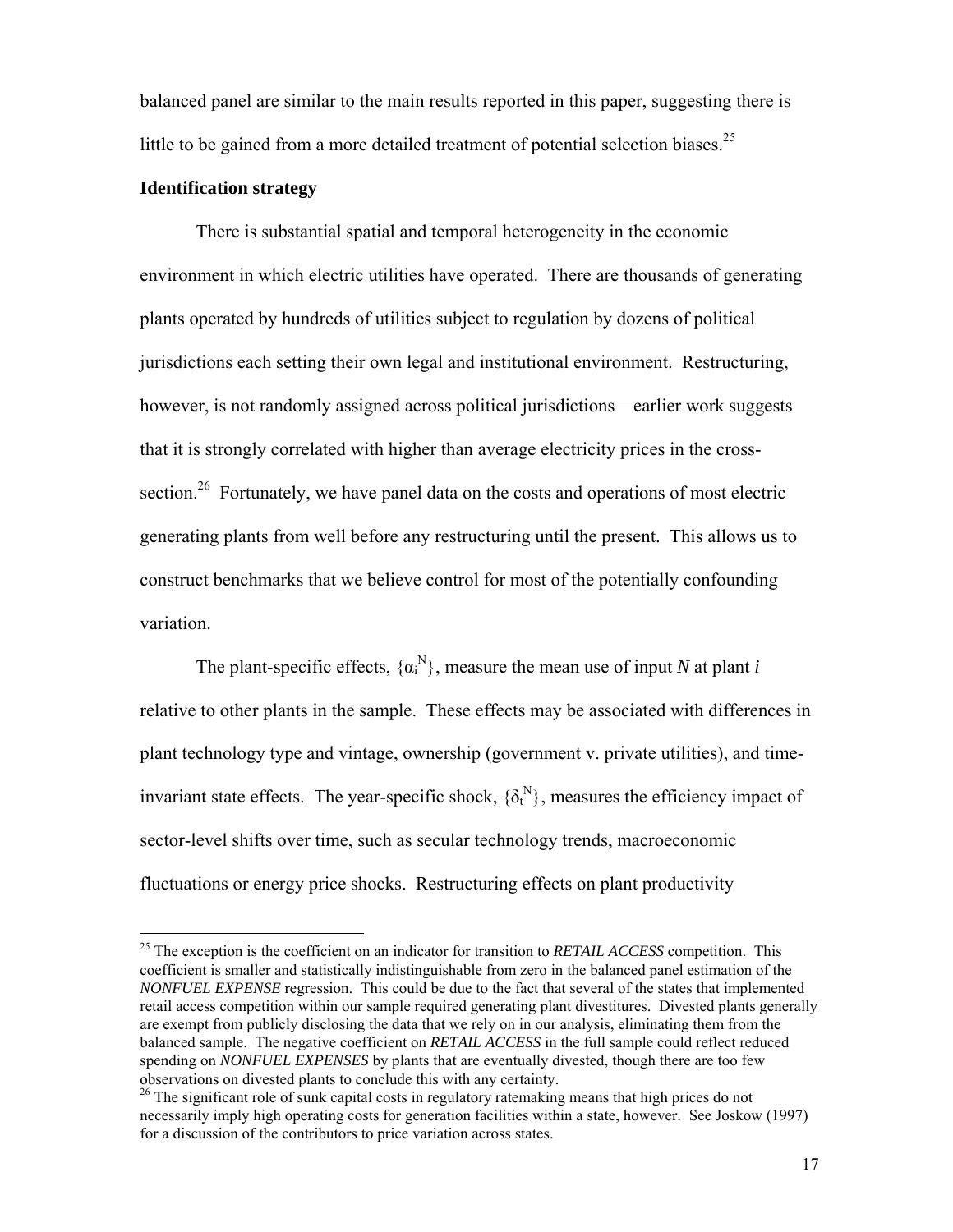correspond to a nonzero  $\{\varphi_r^N\}$ . Heterogeneity in the timing and outcomes of state-level restructuring activity allow the data to distinguish between temporal shocks and restructuring effects. While all states held hearings on possible restructuring, the earliest was initiated in 1993 and the latest in 1998. There is considerable variation in the outcome of those hearings, as well, with just under half the jurisdictions (23 states and the District of Columbia) enacting restructuring legislation between 1996 and  $2000^{27}$  The remainder considered and rejected, or considered and simply did not act on, such legislation. This variation allows us to use changes in efficiency at plants in states that did not pass restructuring legislation to identify restructuring separately from secular changes in efficiency of generation plants over time.

 It is possible that plants in this control group also altered their behavior over the post-1992 period. This could be due to the introduction or intensification of incentive regulation within states that did not enact restructuring, to the expectation of potential restructuring that did not occur, or to spillovers from restructuring movements in other states (e.g. if regulators updated their information about the costs necessary to run plants of a certain type, or multi-state utilities operating under differing regimes improved efficiency of all their plants, not just those in restructuring states). To the extent this occurs, our comparison will understate the magnitude of any efficiency effect of restructuring.

 We therefore consider a second control group, consisting of cooperatively-owned and publicly-owned municipal and federal plants, which for convenience we will refer to collectively as municipal or "*MUNI"* plants, although the group is broader than strictly

 $27$  We collected information on state restructuring legislation from various Energy Information Administration and National Association of Regulatory Utility Commissioners publications and state public utility commission websites. Since 2000, no additional states have enacted restructuring legislation, and several have delayed or suspended restructuring activity in response to the California crisis.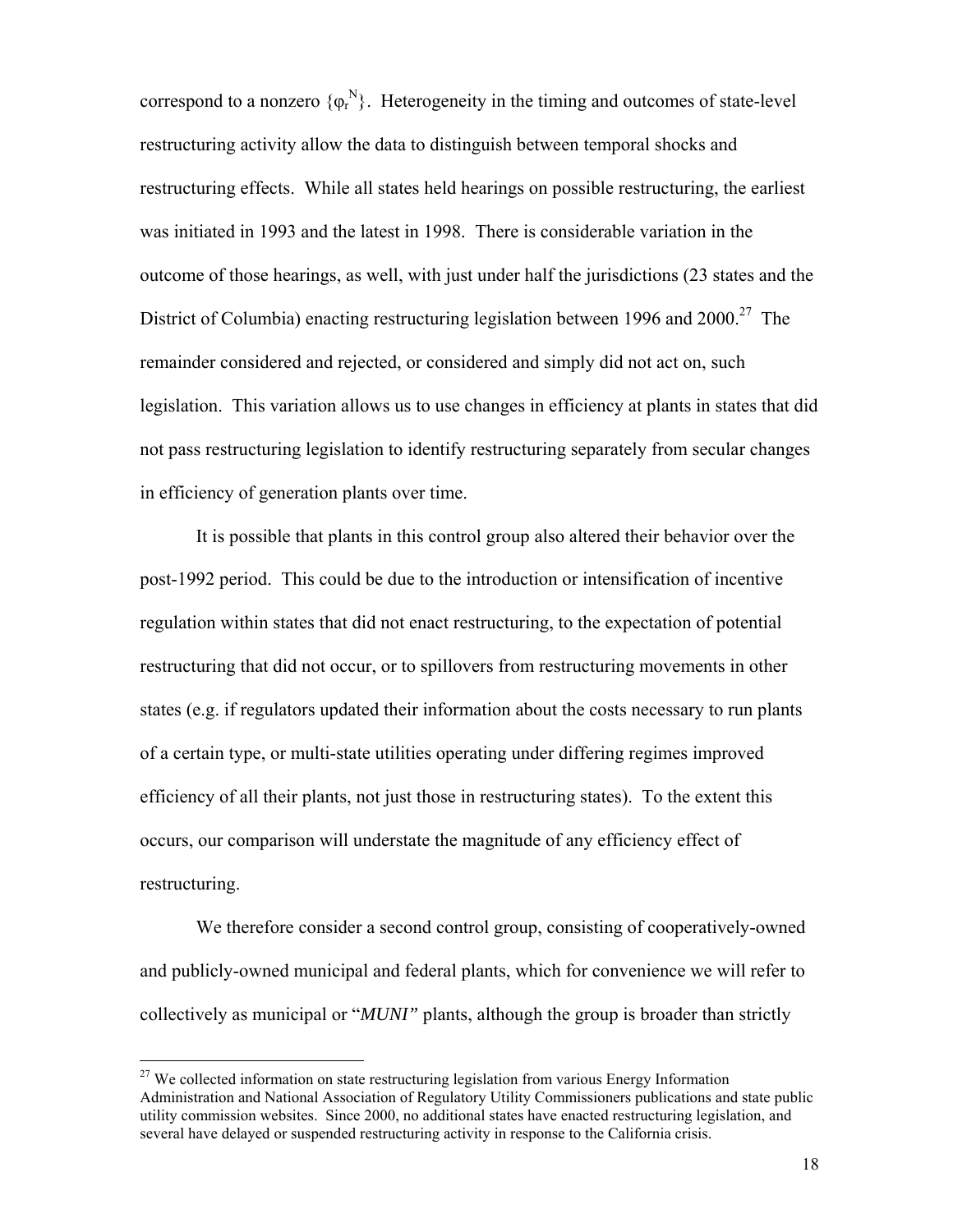implied by this label. An extensive literature has debated the relative efficiencies of private and public ownership in this sector under traditional regulation, with quite mixed results. We abstract from this by allowing for plant-specific effects that absorb any levels differences in input use across ownership type. Restructuring generally altered the competitive environment only for private investor-owned utilities within a state, leaving those for publicly- and cooperatively-owned utilities unchanged.<sup>28</sup> This suggests that *MUNIs* may provide a second benchmark against which to measure changes in efficiency associated with restructuring. To control for the possible divergence of publicly-owned plant input use in the years preceding the restructuring period, we allow a separate intercept shift for publicly-owned plants after 1987: *MUNI\*POST 1987*. 29 We then adopt a parameterization that measures  $\{\varphi_r^N\}$  relative to incremental differences at publiclyowned plants during the period that investor-owned utilities are at risk of restructuring, defined as 1993 forward, through inclusion of an indicator for *MUNI\*POST 1992*.

Using *N* to denote input (labor, nonfuel expenses, or fuel), and  $PRICE^N$  to denote the relevant input price (none for the fuel equation), we have input use equation (11):

(11) 
$$
\ln(N_{\text{irt}}) = \ln(Q_{\text{irt}}^{A}) - \ln(PRICE_{\text{irt}}^{N}) + \gamma_{87} MUNI * POST1987_{it} + \gamma_{92} MUNI * POST1992_{it} + \alpha_{i}^{N} + \delta_{t}^{N} + \varphi_{r}^{N} - \epsilon_{\text{irt}}^{A} + \epsilon_{\text{irt}}^{N}
$$

 $\overline{a}$ 

 Base differences in input use across each investor-, publicly-, or cooperativelyowned plant are embedded in the plant fixed effects,  $\{\alpha_i^N\}$ . All plants experience common annual changes in input use measured by the time effects,  $\{\delta_t^N\}$ ; publicly-owned plants may experience a differential mean shift from these effects following 1987.

 $2<sup>28</sup>$  Arizona and Arkansas, which included government-owned utilities in restructuring programs, are the two exceptions.

<sup>&</sup>lt;sup>29</sup> In Figures 1 and 2, we report nonparametric time paths for IOU and *MUNI* plant efficiency that suggest some divergence between the groups prior to the beginning of state restructuring. While the designation of 1988-1992 as a transition period before restructuring is somewhat arbitrary, it serves as a conservative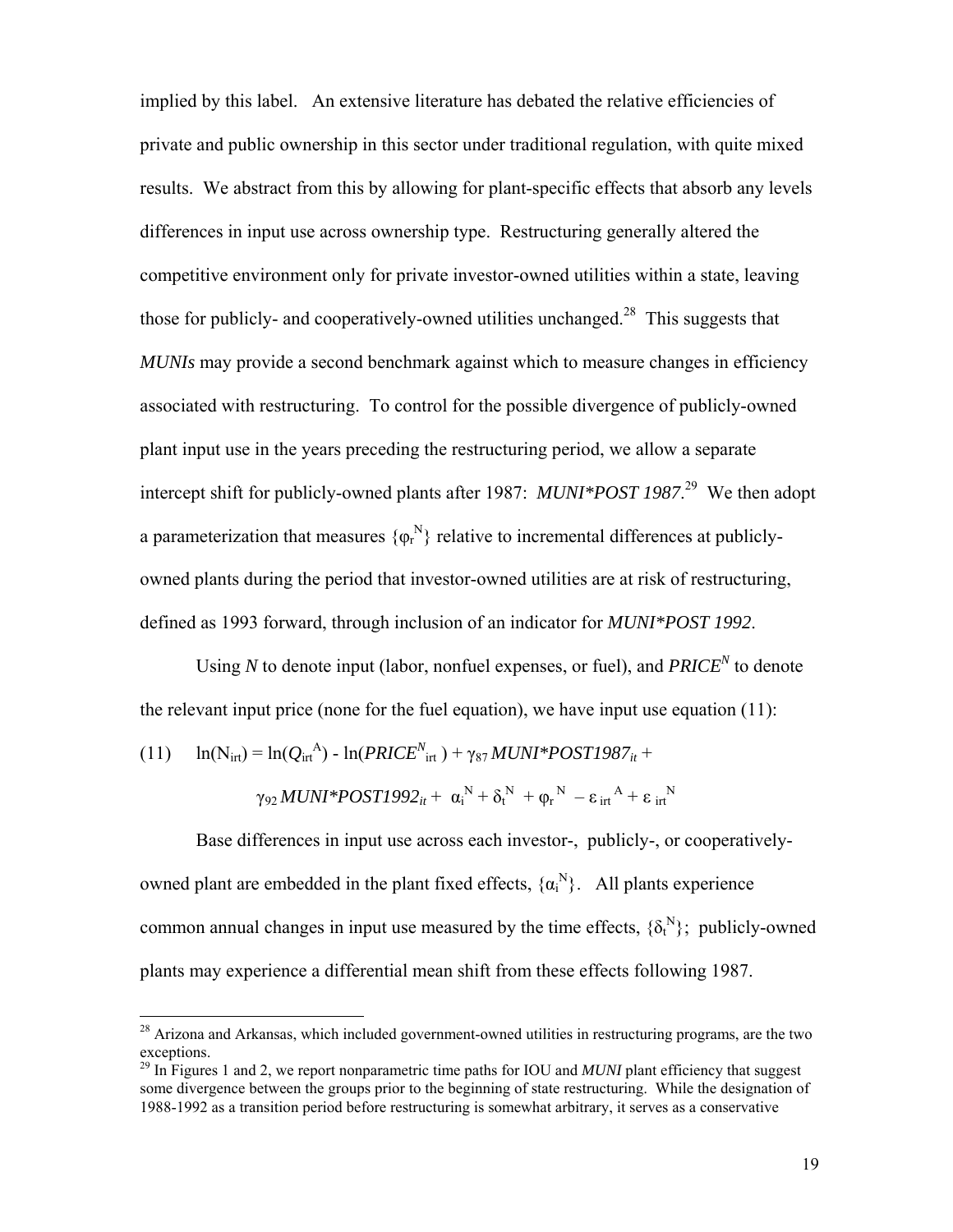Restructuring effects are measured by the difference-in-differences in two implicit "nontreatment groups" to which investor-owned plants in restructuring regimes may be compared: investor-owned plants in non-restructuring regimes over 1993-1999 (with the IOU restructuring effect measured by  $\varphi_r^N$ ), and *MUNI* plants over 1993-1999 (with the IOU restructuring effect measured by  $\varphi_r^N - \gamma_{92}$ ).

#### **III. Data & Summary Statistics**

 $\overline{a}$ 

 The analysis in this paper is based on annual plant-level data for large fossil-fueled generating plants owned by U.S. electric utilities. Plants are comprised of at least one, but typically several, generating units, which may be added to or retired from service over the several-decade life of a generating plant. While an ideal dataset would allow us to explore efficiency at the generating unit level, inputs other than fuel are not available at the generating unit level. Some inputs, such as employees, are not assignable to a unit as they are shared across units at the plant.<sup>30</sup> We therefore use a plant-year as an observation.

 The Federal Energy Regulatory Commission (FERC) collects data for investorowned utility plants annually in the FERC Form 1, and the EIA and Rural Utilities Service (RUS) collect similar data for municipally-owned plants and rural electric cooperatives, respectively. These data include operating statistics such as size of the plant, fuel usage, percentage ownership held by the operator and other owners, number of employees, capacity factor, operating expense, year built, and many other plant-level statistics. Our base dataset includes all large fossil-fuel steam and combined cycle gas turbine generating

control for pre-period relative changes and is broadly reflective of policy transitions during the mid-1980s and early 1990s (Joskow, 1997).

 $30$  Some labor may be shared across multiple plants, though assigned to one particular plant in our data. This will induce measurement error, particularly in our plant employment variable.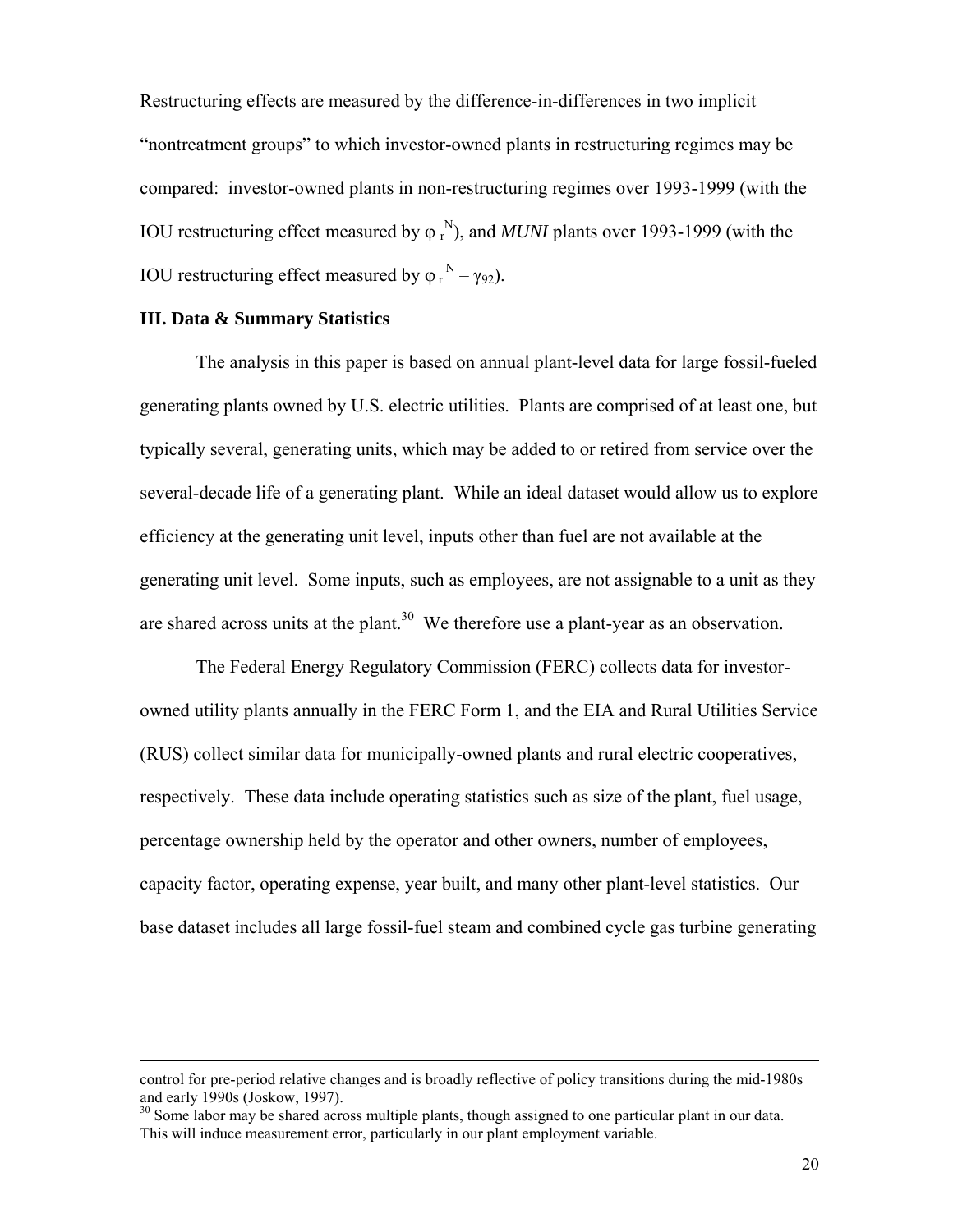plants for which data were reported to FERC, EIA or RUS over the 1981 through 1999 period.<sup>31</sup> Further details on data construction are provided in the data appendix.

 We follow the literature in characterizing output by the total energy output of the plant over the year, measured by annual net megawatt-hours of electricity generation, *NET MWH*. This is an imperfect choice. Output is, in reality, multidimensional, although most dimensions are not recorded in the plant data. For example, generating plants may also provide reliability services (such as spinning reserves, when the plant stands ready to increase output at short notice), voltage support and frequency control. While the production process varies considerably across these different outputs, only net generation is well-measured in the data. $32$ 

More importantly, electricity output is not a homogenous product. The availability of the plant may be an important modifier of output quality. Because electricity is not storable, firms must decide how to balance the costs associated with taking their plant down to do maintenance against the probability that a poorly maintained plant will fail during peak demand hours. Changes in incentives associated with restructuring may have altered firms' assessments of these tradeoffs, although the expected direction of the effects is theoretically ambiguous.<sup>33</sup> Hourly output prices and output from individual plants might allow us to better assess this. Lacking such data, we rely on a single output dimension, while acknowledging its limitations.

 $31$  One unfortunate consequence of restructuring is that available data on plants sold by utilities to nonutility generators are extremely limited after the sale, due to changed reporting requirements. This means that plants will be excluded from our dataset after such sales.

 $32$  The inputs required to produce a given level of energy (MWh) from a specific plant also will depend on whether the plant runs continuously or intermittently and on its average capacity utilization. Starting a plant frequently and running it at low capacity utilization rates typically use more inputs (particularly fuel) per MWh generated than does running a plant continuously at its rated capacity.

<sup>&</sup>lt;sup>33</sup> For instance, under traditional regulation, utilities may have faced strong political incentives to avoid blackouts or brownouts, leading to investment in greater capacity to increase reserve margins and in greater maintenance resources to increase plant reliability. On the other hand, competitive firms producing in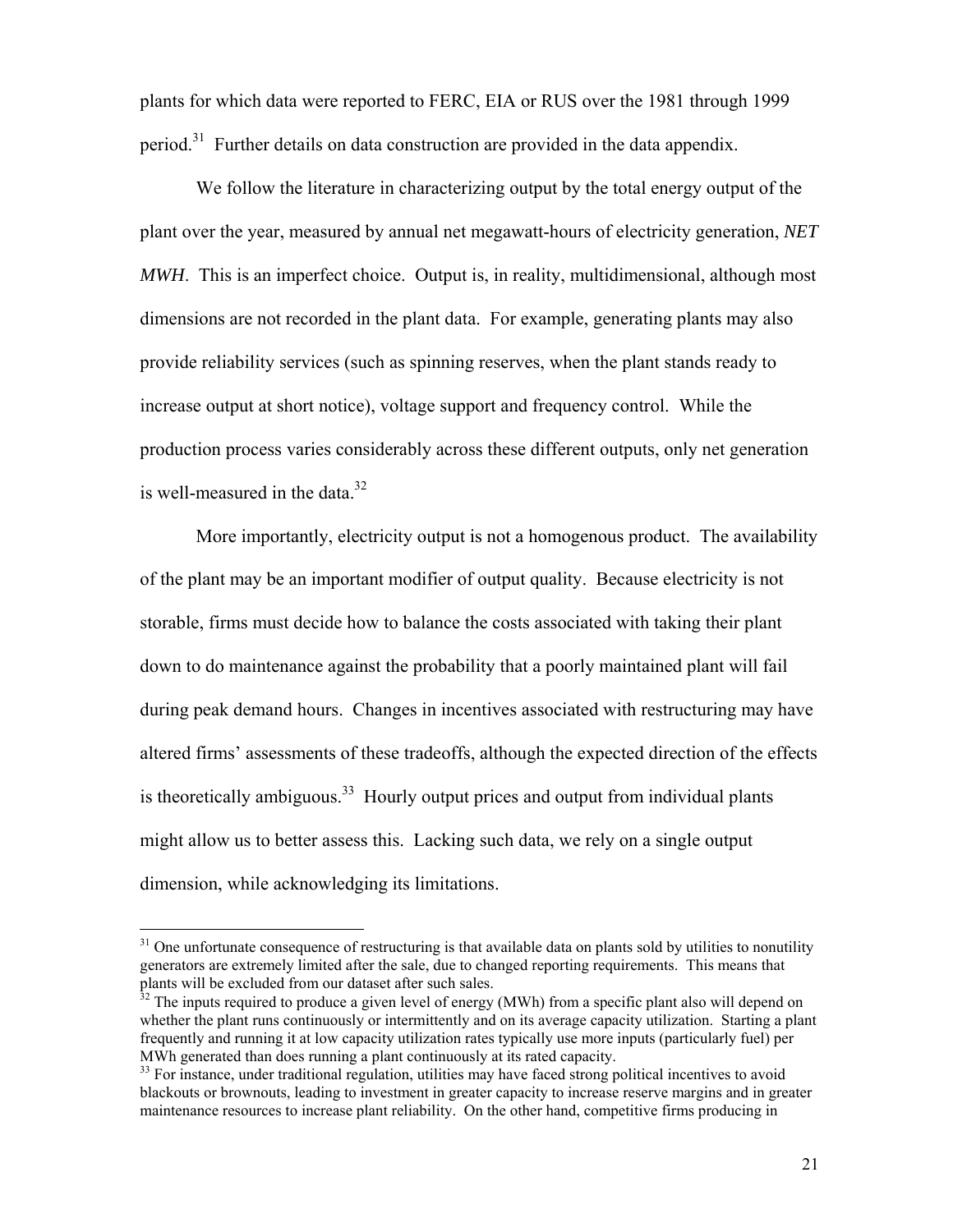We have information on three variable inputs. The first, *EMPLOYEES,* is a count of full-time equivalent employees at the plant. The second, *NONFUEL EXPENSE,* includes all nonfuel operations and maintenance expenses, such as those for coolants, repairs, maintenance supervision and engineering. This variable is less than ideal as a measure of materials, both because it reflects expenditures rather than quantities, and because it includes the wage bill for the employees counted in *EMPLOYEES*, although that expense is not separately delineated in our data. As *NONFUEL EXPENSES* includes payroll costs, both this and *EMPLOYEES* will reflect changes in staffing.<sup>34</sup> The third input is the quantity of fuel consumed by type of fuel (tons of coal, barrels of oil, and mcf of natural gas). We convert fuel into *BTU*s using the reported annual plant-specific Btu content of each fuel to obtain total *BTU* input at the plant for each year.

 Input prices pose a challenge. We do not observe firm- or plant-level wages. Our basic specifications use the variable *WAGE*, reflecting the Bureau of Labor Statistics state-level average utility wage by ownership type: investor-owned or publicly-owned. For *MUNI* plants in states without a publicly-owned utility wage series, we impute wage to be the product of investor-owned utility wages for that state and the average ratio of publicly- to investor-owned utility wages overall. This variable is problematic: not only does it measure firm-specific wages with error, but it is susceptible to the potential endogeneity of wages to the regulatory environment.<sup>35</sup> We have experimented with

restructured wholesale markets may face even stronger incentives to be available when demand peaks because this is when prices are highest. 34 The elasticity of *NONFUEL EXPENSES* with respect to *EMPLOYEES* is about .5 in our data, broadly

consistent with our back of the envelope calculations suggesting that labor costs are roughly half of the total nonfuel operating budget.

<sup>&</sup>lt;sup>35</sup> Hendricks (1975) suggests that utilities may bargain less aggressively over input prices such as wages during periods in which higher costs can be readily passed on to customers through higher regulated prices, and more aggressively when the firm is likely to be the residual claimant to cost savings. In other industries, regulatory reform has sometimes been associated with substantial reductions in wages, suggesting rentsharing under regulation (see Nancy L. Rose, 1987, on the trucking industry). Moreover, electricity workers tend to be highly unionized, and unions may bargain over employment terms as well as wages. These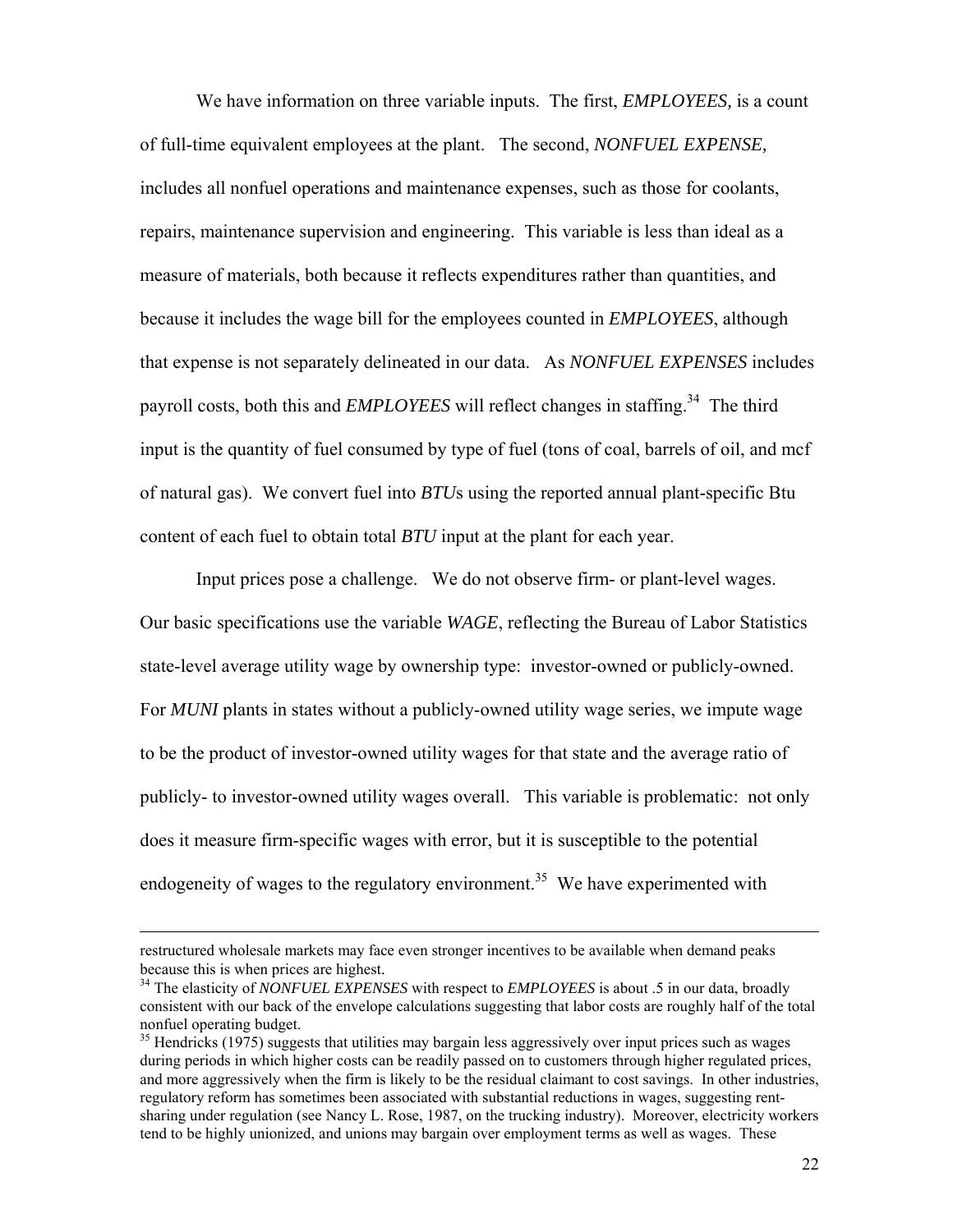specifications that instrument for utility wages with the state average wages of workers in comparable labor markets, including natural gas distribution, petroleum refining and hazardous waste treatment facilities. While this instrument may in theory better reflect an exogenous opportunity wage for workers at power plants, the results using this are much noisier (though the non-*WAGE* coefficients are not materially affected). We therefore use *WAGE* in our basic specifications. We do not have reasonable indices for the materials prices that comprise *NONFUEL EXPENSES,* even at the state-industry level. Our empirical model of *NONFUEL EXPENSES* therefore corresponds to an input demand equation with constant real relative prices and a price coefficient of one.

The final input is the capital stock of the plant, which we measure by plant capacity and vintage. Our data record the plant capacity in megawatts. We combine this with information on unit retirements to define plant-epochs. Each plant is assigned a unique identifier. Any time the capacity of the plant is significantly changed, we create a new identifier and associated new plant-epoch specific effect. This allows capital changes to alter the underlying input efficiency of the plant. There may be variation within plantepoch when "scrubbers" (flue-gas desulfurization systems, or FGDs), are installed to reduce sulfur-dioxide emissions by some coal plants. *SCRUBBERs* affect the environmental output, unmeasured by ln(*NET MWH*), which may suggest less efficient operation conditional only on observed output. We therefore include a direct control for the presence of a *SCRUBBER*.

 Operational plant data are supplemented with information on state-level restructuring activity. For each state, we have identified (i) the date at which formal hearings on restructuring began, (ii) the enactment date for legislation restructuring the

 $\overline{a}$ 

considerations suggest that observed wages may not be exogenous to the firm, and may not reflect the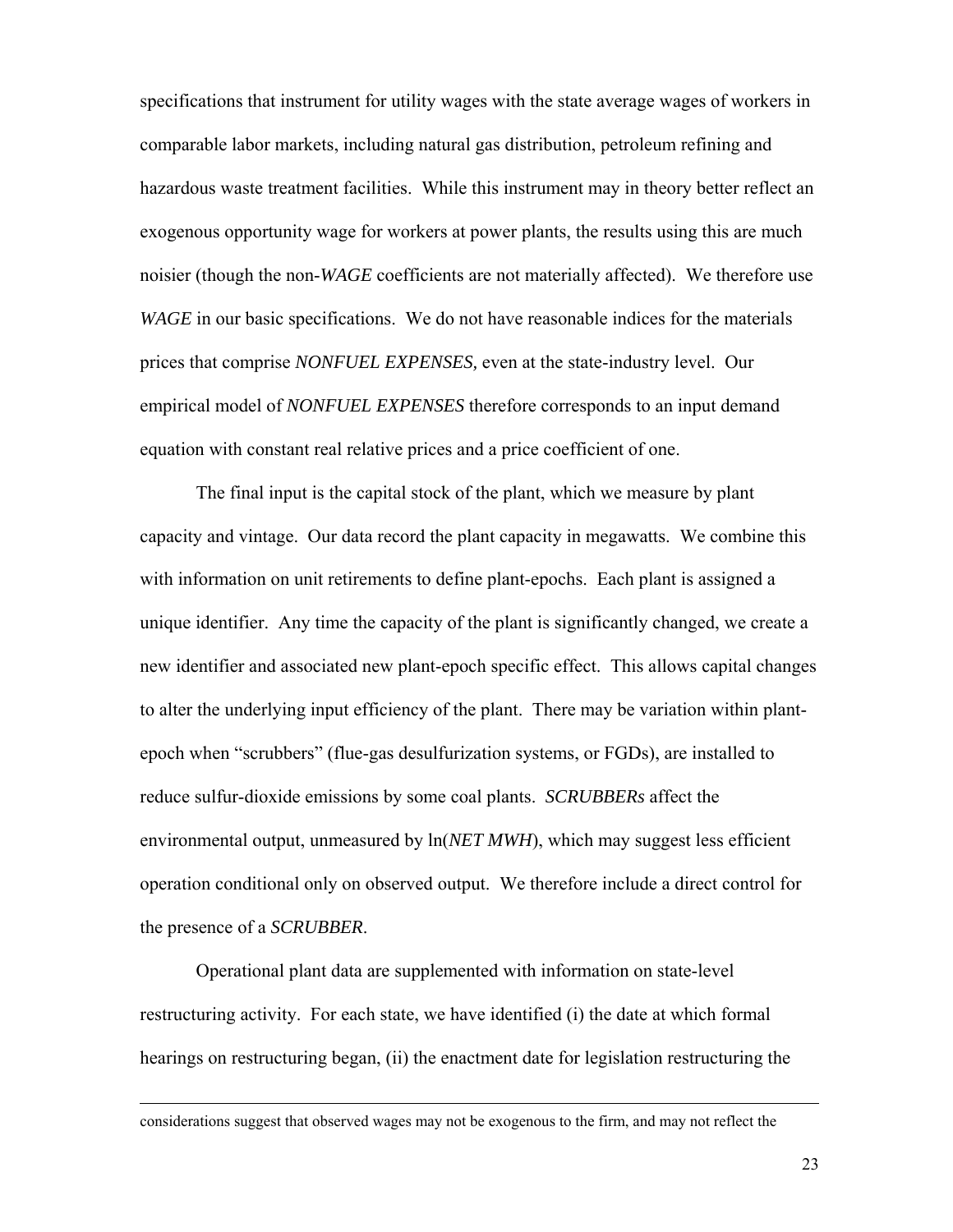state's utility sector, if any, (iii) the implementation date for retail access under that legislation, and (iv) associated aspects of restructuring such as rate freezes and mandatory divestiture of generation. Testing for restructuring-specific shocks requires a determination of how to match this information with firm decisions: when were plant operators in a given state likely to have begun responding to a policy change? Consultations with industry participants and readings of these events suggest that utilities often acted in advance of final legislative or regulatory outcomes. The process leading to state restructuring typically lasted a number of years, allowing utilities to anticipate the coming change, and alter their behavior in advance. For example, Boston Edison's 10-K filed in March 1994 discussed Massachusetts' consideration of restructuring, stating "The Company is responding to the current and anticipated competitive pressure with a commitment to cost control and increased operating efficiency without sacrificing quality of service or profitability" (Boston Edison, 1994, p. 6).<sup>36</sup> Massachusetts had just begun holding formal hearings on restructuring the industry in 1994. Utilities may have phased input changes, especially those involving labor and particularly unionized workers. Moreover, as policy changes were discussed, rates were frozen in many states, either explicitly by policy makers or in effect by implicit PUC decisions not to hear new rate cases, enabling utilities to capture the savings from incremental cost reductions.<sup>37</sup>

opportunity cost to managers of the marginal unit of labor.

 $36$  A similar theme was echoed by many other utility executives. For example, in a 1993 news story on PECO's early retirement plan, Chairman and CEO Joseph Paquette described "trying to improve the company's competitive position by emphasizing a more productive work force. Employees are receiving extensive training for quality, and the company is looking at modifying its salary structures to promote pay for performance. Paquette said such programs are needed to help the company conduct business in an evolving, less-regulated power generation environment. 'We have to be prepared for this more competitive world,' he said" ("Philadelphia Electric: Cites Effect of Cost-Cutting Plan," *Dow Jones News Service*, May 27, 1993).

<sup>&</sup>lt;sup>37</sup> As noted earlier, some of these changes may have also affected utilities in non-restructuring states. For example, the number of utility rate cases dropped dramatically in the 1990s, implying that many utilities may have been short- or medium-run residual claimants to cost reductions. Knittel (2002) identifies a number of incentive regulations adopted in various jurisdictions during the 1990s. Many of the fuel-related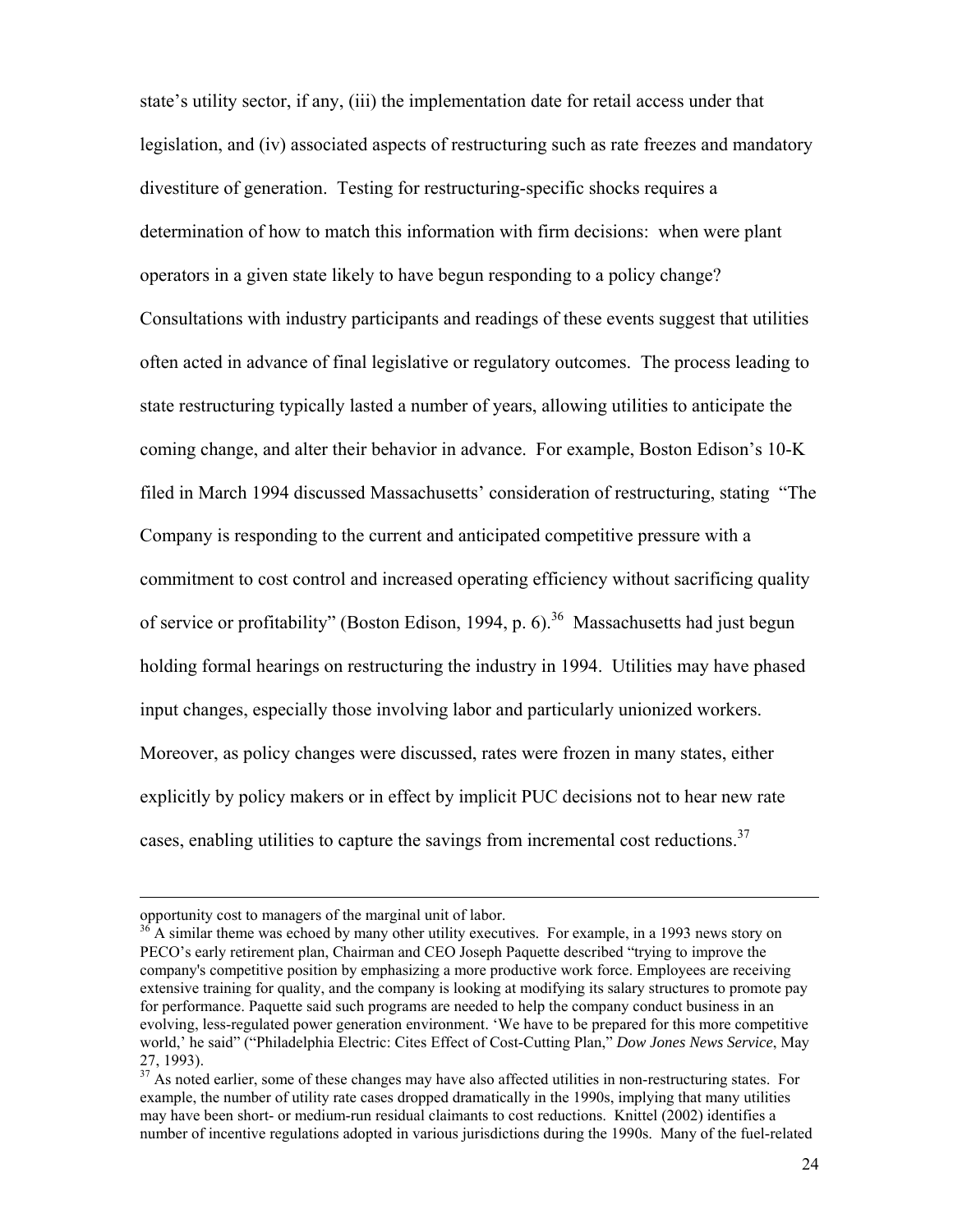In this work, we allow restructuring effects to begin with the opening of formal hearings on restructuring. The primary variable of interest, *RESTRUCTURED*, is an indicator variable that turns on for investor-owned plants with the start of formal proceedings in a state that eventually passed restructuring legislation.<sup>38</sup> If utilities did not respond until restructuring legislation or regulation was enacted and the policy uncertainty resolved, *RESTRUCTURED* will underestimate the true effect by averaging in nonresponse years. To evaluate this possibility we introduce a second variable, *LAW PASSED*, an indicator equal to one beginning in the year the state passes restructuring legislation.39 A third variable, *RETAIL ACCESS*, indicates the start of retail access for plants in the states that implemented retail competition within our sample.<sup>40</sup> If actual implementation of retail access and the associated wholesale market reforms is important to efficiency gains, it will be reflected in an incremental effect of *RETAIL ACCESS*.

 To compare differences in the path of municipally-owned plants over the restructuring time period, we define the indicator variables *MUNI\*POST 1987* and *MUNI\*POST 1992*. The first is equal to one for all non-investor-owned plants after 1987,

regulations (modified pass-through clauses, heat rate and equivalent availability factor incentive programs) were strongly correlated with ultimate restructuring. Some of the broader regulations (e.g., price caps and revenue decoupling programs) were almost orthogonal to eventual restructuring.

<sup>&</sup>lt;sup>38</sup> The *RESTRUCTURED* variable is based on whether a state had passed legislation as of mid-2001. To date, there has been no additional restructuring and some states have delayed or suspended planned restructuring activity in the aftermath of the California electricity crisis. Plants are assigned to the state in which they are regulated. A plant located in one state may be owned by a company with exclusive service territory in a different state. In this case, the ownership state is the one for which the regulatory policy is measured. Some plants are owned by a company with service territory in more than one state and some plants are owned by several companies that are regulated by different states. In the regression analysis, we found that separately characterizing "mixed" regulation and "shared" plants had very little impact on our results.

<sup>&</sup>lt;sup>39</sup> There is on average about a 2.6-year lag between the initiation of hearings and the passage of the law. We have experimented with a number of alternative measures of restructuring activity, including variables that begin with hearings regardless of restructuring outcomes, those that measure years since hearings were initiated for states that eventually restructured, and the presence of restructuring-associated rate freezes. None of these materially changes the conclusions we draw below.

<sup>&</sup>lt;sup>40</sup> While *RESTRUCTURED* indicates approval of retail access competition, the specified phase-in of retail access was often slow. Only seven states implemented retail access during our sample period, four in 1998 and three in 1999.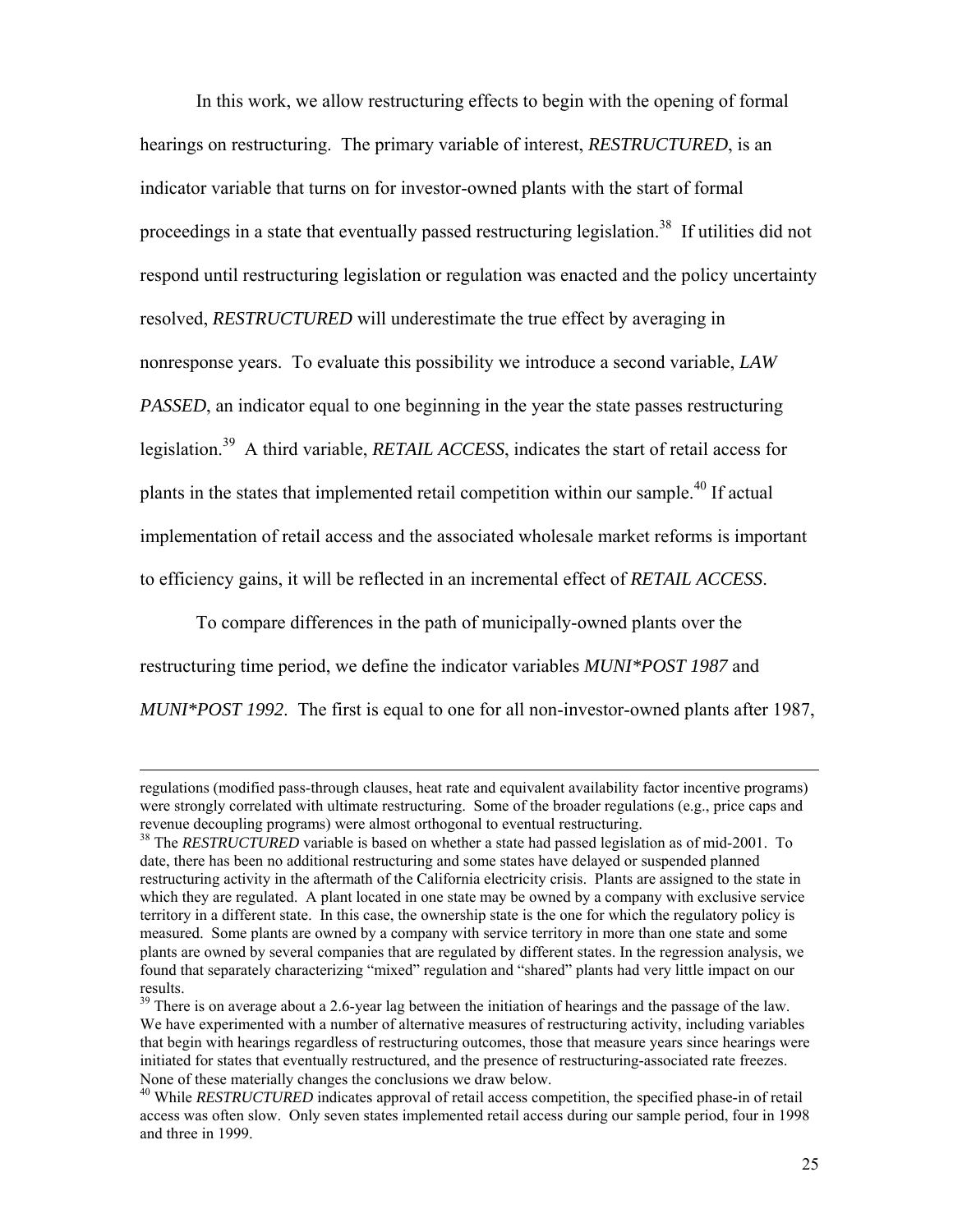the second for all non- IOU plants after 1992. *MUNI\*POST 1987* allows for the possibility that relative input demand growth for IOU and publicly-owned plants diverged in the late 1980s and early 1990s, when many states began to experiment with incentive regulation and during which time the earliest discussion of increased competition took place. *MUNI\*POST 1992* captures the incremental change in relative input demand growth across IOUs and publicly-owned plants during the restructuring period. Because the designation of the pre-reform period is inherently imperfect, we also report the unrestricted annual time path of input demand growth (see Figures 1 and 2).

 Details on the data sources and summary statistics are provided in the data appendix. Table 1 reports summary statistics for plant-level data in 1985 across three categories: investor-owned plants in states that eventually restructured, investor-owned plants in states that did not restructure, and non-IOU (*MUNI)* plants. We use 1985 to ensure that comparisons are made prior to any significant changes across states in the competitive or regulatory environment, even well before restructuring initiatives.

This table suggests that the plants in these groups are not random draws from the same population. The first three variables measure employees and nonfuel operating expenses, scaled by the plant's capacity, and fuel use in millions of British thermal units (mmBtus), scaled by the plant's output. In 1985, before state-level restructuring initiatives were considered, IOU plants in states that eventually restructured used more employees and nonfuel operating expenses per MW of capacity than did IOU plants in non-restructuring states (see the difference in means test in column 4). Employment by municipally-owned plants is not statistically distinguishable from employment at restructuring IOU plants, but *MUNI* plants appear to have lower levels of nonfuel expenses. Differences in heat rates and capacity factors are not significant for any cross-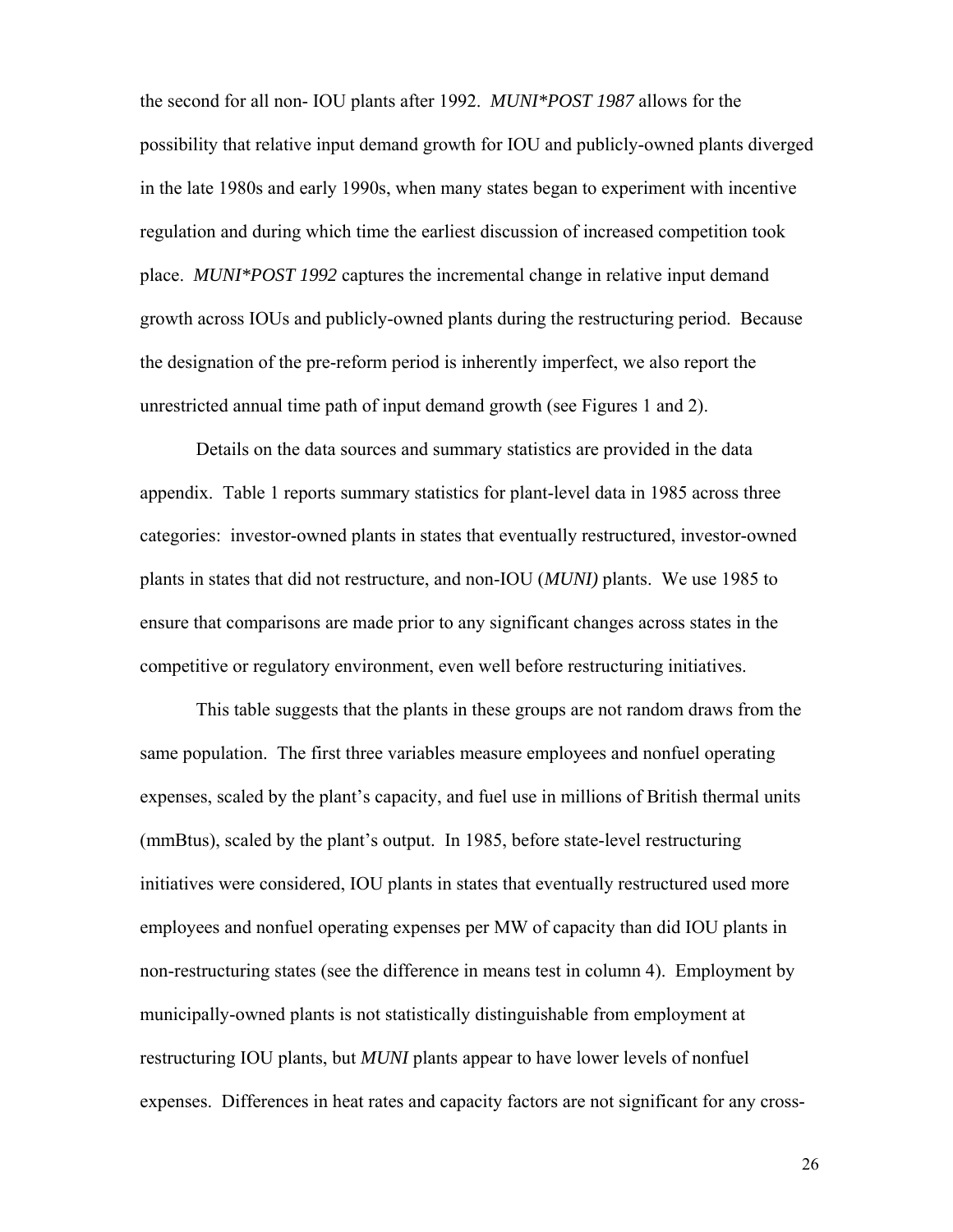sample comparison. The last four rows suggest notable differences in the stock of plants across these three groups. Although IOU plants are very similar in size across regimes, MUNI plants tend to be substantially smaller. IOU plants in restructuring states tend to be older, more likely to use gas, and less likely to use coal, than their counterparts in nonrestructuring states. IOU plants in restructuring states also tend to be older and less likely to use coal than their *MUNI* counterparts. The regression analysis will control for these differences directly or with the use of plant-epoch effects.

 If investor-owned utilities achieved efficiency improvements when facing impending restructuring of the generation sector, one would expect to see a relative decrease in the cost of generation for affected companies, and little difference in the change in transmission and distribution costs between the affected and not affected states since restructuring programs leave transmission and distribution comparatively untouched. If restructuring did not affect operating efficiency in the generation sector, we might expect similar changes in generation expenses across restructuring and non-restructuring companies, and perhaps similar patterns of cost changes across the transmission, distribution, and generation sectors.

Table 2 displays the mean changes in cost per MWh for investor-owned utilities in restructuring and non-restructuring states between 1990 and 1996.<sup>41</sup> Unlike distribution and transmission costs, generation costs per MWh decrease considerably over this period, and by considerably more at companies in restructuring states, significant at the 6 percent level. Moreover, the difference in cost changes across regimes is not significant for either the transmission or distribution costs. These aggregate statistics may suggest that the

<sup>&</sup>lt;sup>41</sup> For this analysis, we rely on data reported annually by utility companies to the FERC in the Form 1, page 320, 321, and 322 respectively. We use a balanced sample composed of all companies with data reported for all three sectors in both 1990 and 1996. This amounts to 48 companies in states that did not restructure and 72 in states that did restructure.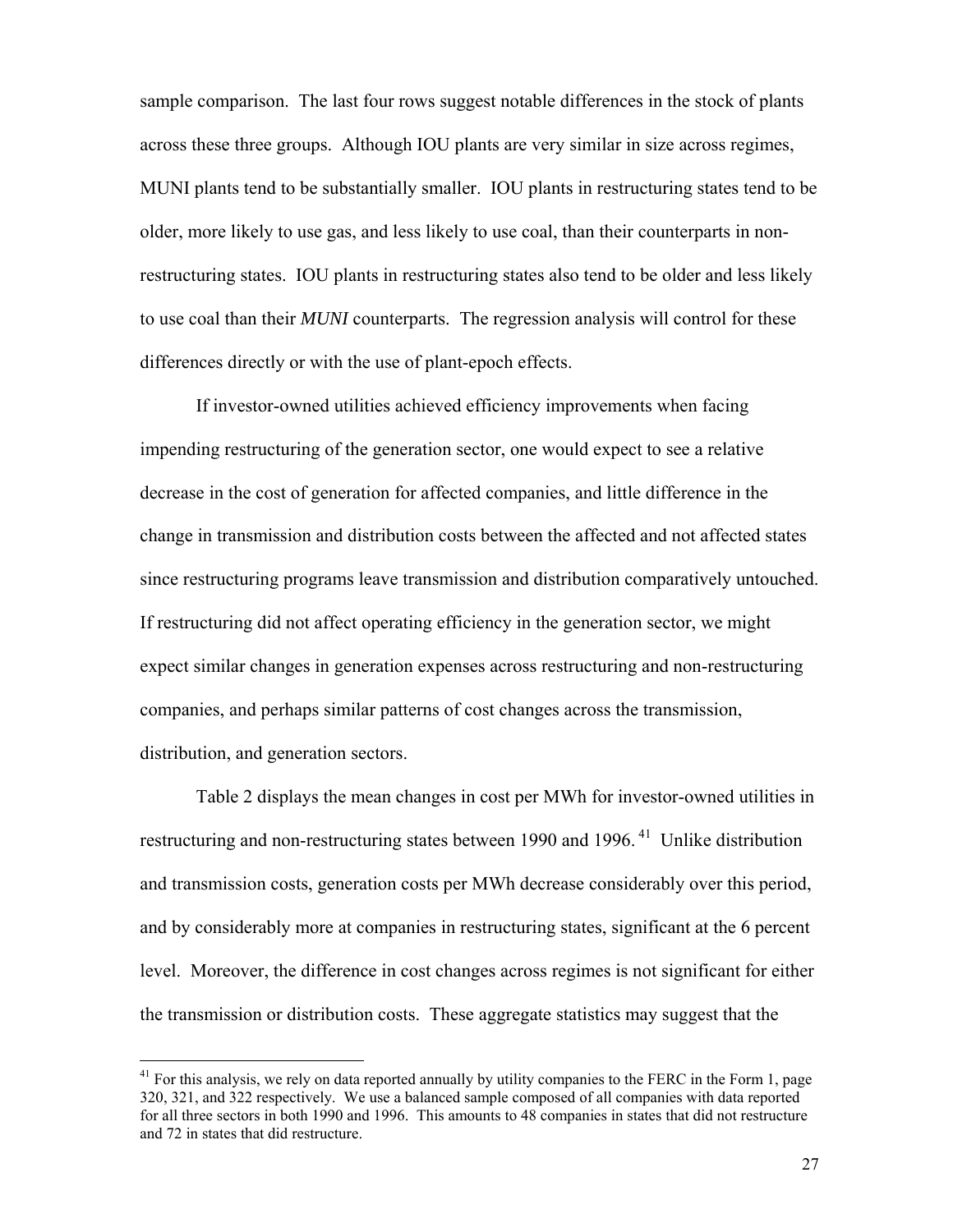division of the utility company faced with competition (the generating sector) responded with a decrease in costs, while other sectors and companies not faced with competition did not share this response.

### **IV. Estimating the Effects of Restructuring on Input Use**

 Following equation (11), we estimate the influence of restructuring on the use of input *N* (*EMPLOYEES, NONFUEL EXPENSE,* and *BTUs*) with the following basic regression model:

(12) 
$$
\ln(N_{\text{irt}}) = \beta_1^N \ln(NET\text{ }MWH_{\text{irt}}) + \beta_2^N \ln(PRICE^N_{\text{irt}}) + \beta_3^N SCRUBBER_{\text{irt}} + \varphi_r^N IOU*RESTRUCTURED_{\text{irt}} + \gamma_{87}^N MUNI*POST 1987_{\text{irt}} + \gamma_{92}^N MUNI*POST 1992_{\text{irt}} + \alpha_i^N + \delta_t^N + e_{\text{irt}}
$$

where we allow for nonunity coefficients on the output term  $(\beta_1^N)$  for all equations and on the input price term ( $\beta_2^N$  on *WAGE*) in the *EMPLOYEES* equation,<sup>42</sup> and measure the impact of having a scrubber on plant input use with the variable *SCRUBBER*.  $\alpha_i^N$  is a time-invariant fixed effect for input *N* at plant-epoch *i*, which may contain a state-specific and ownership-specific error that will not be separately identified. These plant-specific effects control for much of the expected variation in input use across plants arising from heterogeneous technologies, state or regional fixed factors, and basic efficiency differences. They also control for differences in the plant mix between restructuring and non-restructuring states by comparing each plant to itself over time, removing any timeinvariant plant effects. As a Hausman test (Jerry Hausman, 1978) rejects the exogeneity of the plant-epoch effects, all reported results include plant-epoch fixed-effects.  $\delta_t^N$  is an

 $42$  Recall that we do not have a price associated with nonfuel expenses, and that according to equation (10), fuel prices should not enter into the fuel input function. We experimented with using a variable measuring the price of a given plant's fuel relative to the prices of other fuels in the same region as an instrument for output but the variable had no power in the first stage.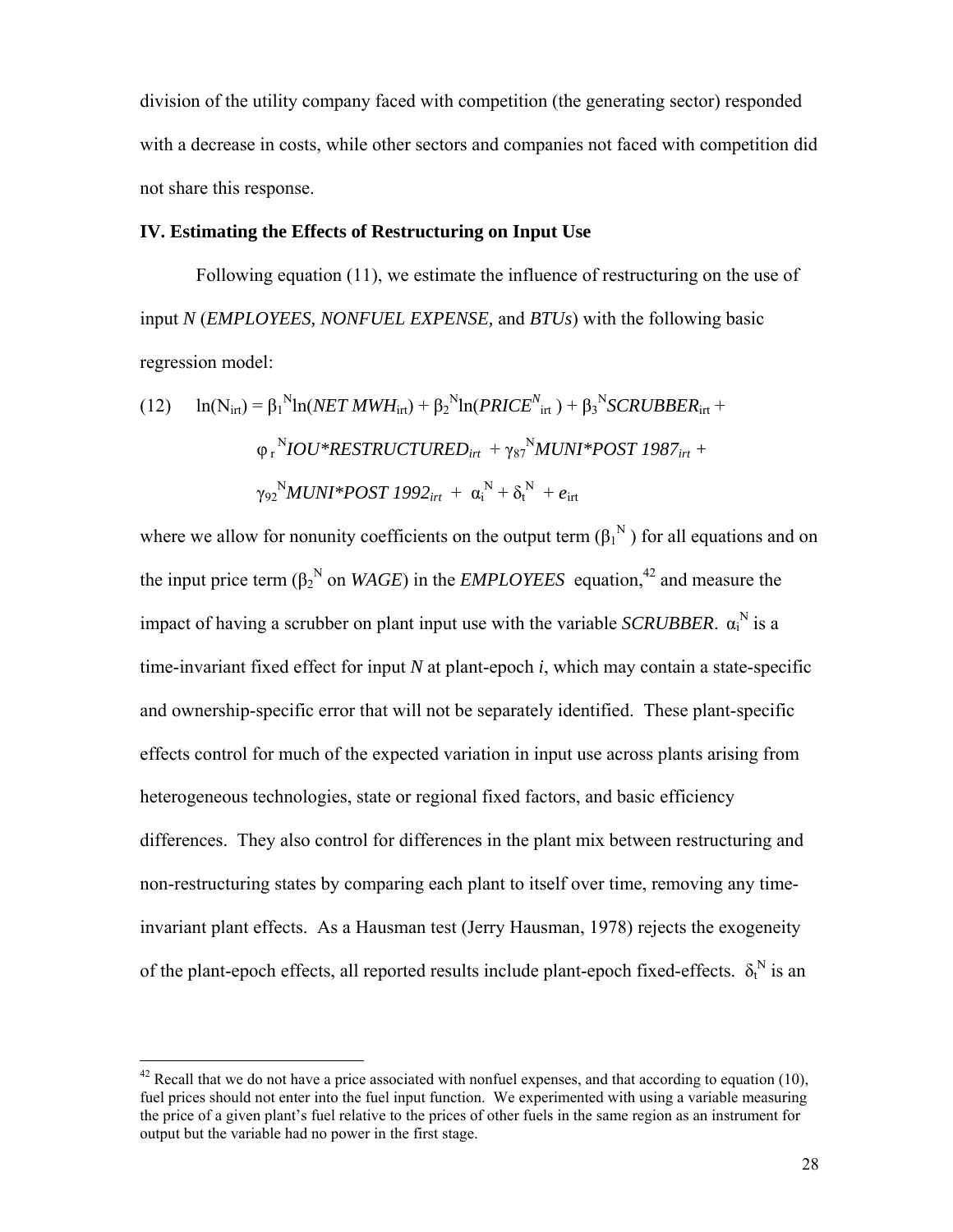industry-level effect in year t, which controls for systematic changes in input demand common to all plants in that year.

The error term,  $e_{\text{irt}}$ , combines the deviation of actual from probable output,  $\beta_1^N \varepsilon_{\text{irt}}^A$ , and the input *N*-specific productivity shock to plant *i* in regime *r* at time *t*,  $\varepsilon_{\text{int}}^{N}$ . This error is unlikely to be independent over time for a given plant; the data suggest considerable persistence in input shocks, particularly for labor, from year to year. The estimated *rho* assuming a first-order serial correlation process ranges from roughly 0.33 for nonfuel expenses to 0.75 for labor. As discussed earlier, the estimation must also account for endogeneity of output, measured in these specifications as the net generation by the plant in megawatt-hours (*NET MWH*). We therefore implement a GLS-IV estimation strategy, using a Prais-Winsten GLS correction for first-order serial correlation at the plant level,  $43$ and instrumenting for plant output with a nonlinear function of state demand (the log of total state electricity sales, which is a consumption rather than production measure).<sup>44</sup>

 We consider specifications that include interactions of *IOU* ownership with the three primary restructuring indicator variables described in section III:

*RESTRUCTURED, LAW PASSED,* and *RETAIL ACCESS*. In the input regressions, a negative coefficient on the restructuring variables would imply increased input efficiency associated with the regulatory reform. The core results for the input analysis are presented in table 3 for *EMPLOYEES*, table 4 for *NONFUEL EXPENSES* and table 5 for *BTU*. We first discuss the results for employment and nonfuel expenses, and then discuss the results for fuel use.

 $43$  Reported standard errors also correct for possible correlation across observations at the state-year level.  $44$  State demand is an important determinant of plant-level output, but should be unaffected by plant productivity shocks. The F-statistic on the instrument from the first stage estimates for the *NONFUEL EXPENSE* and *BTU* specifications (i.e. excluding the *WAGE* variable) is 11.9. We have explored the sensitivity of our results to alternative instrument choices; these are reported in the FRW (2007) Technical Appendix.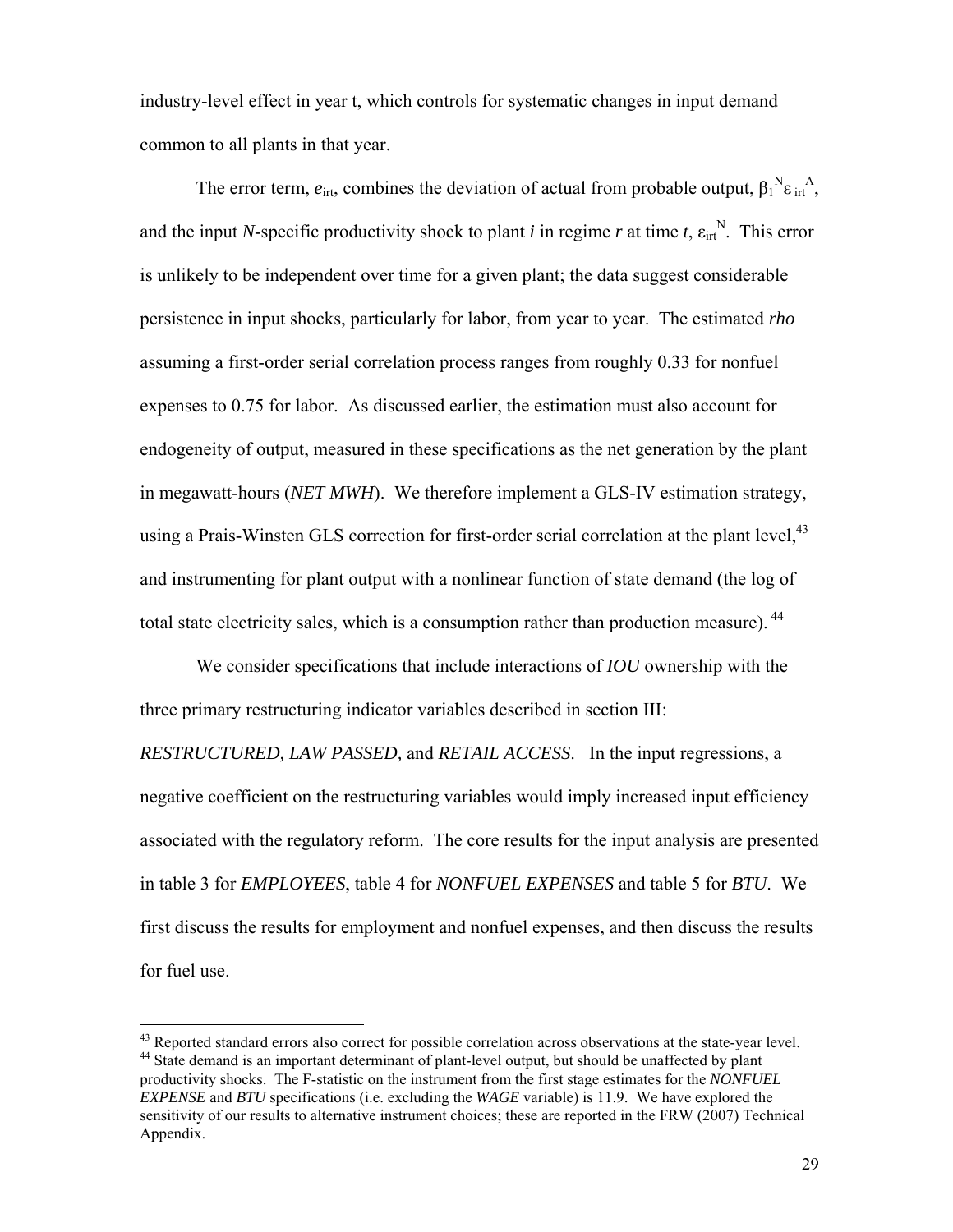Column 1 of tables 3 and 4 reports results from generalized least squares (GLS) estimation of our basic specification, treating plant output as exogenous. The primary coefficient of interest, *IOU\*RESTRUCTURED,* captures the mean differential in input use for investor-owned plants in states that eventually pass restructuring legislation. This is , measured over the period following the first restructuring hearings, relative to the untreated IOU plants in non-restructuring states. The results suggest statistically and economically significant declines in input use associated with regulatory restructuring. Employment declines by roughly 3 percent (1 percent standard error) and nonfuel expenses decline by roughly 9 percent (2 percent standard error),  $45$  relative to IOU plants in regimes that have not restructured.<sup>46</sup>

 The second notable result is the dependence of the implied restructuring effect on the control group. While IOU plants in restructuring states exhibit modest reductions in employment and nonfuel expenses relative to IOUs in non-restructuring states, the implied reductions are substantially larger when compared to public and cooperative plants. The positive *MUNI\*POST 1987* coefficients suggest that all IOU plants improved their efficiency relative to *MUNI* plants during the late 1980s and early 1990s. This gap widened further after 1992 (see *MUNI\*POST 1992*). This suggests that even IOU plants in non-restructuring regimes improved their relative input use to a significant extent, perhaps in response to latent threats of increased competition and restructuring. Employment use was 6 percent lower for IOU plants in restructuring states relative to

<sup>&</sup>lt;sup>45</sup> We use  $[\exp(\varphi_r^N)-1]^*100$  to approximate the implied percentage effect of *IOU\* RESTRUCTURED* on input use.

<sup>&</sup>lt;sup>46</sup> Note that the Cobb-Douglas functional form assumption for labor and nonfuel expenses suggests that the coefficient on output should be one, substantially larger than the coefficients estimated in these regressions. We have estimated production functions in *EMPLOYEES* and *NONFUEL EXPENSES* using more flexible functional forms than Cobb-Douglas, and the results also suggest efficiency gains associated with restructuring. We have also estimated instrumental variables versions of equations (7) and (8) that include the other input instead of output and obtained very similar results to those reported here.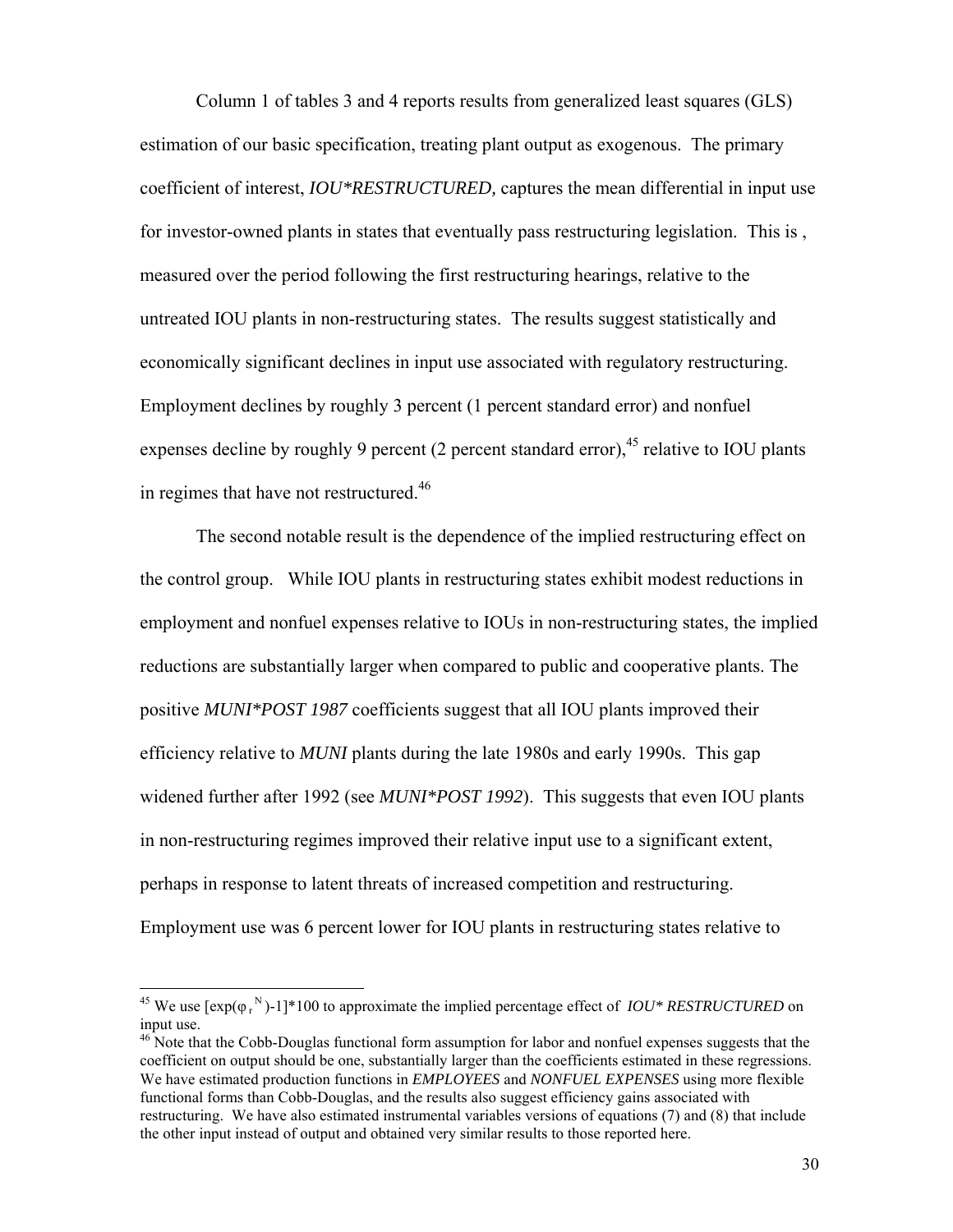*MUNI* plants after 1992, and nonfuel expenses declined by 11 percent relative to the *MUNI* benchmark (computed as the *IOU\*RESTRUCTURED* minus *MUNI\*POST 1992*  coefficients in tables 3 and 4). We return to this issue in greater detail below.

 The remaining columns in each table report instrumental variables (GLS-IV) estimates of the input equations that treat potential measurement error and simultaneity bias with respect to output, as well as serial correlation of shocks. For *EMPLOYEES*, estimates of the output coefficient almost double relative to the GLS estimates, although the imprecision of the GLS-IV estimates make it impossible to reject equivalence, and in absolute magnitude, both estimates of the labor demand elasticity with respect to output are quite small, at 4 percent (0.5 percent standard error) for GLS and 7 percent (7 percent standard error) for GLS-IV. Consistent with this, the estimated effect of restructuring on labor demand is essentially unaffected by the treatment of output exogeneity. For *NONFUEL EXPENSES*, however, instrumenting for output increases its estimated elasticity more than fourfold, to over 50 percent (9 percent standard error). This is consistent with a negative correlation of input shocks and output, as for example, if large maintenance expenditures are associated with outages at the plant. With the strong link between output and nonfuel expenses implied by these results, correcting for output endogeneity also has a substantial effect on the estimated effect of restructuring. The estimated coefficient on the *IOU\*RESTRUCTURED* coefficient drops by almost half, to -5 percent (2.6 percent standard error), bringing it into the range of the estimated labor input effect.

 Columns 3 and 4 of the tables explore robustness to alternative measures of restructuring, maintaining the use of GLS-IV estimates. Measuring restructuring by *LAW PASSED* in column 3 yields smaller (and statistically indistinguishable from zero)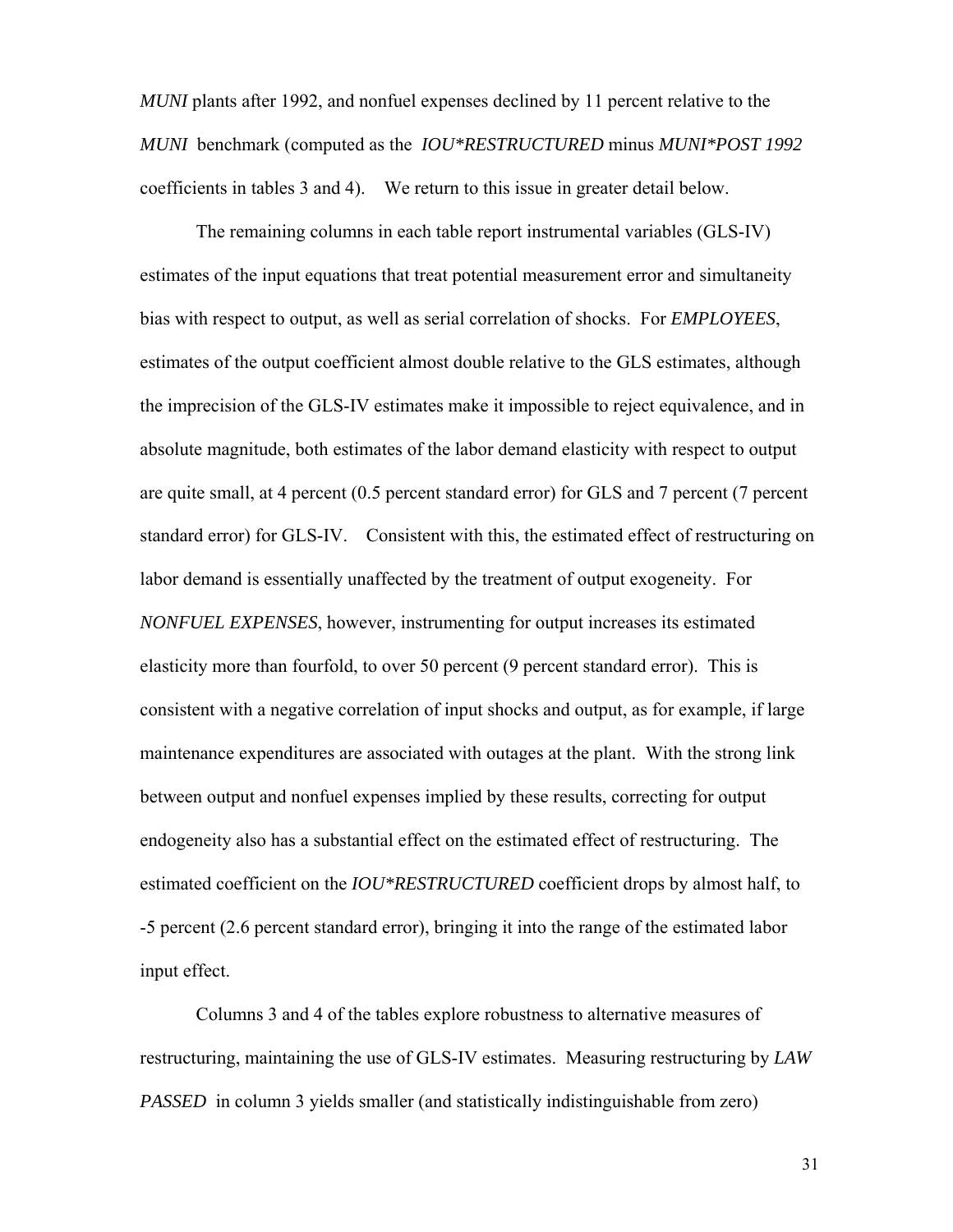coefficients in both the employment and the nonfuel expense regressions, perhaps because the baseline period now includes efficiency improvements made between the initiation and passage of legislation. Column 4 adds the *RETAIL ACCESS* variable. We note that its coefficient is identified by no more than two years of data in the seven states that implement retail access as of 1999, and it is not particularly stable across alternative instrument sets or to changes in the sample. In these basic specifications, the coefficient on *RETAIL ACCESS* in labor demand is quite imprecisely estimated, though the point estimate suggests an additional –3 percent (5 percent standard error) change in employment when states implement retail access. The estimated impact of retail access on nonfuel expenses is substantially larger, at -17 percent (6.5 percent), though its sensitivity to balancing the sample precludes confidence in the estimate (see footnote 25).

 Finally, in column 5 of each table, we report results that use an alternative measure of competitive pressure. Policy changes in the late 1980s and early 1990s set the stage for increased nonutility generation, but the impact of that change varied substantially across states. We construct an indicator, *HIGH NONUTILITY GENERATION*, which turns on in 1993 if the plant is in a state that has above median penetration of nonutility generation as of 1993. This measure should capture any utility responses to higher intensity of actual generation competition from unregulated market participants.47 The estimated impact of high levels of nonutility generation on employment at IOU plants is slightly smaller and noisier than *RESTRUCTURED* estimates (at -2.2 percent, standard error, 1.9 percent). For nonfuel expenses, high penetration by non utility generation appears to have no detectable direct effect on IOU plant input use (-1 percent, standard error, 3 percent).

 $47$ We include this in column 5 as a replacement for restructuring policy variables, but have also estimated models that include direct effects of *RESTRUCTURED* and *HIGH NONUTILITY GENERATION* as well as their interaction.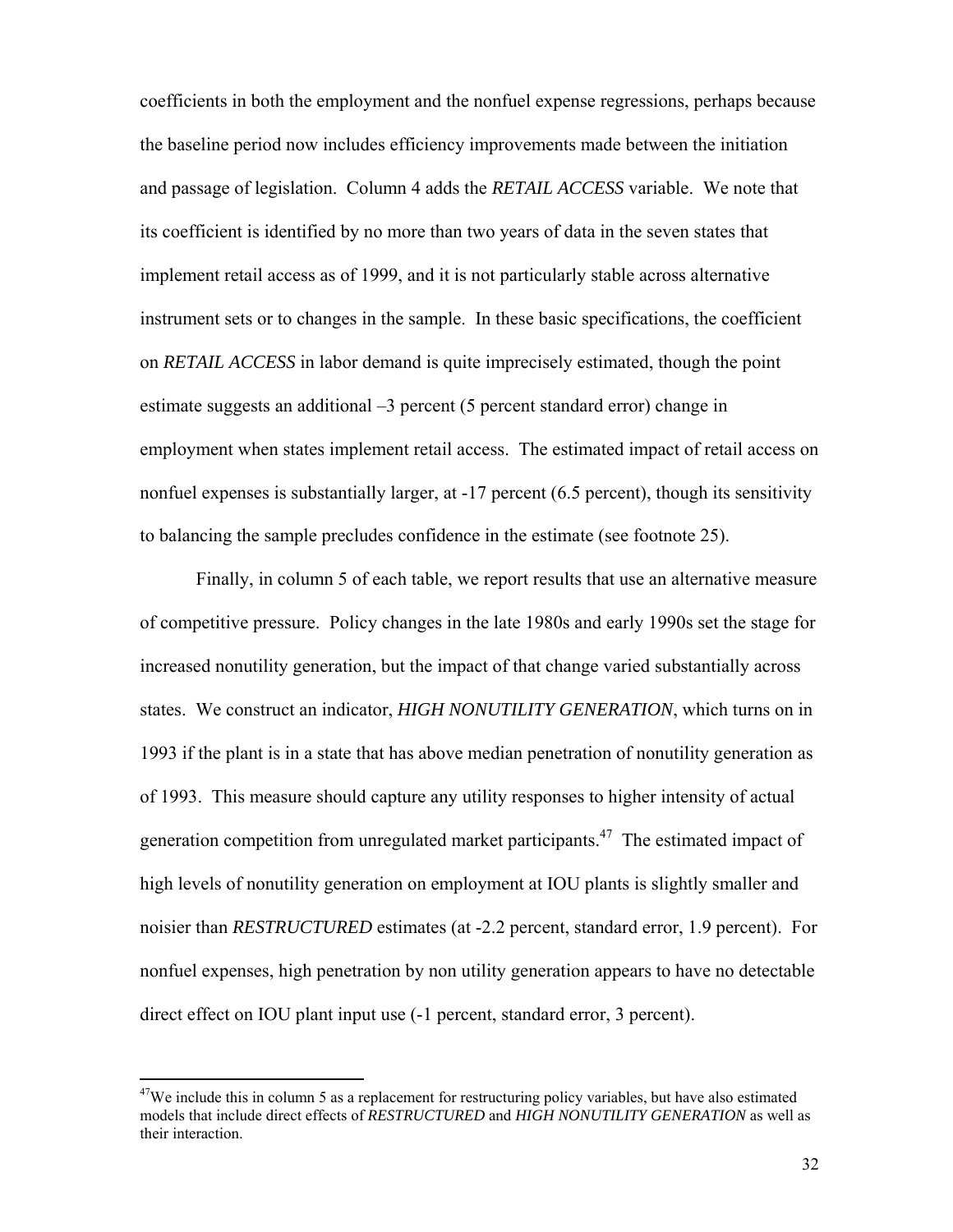In the instrumental variables results, as in the GLS results, the implied magnitude of the restructuring effect depends upon the chosen benchmark or control group. The gap in IOU input demand between restructuring and non-restructuring states, conditional on output, is generally statistically and economically significant, though relatively modest. The performance gain of an IOU plant in a restructured regime relative to *MUNI* plants over the same period is larger, on the order of 6 percent reductions in employment and 12 percent reductions in nonfuel expenses.<sup>48</sup>

 To provide further insight into the question of benchmark group, we re-estimate the basic model of column (4) without the *IOU\*RESTRUCTURED* and *MUNI\*POST 1992* variables, but allowing for separate year effects for each of three categories of plants: IOU plants in states that eventually restructure, IOU plants in states that do not restructure, and *MUNI* plants. Figures 1 (employees) and 2 (nonfuel expenses) plot the estimated year effects for each plant group. The figures suggest greater divergence between *MUNI* and IOU plants in both input measures as the 1990s progress. As this is a period of increasing competitive pressures and substantial movement toward restructuring, these patterns suggest to us that there is considerable information in the *MUNI* benchmark comparisons.

 Table 5 reports results from variants of our basic specification for fuel inputs. In column 1, GLS results suggest an output elasticity well below unity (0.912, standard error 0.004), and an implied reduction in fuel use associated with IOU plants in restructuring regimes (-1.4 percent, standard error 0.4 percent). Columns 2 through 5 report results for specifications that instrument for output. The estimated output elasticity is quite close to, and statistically indistinguishable from, unity. The estimated effects of restructuring or

<sup>48</sup> The results are robust to a variety of more flexible specifications of the *MUNI* controls over time and to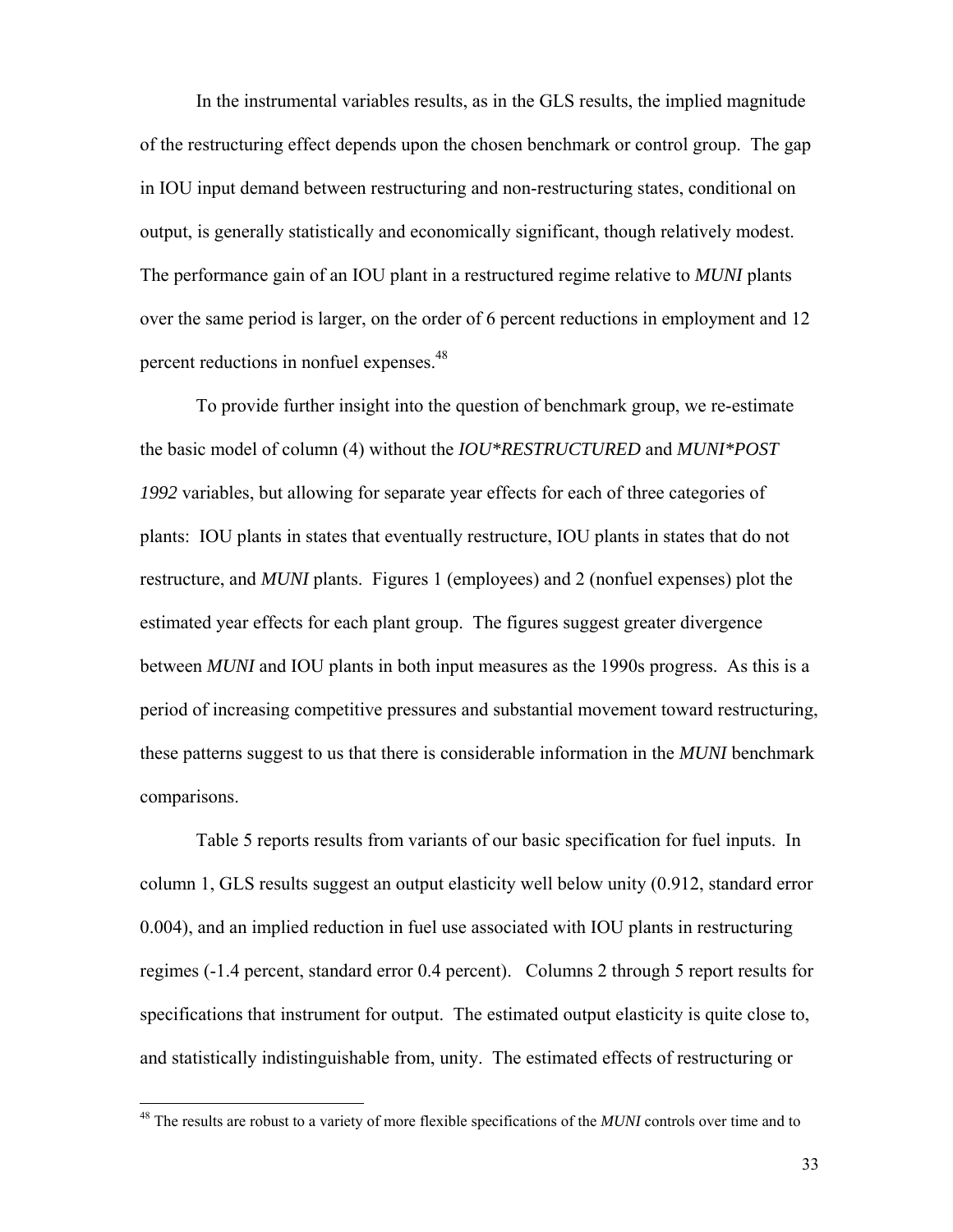*NON UTILITY GENERATION* competition are all small and statistically indistinguishable from zero (negative in columns 2 and 4, positive in columns 3 and 5). There is no measurable effect of restructuring on fuel efficiency relative to IOU plants in nonrestructuring states. Nor is there evidence of significant differences between IOU plants and *MUNI* plants. The *MUNI* \**POST 1992* coefficient point estimates appear virtually identical to the IOU restructuring coefficients, and are similarly indistinguishable from zero. $49$ 

 While the data do not suggest gains in fuel efficiency from restructuring within our sample, a caveat is in order. Although variations on the order of even 0.5 - 1.0 percent in fuel productivity are economically significant, it may be difficult to measure these sufficiently precisely with our aggregated data. Fuel efficiency at a plant is heavily influenced by factors such as the allocation of output across units at a plant, the number of times its units are stopped and started, and for how long the units were running below their capacity. Our inability to measure or control for possible changes in these operational characteristics may make it particularly difficult to capture any changes in fuel efficiency. Improving our understanding of fuel efficiency effects seems an important direction for future research.

### **Testing robustness of the RESTRUCTURED effect**

We have analyzed the robustness of these results to a variety of alternative specifications of the input demand equations. We report selected results below; additional robustness tests are available in our Technical Appendix. Given the null results

allowing differential *MUNI* output elasticity coefficients.<br><sup>49</sup> We obtained similar null results when we estimated specifications using the log of plant heat rate (*BTUs/MWhs*) as the dependent variable, controlling for output.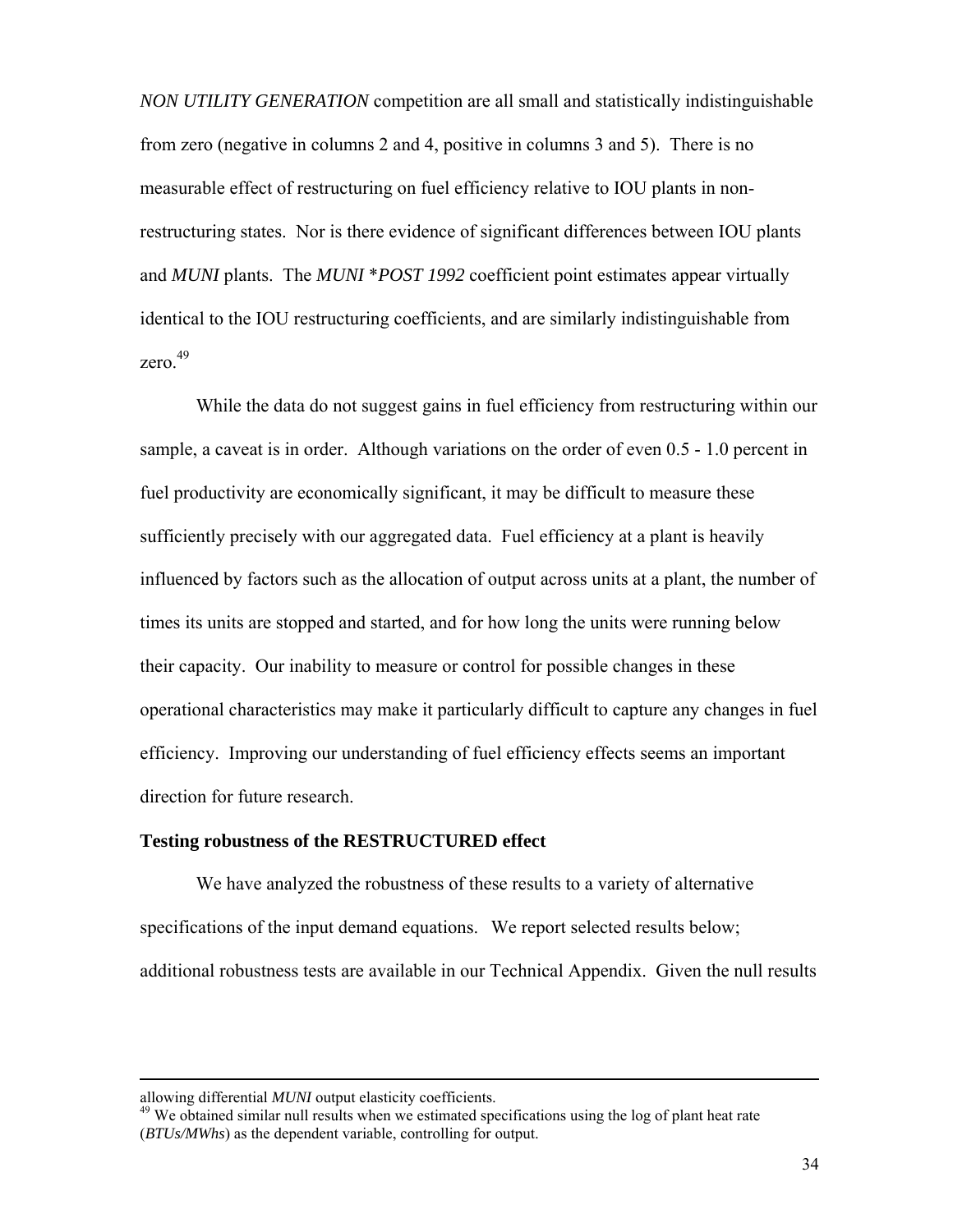in our basic fuel use regressions, we focus on labor and nonfuel expense input choices in this analysis.

 Our first tests divide the sample along size and age lines; recall that these are the dimensions on which *MUNI* plants appear to differ from IOU plants. In tables 6 (employees) and 7 (nonfuel expenses), we report results for "larger" versus "smaller" plants (columns 1 and 2), and "old" versus "new" plants (columns 3 and 4). These are relative cuts that divide the sample at roughly the median of size (575 MW) and the median of age (oldest unit is built after 1960). For all specifications, IOU plants in restructured regimes exhibit lower input use than do IOU plants in nonrestructured regimes (see the coefficients on *IOU\*RESTRUCTURED*), though the magnitude of the estimated effect varies with the subsample. Estimated IOU restructuring effects suggest very similar employment reductions at *LARGER* and *SMALLER* plants and slightly greater employment reductions at *NEW* plants than at *OLD* plants, though the point estimates are not significantly different across the subsamples. Nonfuel expense reductions appear to be greatest for *LARGER* and *NEW* plants—about twice the estimated magnitude for those at *SMALLER* and *OLD* plants. More interesting, perhaps, is the comparison to *MUNI*  plants. They appear indistinguishable from IOUs in input use at *OLD* plants (see column 3 of both tables) and in employment at *LARGER* plants. For newer and *SMALLER* plants (where the *MUNI* density is greatest), the post-1992 performance gap is at least as large as in the previous tables. It is difficult to tell whether the patterns in these subsamples reflect real differences or a greater ability of the data to pin down performance effects for the denser part of the sample. Moreover, it does not appear that the overall conclusions of the earlier tables with respect to the *MUNI* benchmark are substantially affected by these sample differences.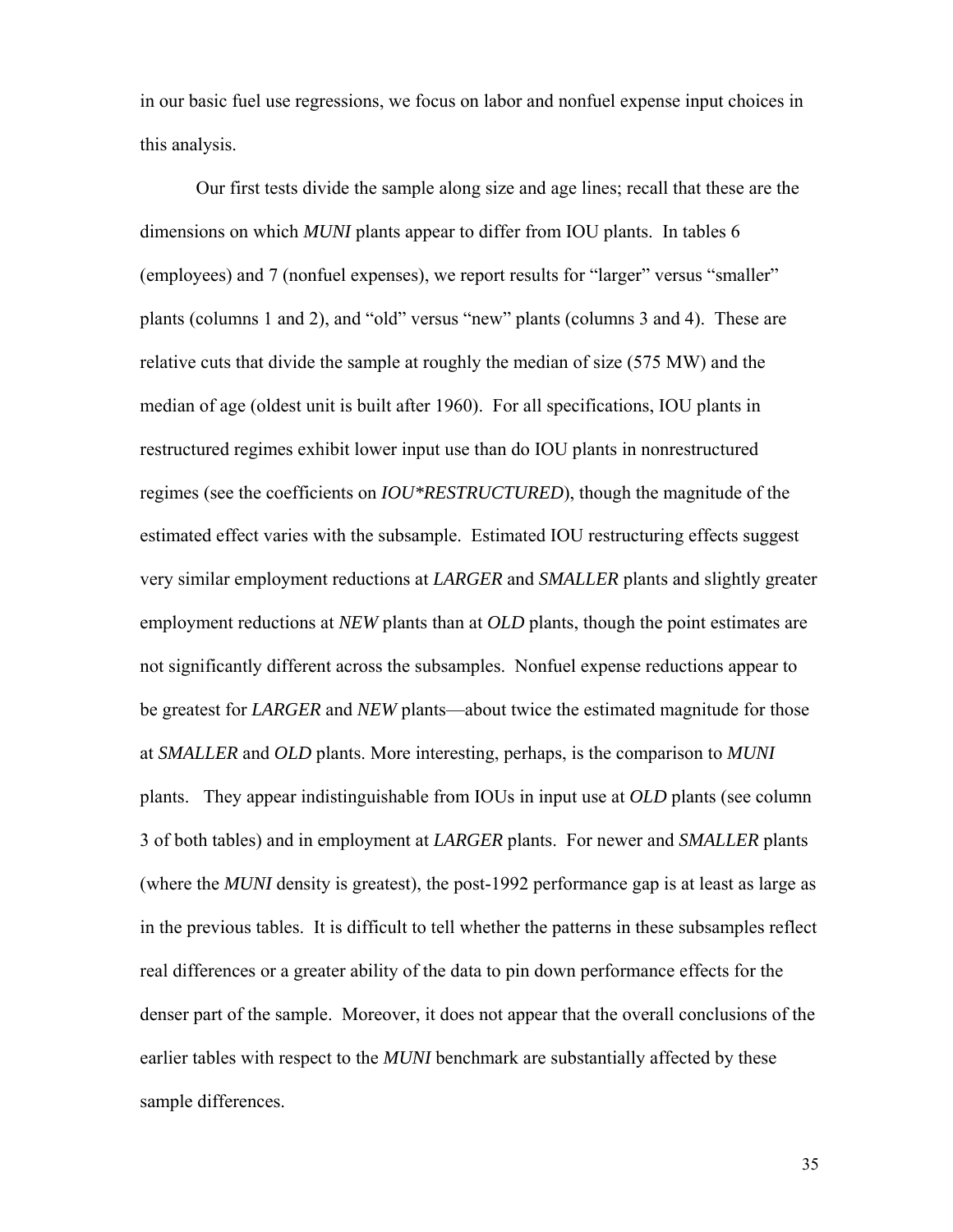In table 8, we consider whether the results are explained by a regression to the mean phenomenon among IOU plants: is the gain in efficiency among plants in restructuring regimes because they had on average low productivity draws prior to restructuring, and simply return to mean efficiency over time? To examine this, we identify high- and low-input use plants and investigate the extent to which efficiency gains at the higher input use plants are offset by efficiency losses at low input use plants. To separate plants into "low input" and "high input" categories, we predict input use from a regression on data for the pre-restructuring period, 1981 – 1992. We calculate the mean residual for each plant and classify plants with mean residuals above zero as "*HIGH INPUT*" and those below zero as "*LOW INPUT*." We then interact these indicators with the restructuring variables, which are post-1992, and re-run the basic regression specification allowing input responsiveness to restructuring to differ across plant type.<sup>50</sup>

 The results in table 8 suggest that most of the restructuring-related input declines relative to IOU plants in nonrestructured regimes are associated with high input-use IOU plants, with reductions in the neighborhood of 10 percent to 12 percent (standard errors, about 3 percent) for both labor and nonfuel expenses for these plants. The coefficients on the *IOU\*RESTRUCTURED\*LOW INPUT* interactions are economically and statistically indistinguishable from zero, contrary to mean reversion predictions. This may suggest that the form of efficiency improvement was to bring less efficient plants into line with more efficient plants. This is consistent with discussions we have had with several utility managers, who claimed that restructuring led their firms to identify high-cost plants as those disadvantaged in the dispatch order, and to focus attention on bringing the costs of those plants closer to an efficient benchmark plant. Interestingly, the *MUNI* benchmark

<u>.</u>

<sup>50</sup> The direct effects of *LOW INPUT* and *HIGH INPUT* categories are absorbed in the plant fixed effects.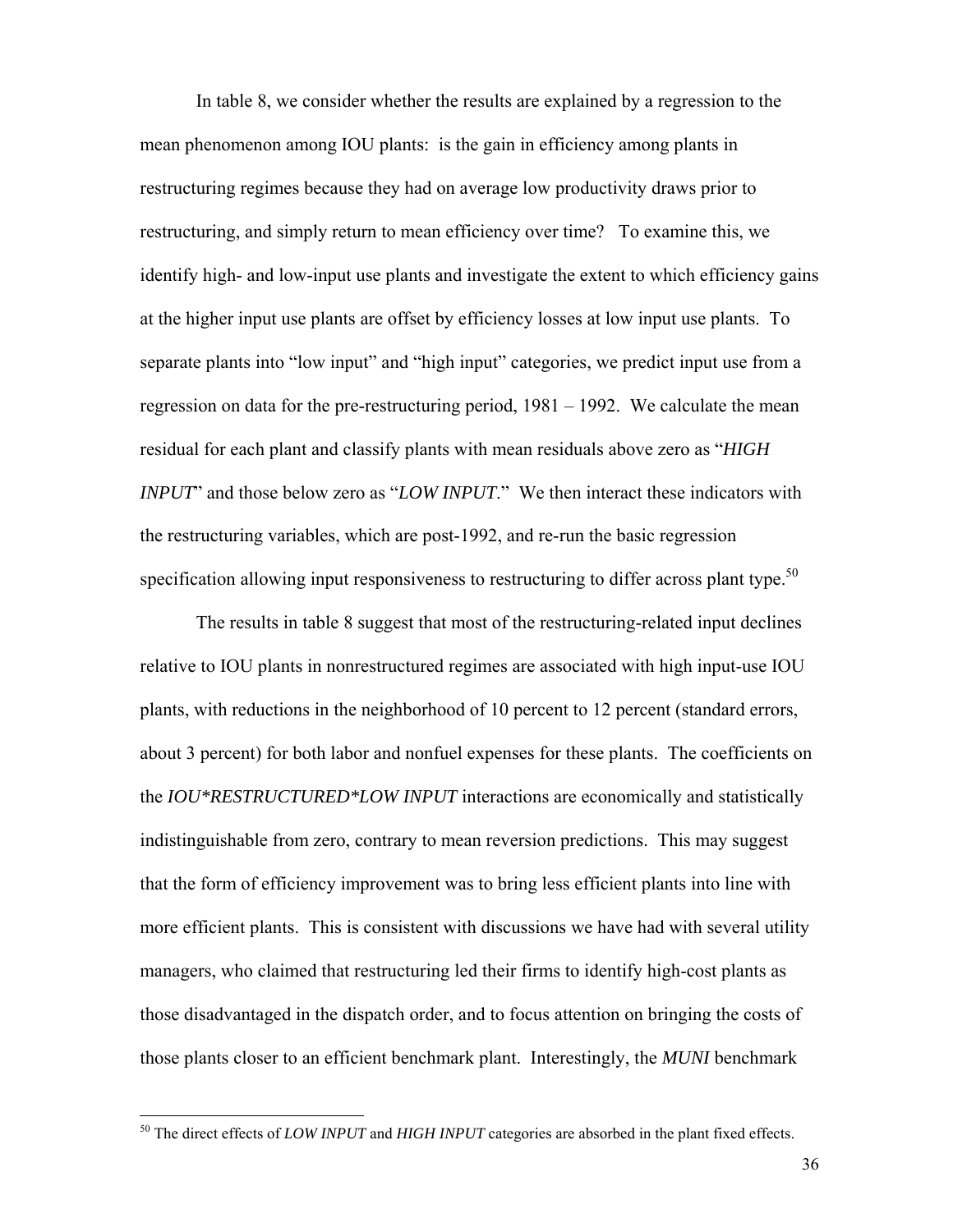suggests that *LOW INPUT MUNI* plants became more expensive, with little relative change at the *HIGH INPUT MUNI* plants after 1992.

 We have implemented a number of additional robustness checks, including alternative instruments and instrument strategies and more flexible dynamics in input choice. A more complete discussion and example results are available in our Technical Appendix. Of particular note were specifications that allow for the possibility of fixed costs of input adjustments. We find that the restructuring estimates are robust to allowing inputs to respond to future as well as current output levels. Lagged values of output (following Blundell and Bond, 1998, 2000) proved to be weak instruments in our GLS-IV model.

#### **V. Conclusion**

 This research provides some of the first estimates of the impact of electricity generation sector restructuring in the United States on plant-level efficiency. The results suggest restructuring may yield substantive medium-run efficiency gains. The estimates suggests that IOU plants in restructuring regimes reduced their labor and nonfuel operating expenses by three to five percent in anticipation of increased competition in electricity generation, relative to IOU plants in states that did not restructure their markets. The estimated efficiency gains are even larger when compared to a benchmark based on municipal, federal, and cooperative plants: on the order of six percent reductions in labor use and twelve percent reductions in nonfuel operating expenses relative to non-IOU plants over the same time period. There is little evidence of increases in fuel efficiency relative to plants in non-restructuring regimes, although the power of these tests is limited given the plausible range of possible fuel use improvements.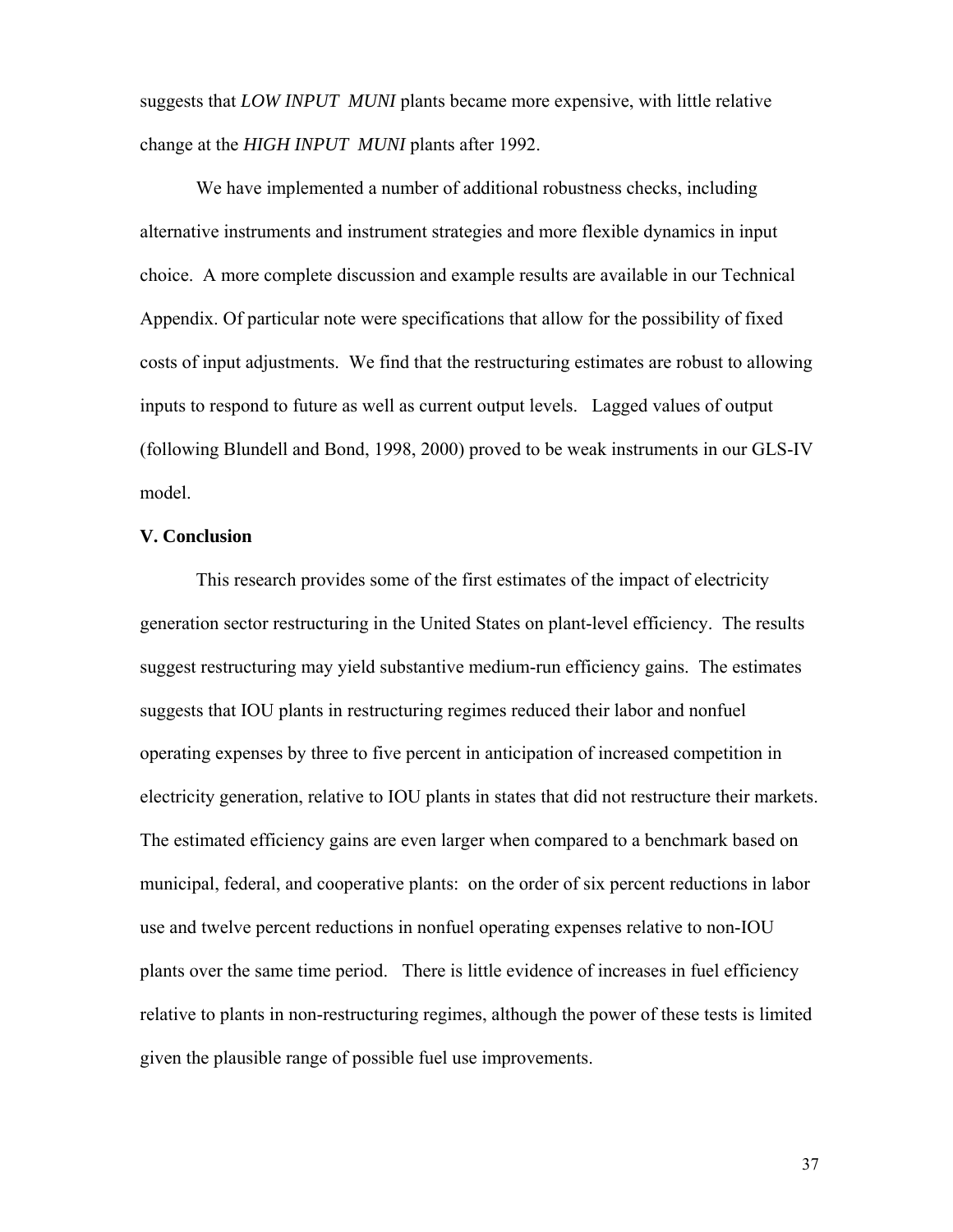These same-plant reductions in input use suggest an important role for marketbased incentives and competition in promoting technical efficiency, buttressing the findings of Nickell (1996), Ng and Seabright (2001), and Galdón-Sánchez and Schmitz (2002), among others. This finding is particularly interesting given the industry context. Generating plant technology is reasonably well understood by engineers, and the prerestructuring industry was remarkably open in sharing detailed information on plant operations and input use across plants and firms.<sup>51</sup> Presumably, external benchmarks also were more accessible in this setting than in most industries. This could suggest that competition induced greater effort on cost reduction by increasing the sensitivity of returns to managerial and worker effort, rather than by reducing informational asymmetries over managerial effort (Nickell, 1996).

 Additional work remains to be done to fill out the picture of the overall effects of restructuring on electricity industry efficiency.<sup>52</sup> We began by looking at operating efficiency within existing utility plants both because this is one of the few places where gains are likely to show up before restructured wholesale markets open up and because rich data are available on utility-owned plants. As our results suggest, even these data are inadequate for the fine-level analysis required to estimate within and across-plant changes in fuel efficiency. This analysis will require datasets with both cleaner measures of fuel efficiency and richer information on independent factors that affect fuel use. Finally, assessing whether investment decisions are made more efficiently after restructuring requires more time, and access to better nonutility data. Since power plants are so long-

 $51$  Our access to detailed, publicly-available, plant-identifiable data corroborates this.

 $52$  See Wolfram (2005) for a discussion of the general issues involved in assessing different types of efficiency changes accompany electricity restructuring.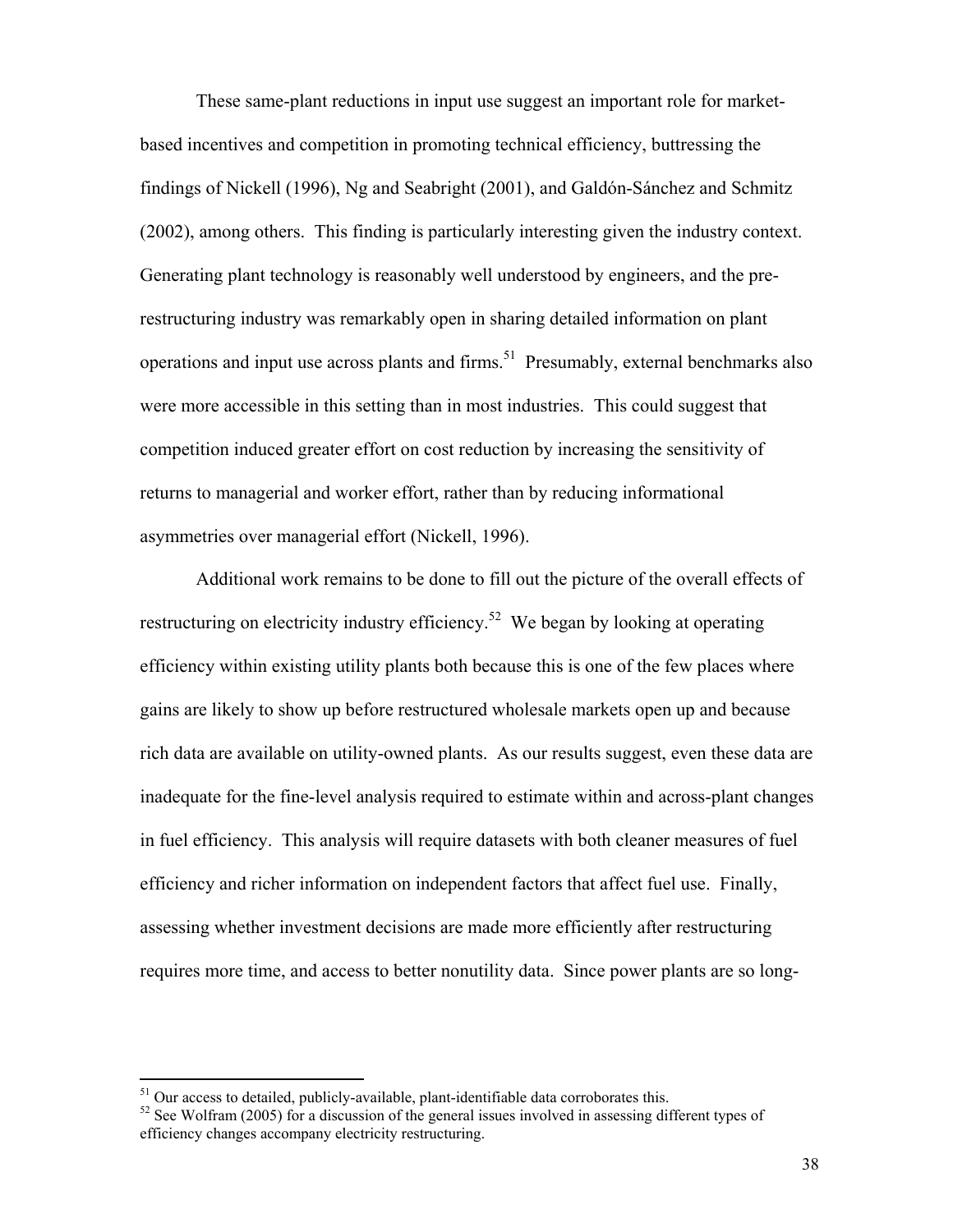lived, very few new additions are made each year, and currently we have no more than a handful of anecdotes about investment after restructuring.

 It is important to recognize that these efficiency estimates are, however, only one input to judging the ultimate benefit of restructuring policies. The overall assessment depends as well on the realized magnitude of potential dynamic efficiencies, and offsetting effects from higher investment expenditures, restructuring costs, the loss of coordination and network economies within vertically integrated systems, and the exercise of market power in unregulated generation markets. Dynamic costs could be higher if restructuring reduces knowledge sharing that affects productivity growth over time. It is possible, however, that longer run benefits will be greater if firms respond to the new incentives created by restructuring with investments in both human and physical capital that further enhance efficiency. If California's crisis does not induce reversals of the restructuring movement, and regulators do not shut down data reporting and researcher access to detailed plant-level data, time may enable us to distinguish among these possibilities.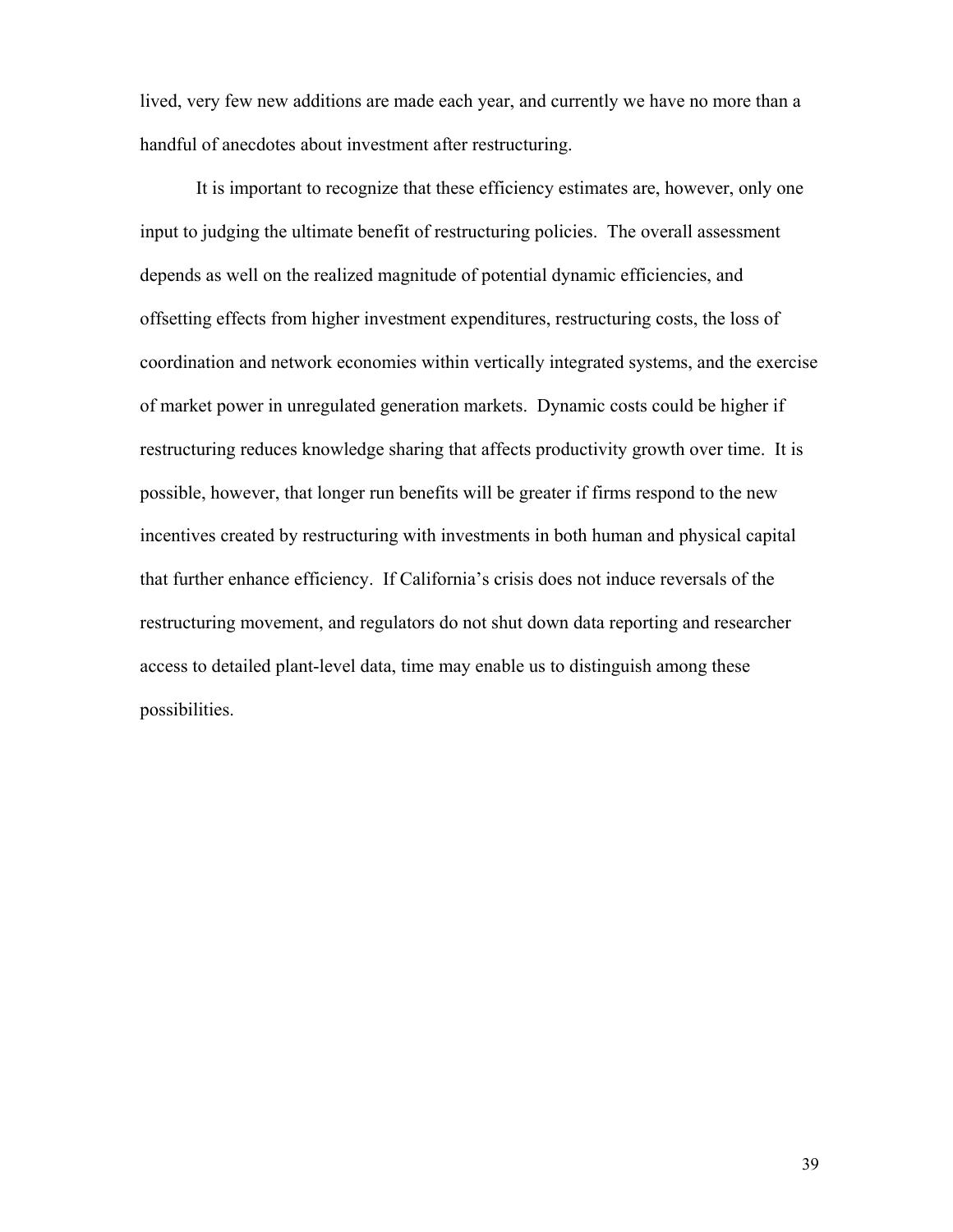### **References**

- Ackerberg, Daniel A., Kevin Caves, and Garth Frazer. 2005. "Structural Identification of Production Functions." UCLA mimeo.
- Ai, Chunrong, and David E. M. Sappington. 2002. "The Impact of State Incentive Regulation on the U.S. Telecommunications Industry." *Journal of Regulatory Economics*, 22(2): 133-160.
- Baggs, Jen, and Jean-Etienne de Bettignies. Forthcoming. "Product Market Competition and Agency Costs." *Journal of Industrial Economics*.
- Bailey, Elizabeth E. 1986. "Price and Productivity Change Following Deregulation: The US Experience." *Economic Journal*, 96(381): 1-17.
- Blundell, Richard, and Stephen Bond. 1998. "Initial Conditions and Moment Restrictions in Dynamic Panel Data Models." *Journal of Econometrics*, 87(1): 115-143.
- Blundell, Richard, and Stephen Bond. 2000. "GMM Estimation with Persistent Panel Data: An Application to Production Functions." *Econometric Reviews*, 19(3): 321- 340.
- Borenstein, Severin, James B. Bushnell, and Frank A. Wolak. 2002. "Measuring Market Inefficiencies in California's Restructured Wholesale Electricity Market." *American Economic Review*, 92(5): 1376-1405.

Boston Edison Co. 1994. Annual Report and 10-K.

http://www.sec.gov/Archives/edgar/data/13372/0000950135-94-000231.txt

Bushnell, James B., and Catherine D. Wolfram. 2005. "Ownership Change, Incentives and Plant Efficiency: The Divestiture of U.S. Electric Generation Plants." Center for the Study of Energy Markets Paper CSEMWP-140.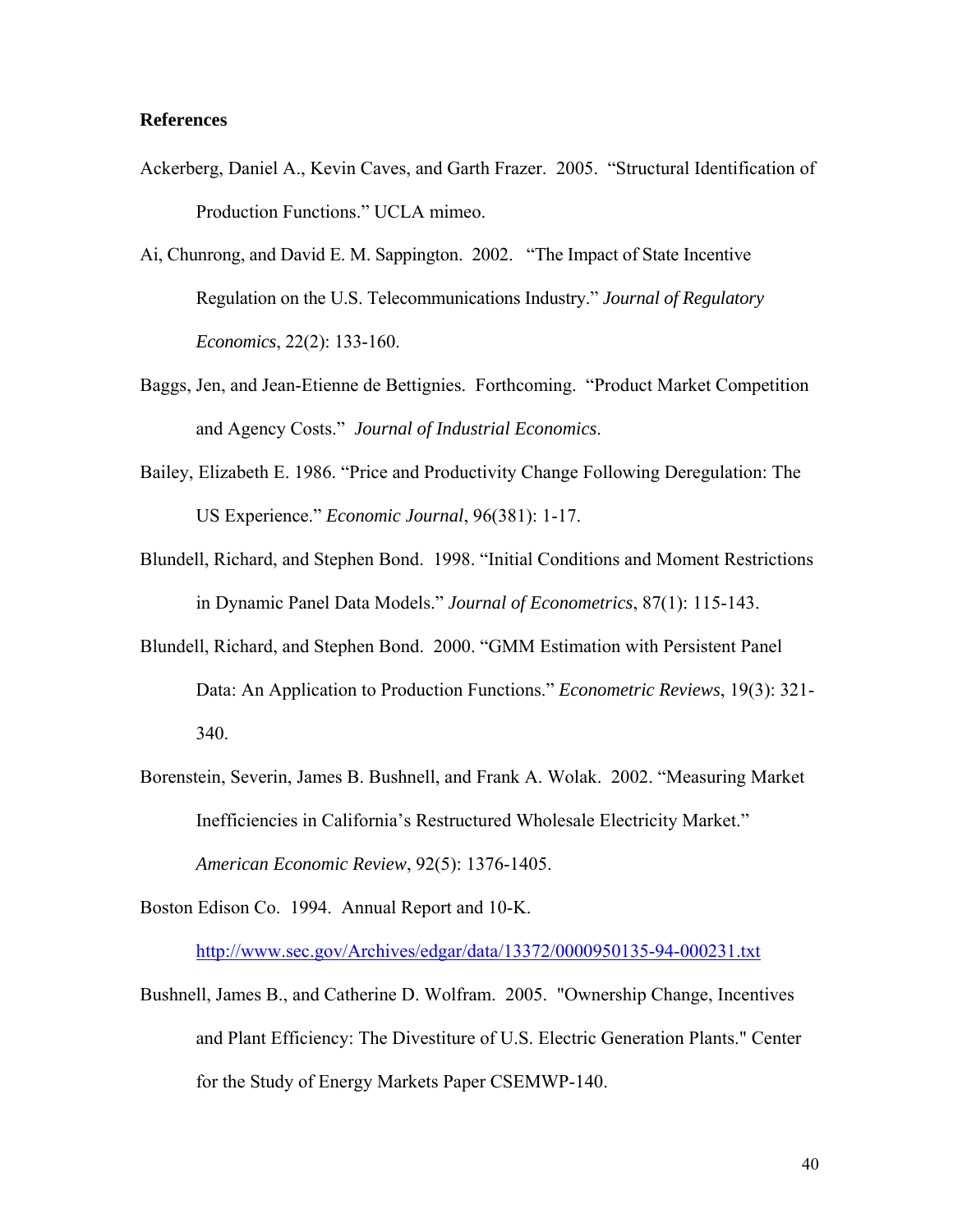- Christensen, Laurits R., and William H. Greene. 1976. "Economies of Scale in U.S. Electric Power Generation." *Journal of Political Economy*, 84(4): 655-676.
- Fabrizio, Kira, Nancy L. Rose, and Catherine D. Wolfram. 2007. "Does Competition Reduce Costs? Assessing the Impact of Regulatory Restructuring on U.S. Electric Generation Efficiency." National Bureau of Economic Research Working Paper 11001. Revised.
- Galdón-Sánchez, José E., and James A. Schmitz, Jr. 2002. "Competitive Pressure and Labor Productivity: World Iron Ore Markets in the 1980s." *American Economic Review*, 92(4): 1222-35.
- Griliches, Zvi, and Jacques Mairesse. 1998. "Production Functions: The Search for Identification." In *Econometrics and Economic Theory in the 20th Century*, ed. Steinar Strøm, 169-203. Cambridge, UK: Cambridge University Press.
- Hausman, Jerry A. 1978. "Specification Tests in Econometrics." *Econometrica*, 46(6): 1251-1271.
- Hendricks, Wallace E. 1975. "The Effect of Regulation on Collective Bargaining in Electric Utilities." *Bell Journal of Economics and Management Science*, 6(2): 451- 465.
- Hiebert, L. Dean. 2002. "The Determinants of the Cost Efficiency of Electric Generating Plants: A Stochastic Frontier Production Approach." *Southern Economic Journal*, 68(4): 935-946.
- Joskow, Paul L. 1974. "Inflation and Environmental Concern: Structural Change in the Process of Public Utility Price Regulation." *Journal of Law and Economics,* 17(2): 291-327.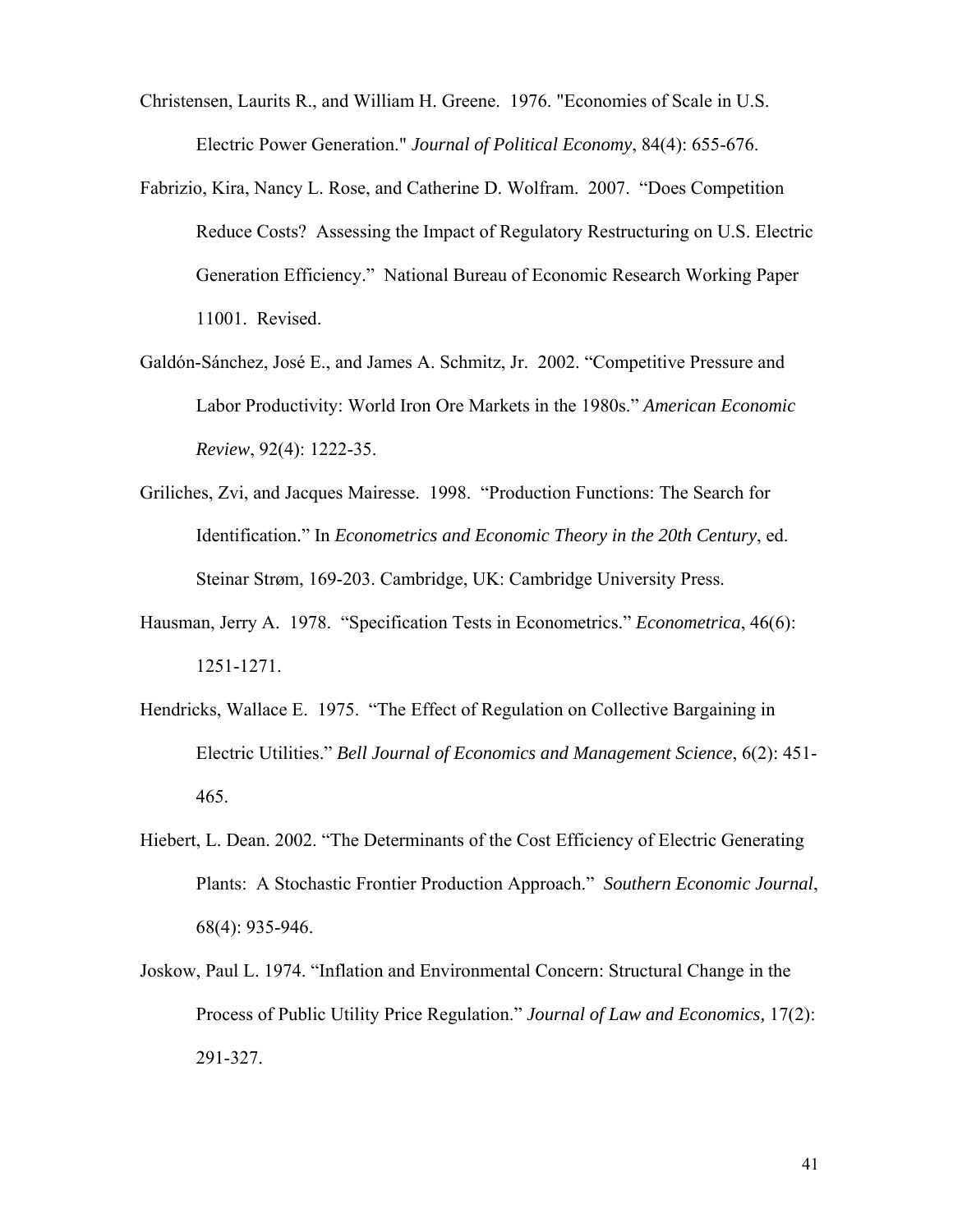- Joskow, Paul L. 1997. "Restructuring, Competition and Regulatory Reform in the U.S. Electricity Sector." *Journal of Economic Perspectives*, 11(3): 119-138.
- Joskow, Paul L., and Edward Kahn. 2002. "A Quantitative Analysis of Pricing Behavior in California's Wholesale Electricity Market during Summer 2000." *Energy Journal*, 23(4): 1-35.
- Joskow, Paul L., and Richard Schmalensee. 1987. "The Performance of Coal-Burning Electric Generating Units in the United States: 1960-1980." *Journal of Applied Economics*, 2(2): 85-109.
- Knittel, Christopher R. 2002. "Alternative Regulatory Methods and Firm Efficiency: Stochastic Frontier Evidence from the US Electricity Industry." *Review of Economics and Statistics*, 84(3): 530–540.
- Kleit, Andrew, and Dek Terrell. 2001. "Measuring Potential Efficiency Gains From Deregulation of Electricity Generation: A Bayesian Approach." *Review of Economics and Statistics*, 83(3): 523–530.
- Kridel, Donald J., David E. M. Sappington, and Dennis L. Weisman. 1996. "The Effects of Incentive Regulation in the Telecommunications Industry: A Survey." *Journal of Regulatory Economics*, 9(3): 269-306.
- Laffont, Jean-Jacques, and Jean Tirole. 1993. *A Theory of Incentives in Procurement and Regulation*. Cambridge, MA: MIT Press.
- Levinsohn, James, and Amil Petrin. 2003. "Estimating Production Functions Using Inputs to Control for Unobservables." *Review of Economic Studies*, 70(2): 317-41.
- Nerlove, Marc. 1963. "Returns to Scale in Electricity Supply." In *Measurement in Economics*, 167-198. Stanford, CA: Stanford University Press.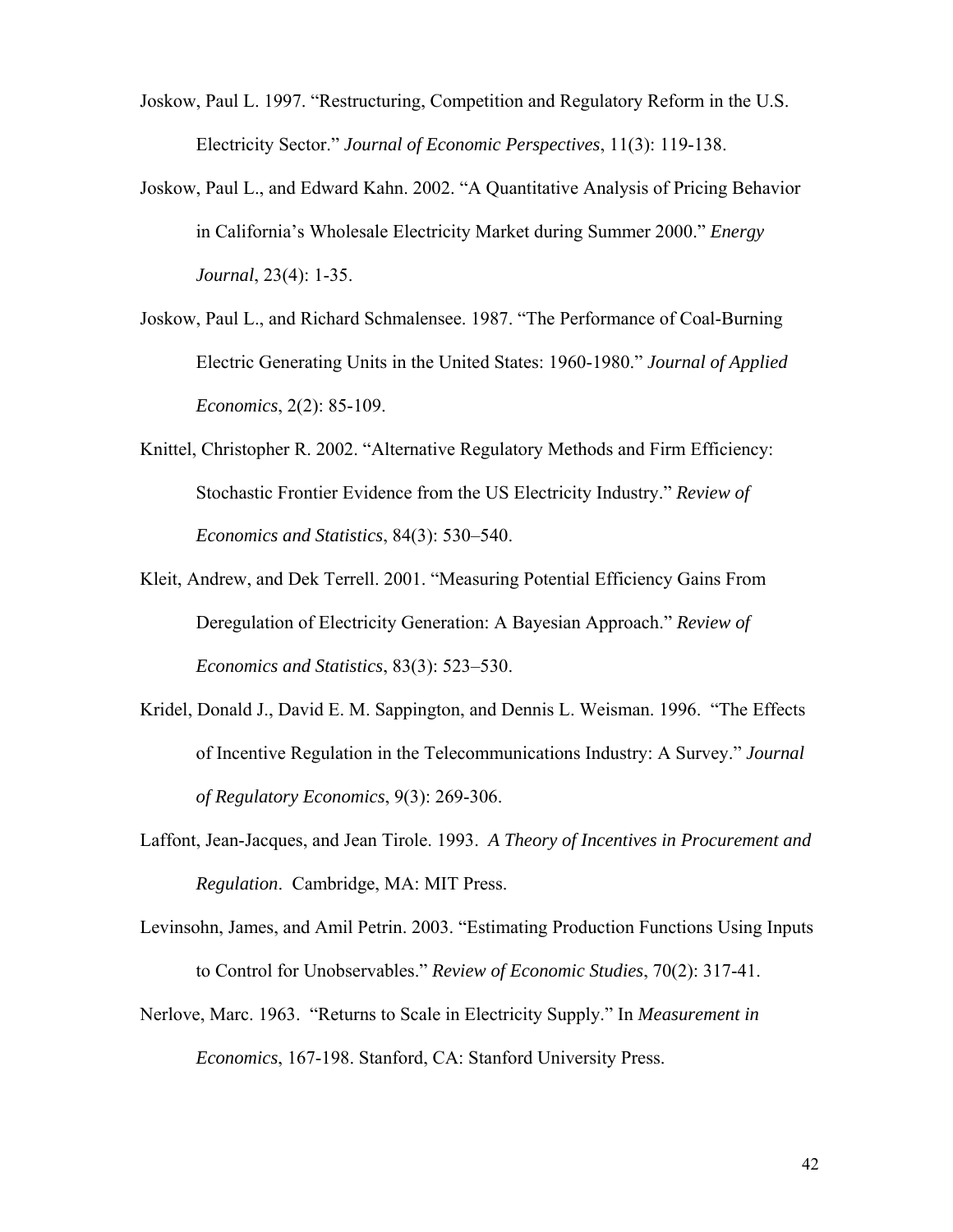- Ng, Charles K., and Paul Seabright. 2001. "Competition, Privatization, and Productive Efficiency: Evidence from the Airline Industry." *Economic Journal*, 111(473): 591-619.
- Nickell, Stephen J. 1996. "Competition and Corporate Performance." *Journal of Political Economy*, 104(4): 724-746.
- Olley, G. Steven, and Ariel Pakes. 1996. "The Dynamics of Productivity in the Telecommunications Equipment Industry." *Econometrica*, 64(6): 1263-1297.
- Park, B. U., R. C. Sickles, and L. Simar. 1998. "Stochastic Panel Frontiers: A Semiparametric Approach." *Journal of Econometrics,* 84(2): 273-301.
- Primeaux, Walter J. 1977. "An Assessment of X-Efficiency Gained through Competition." *Review of Economics and Statistics,* 59(1): 105-08.
- Rose, Nancy L. 1987. "Labor Rent Sharing and Regulation: Evidence from the Trucking Industry." *Journal of Political Economy*, 95 (6): 1146 - 1178.
- Schumpeter, Joseph A. 1942. *Capitalism, Socialism and Democracy*. New York, NY: Harper & Brothers.
- Syverson, Chad. 2004. "Market Structure and Productivity: A Concrete Example." *Journal of Political Economy,* 112(6): 1181-1222.
- U.S. Energy Information Administration. 2003. "Status of State Restructuring Activity Timeline as of February 2003." http://www.eia.doe.gov/cneaf/chg\_str/ retail access timeline.html [accessed November 23, 2003].
- Van Biesebroeck, Johannes. 2003. "Productivity Dynamics with Technology Choice: An Application to Automobile Assembly." *Review of Economic Studies*, 70(1): 167- 198.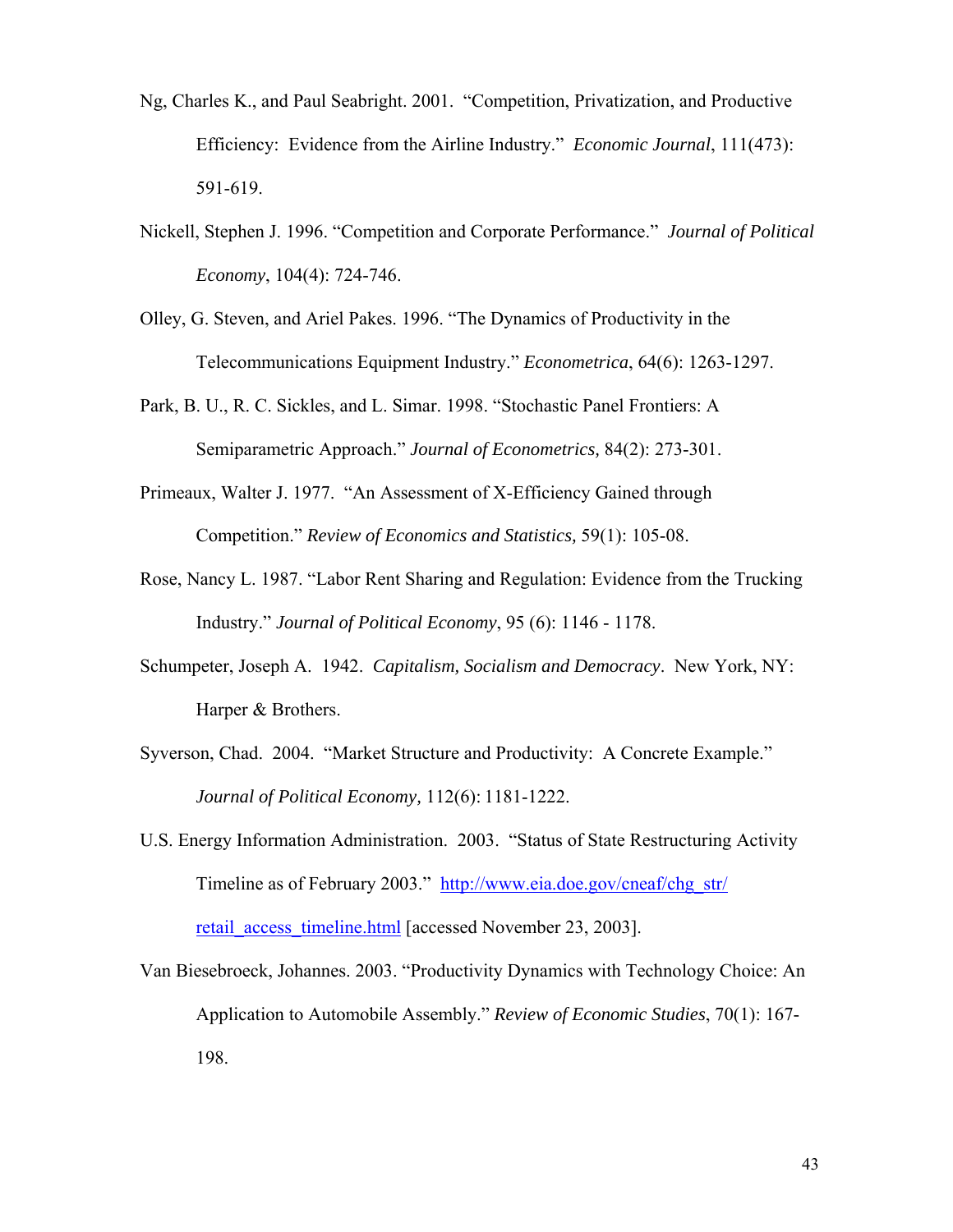- Vives, Xavier. 2006. "Innovation and Competitive Pressure." IESE Business School University of Navarra Working Paper No. 634.
- White, Matthew W. 1996. "Power Struggles: Explaining Deregulatory Reforms in Electricity Markets." In *Brookings Papers on Economic Activity: Microeconomics 1996*, 201–250. Washington, DC: The Brookings Institution.
- Wolak, Frank A. 2006. "Regulating Competition in Wholesale Electricity Supply." National Bureau of Economic Research Conference on *Regulatory Reform: Lessons Learned*. Mimeo.
- Wolfram, Catherine D. 2005. "The Efficiency of Electricity Generation in the U.S. after Restructuring." In *Electricity Deregulation: Choices and Challenges*, ed. James Griffin and Steve Puller, 227-255, Chicago, IL: University of Chicago Press.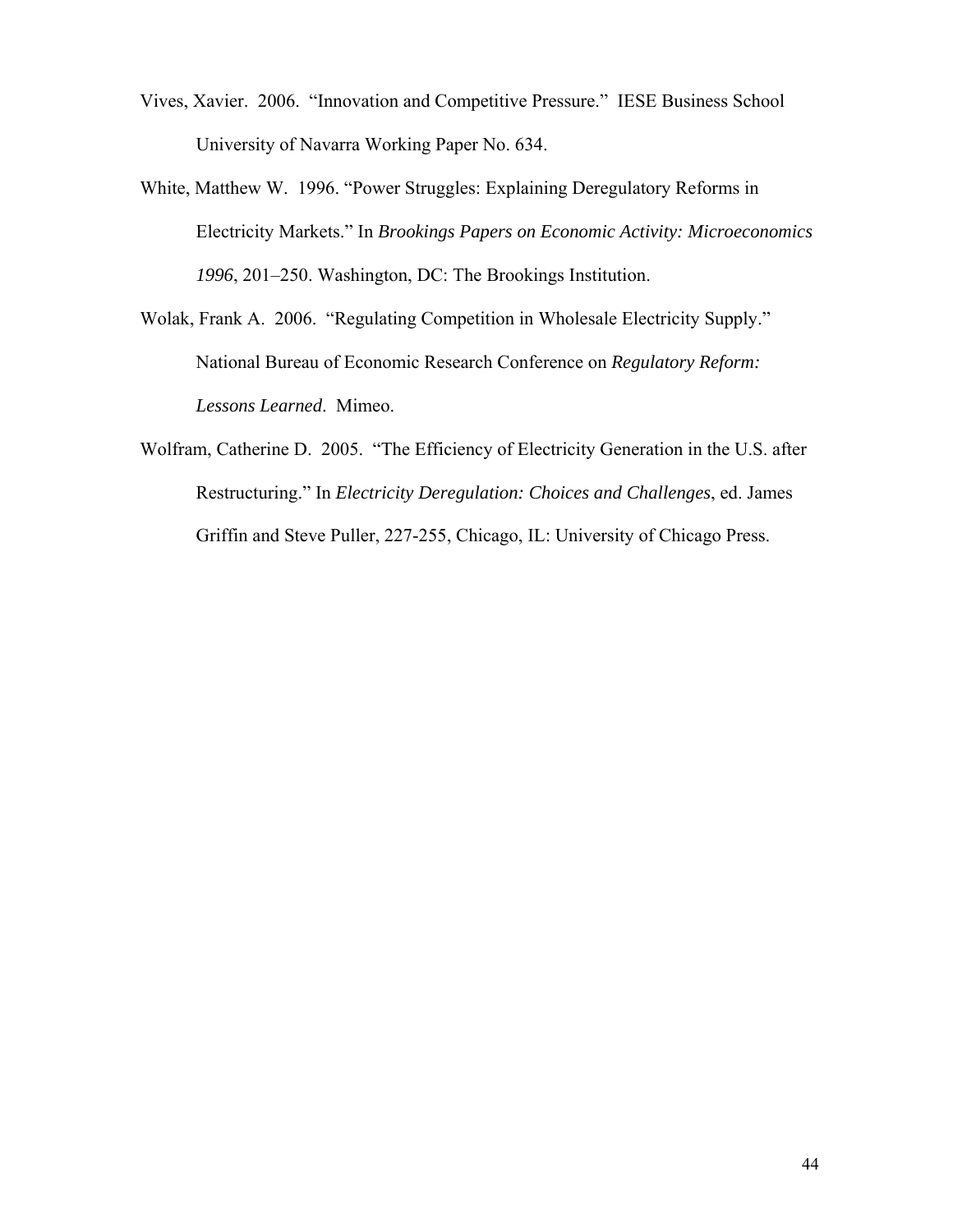|                           |                     |                     |             | Difference in Means    |                     |
|---------------------------|---------------------|---------------------|-------------|------------------------|---------------------|
|                           | <b>RESTRUCTURED</b> | NON-                | <b>MUNI</b> | (t-statistic)          |                     |
| Variable                  | <b>IOU</b> Plants   | <b>RESTRUCTURED</b> | Plants      | <b>RESTRUCTURED -</b>  | <b>RESTRUCTURED</b> |
|                           | $(N=249)$           | <b>IOU</b> Plants   | $(N=105)$   | <b>NONRESTRUCTURED</b> | IOU <sub>s</sub> -  |
|                           |                     | $(N=192)$           |             | <b>IOUs</b>            | <b>MUNI</b>         |
| EMPLOYEES / MW            | 0.29                | 0.26                | 0.27        | $0.04**$               | 0.02                |
|                           | (0.22)              | (0.14)              | (0.13)      | (2.07)                 | (1.12)              |
| <b>NONFUEL EXPENSE/MW</b> | 19909               | 16742               | 15369       | $3167**$               | 4539**              |
| $(\frac{S}{MW})$          | (14180)             | (9976)              | (9334)      | (2.75)                 | (3.54)              |
| <b>HEAT RATE</b>          | 11                  | 11                  | 12          | $-0.2$                 | $-0.6$              |
| (Million Btu/MWh)         | (2.0)               | (3.3)               | (5.9)       | $(-0.90)$              | $(-0.97)$           |
| <b>CAPACITY FACTOR</b>    | 0.40                | 0.40                | 0.39        | $-0.006$               | 0.005               |
| $(0.0-1.0)$               | (0.21)              | (.20)               | (0.22)      | $(-.30)$               | (0.18)              |
| <b>MegaWatt Capacity</b>  | 805                 | 801                 | 679         | 3.6                    | $126*$              |
| (MW)                      | (658)               | (645)               | (601)       | (0.06)                 | (1.75)              |
| Age of Oldest Unit        | 28                  | 24                  | 19          | $3.5**$                | $8.4**$             |
| (years)                   | (11)                | (13)                | (11)        | (2.96)                 | (6.40)              |
| Percent COAL              | 51                  | 79                  | 68          | $-28**$                | $-16**$             |
|                           |                     |                     |             | (6.42)                 | (2.91)              |
| Percent GAS               | 37                  | 16                  | 29          | $20**$                 | 8                   |
|                           |                     |                     |             | (5.03)                 | (1.48)              |

|  | Table 1: Summary of Plant Characteristics in 1985, By Ownership and Restructuring Regime as of 2001 |  |  |  |  |
|--|-----------------------------------------------------------------------------------------------------|--|--|--|--|
|  |                                                                                                     |  |  |  |  |

In the first three columns, standard deviations are in parentheses.

\* denotes differences significant at 0.10 level \*\* denotes differences significant at 0.05 level or better.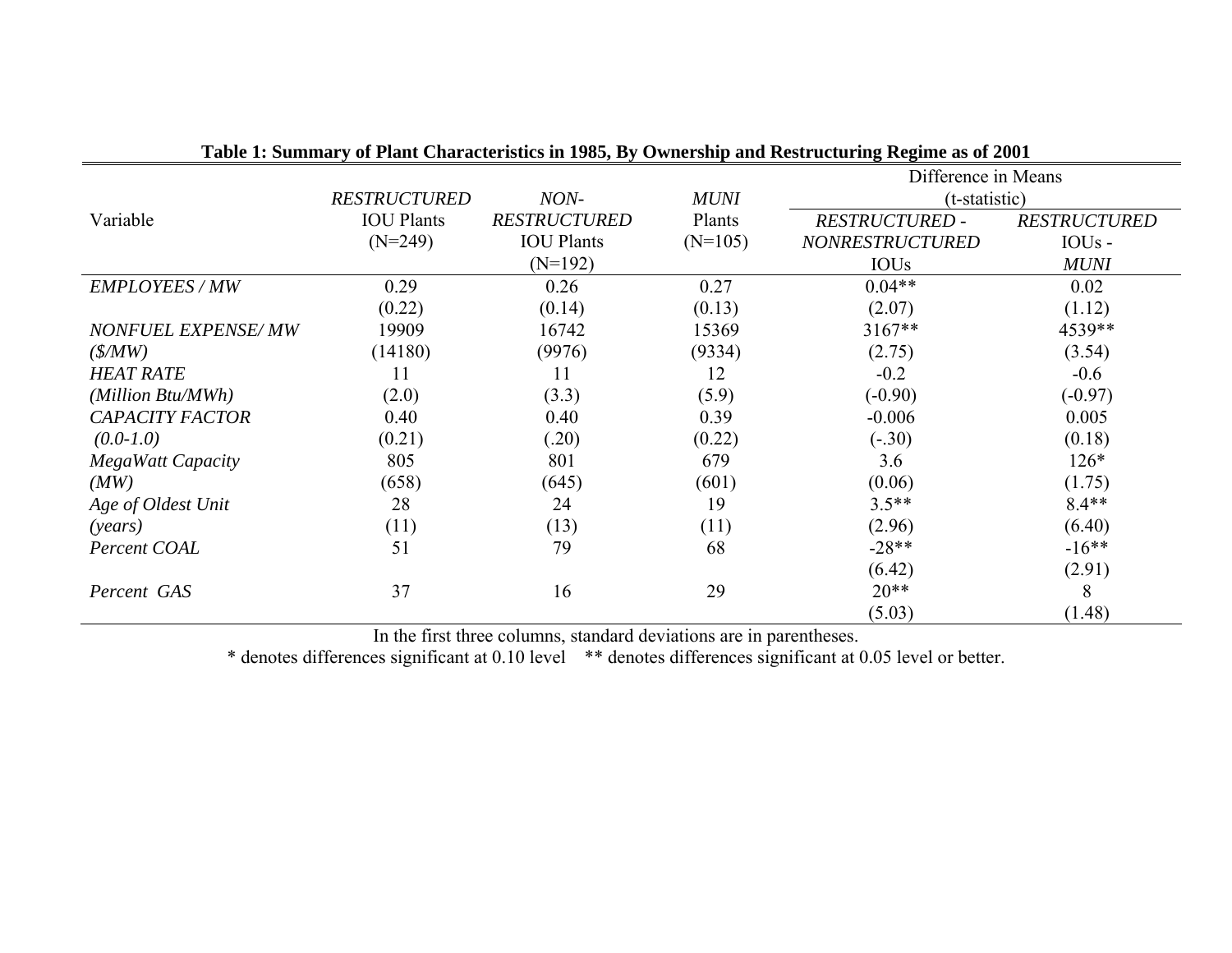### **Table 2: Percentage Change in Costs per MWh from 1990 to 1996**

| Difference of Means Tests |                                                                           |              |              |            |  |  |
|---------------------------|---------------------------------------------------------------------------|--------------|--------------|------------|--|--|
|                           | Investor Owned Utilities in Non-restructuring versus Restructuring States |              |              |            |  |  |
|                           | N                                                                         | Distribution | Transmission | Generation |  |  |
| <b>Restructuring Mean</b> | 72                                                                        | 15           | 13 1         | $-13.5$    |  |  |
| Non-restructuring         | 48                                                                        | $-16$        | 12.6         | $-5.1$     |  |  |
| Mean                      |                                                                           |              |              |            |  |  |
| Difference of means       |                                                                           | 3.1          | 04           | $-8.3$     |  |  |
| t-statistic               |                                                                           | 070          | 0.06         | $-1.87$    |  |  |

All measures are in nominal dollars.

Transmission and distribution costs are per MWh sales to ultimate customers, while generation costs are per MWhs generated at company plants.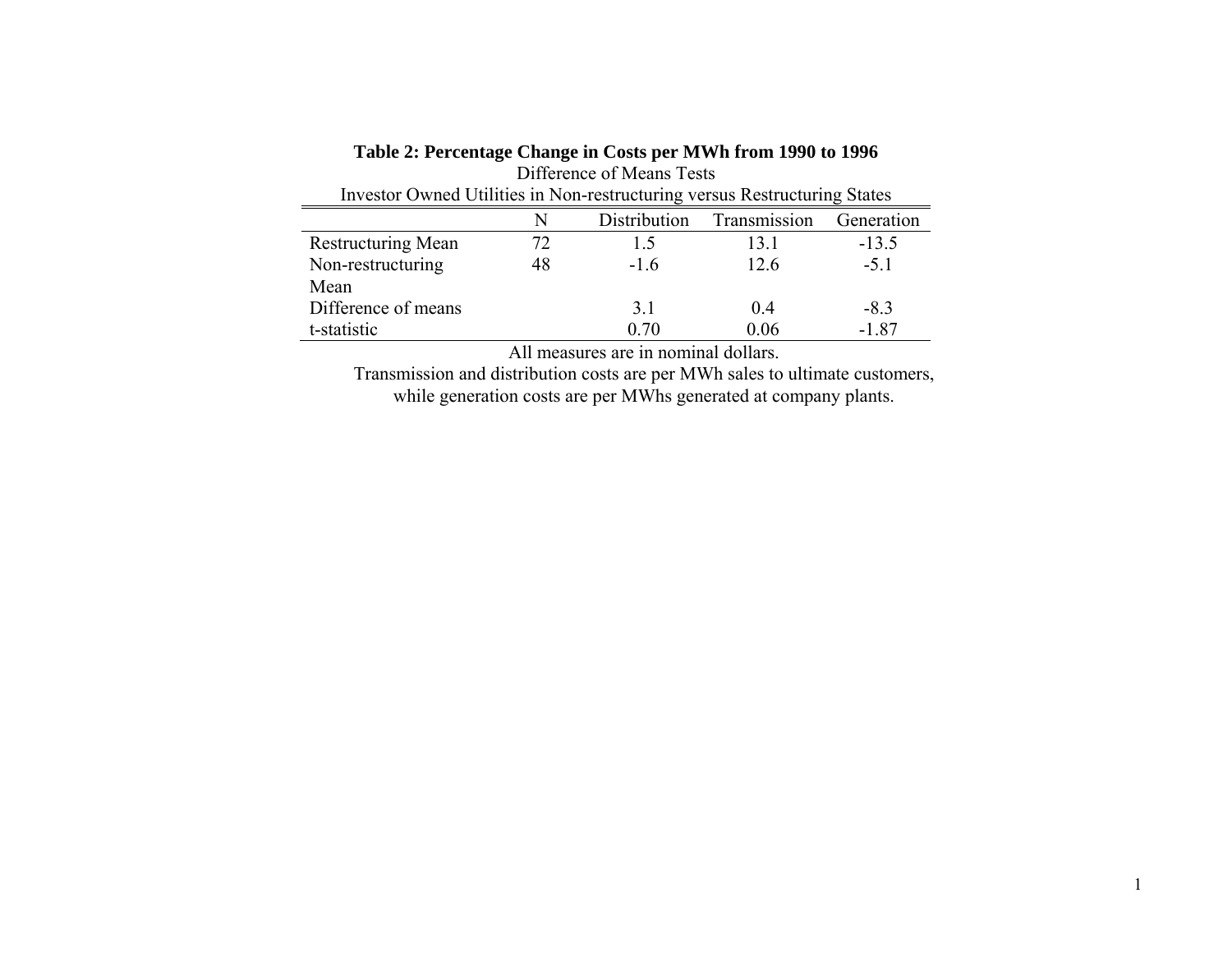|                              | (1)          | (2)          | (3)        | (4)        | (5)         |
|------------------------------|--------------|--------------|------------|------------|-------------|
|                              | <b>GLS</b>   | GLS-IV       | GLS-IV     | GLS-IV     | GLS-IV      |
| <b>Independent Variables</b> | <b>Basic</b> | <b>Basic</b> | Law Date   | Retail     | Non Utility |
|                              |              |              |            | Access     | Generation  |
| <b>IOU*RESTRUCTURED</b>      | $-0.032**$   | $-0.031**$   |            | $-0.031**$ |             |
|                              | (0.014)      | (0.015)      |            | (0.014)    |             |
| <b>IOU*LAW PASSED</b>        |              |              | $-0.013$   |            |             |
|                              |              |              | (0.016)    |            |             |
| <b>IOU*RETAIL ACCESS</b>     |              |              |            | $-0.031$   |             |
|                              |              |              |            | (0.051)    |             |
| <b>IOU*HIGH NON</b>          |              |              |            |            | $-0.022$    |
| <b>UTILITY GENERATION</b>    |              |              |            |            | (0.019)     |
| MUNI*POST 1992               | $0.029**$    | $0.032***$   | $0.036***$ | $0.031***$ | $0.029**$   |
|                              | (0.012)      | (0.012)      | (0.012)    | (0.012)    | (0.014)     |
| MUNI*POST 1987               | $0.056***$   | $0.060***$   | $0.061***$ | $0.059***$ | $0.062***$  |
|                              | (0.012)      | (0.013)      | (0.013)    | (0.013)    | (0.013)     |
| ln(WAGE)                     | $-0.010$     | $-0.012$     | $-0.013$   | $-0.011$   | $-0.013$    |
|                              | (0.013)      | (0.013)      | (0.013)    | (0.013)    | (0.013)     |
| ln(NET MWH)                  | $0.036***$   | 0.067        | 0.076      | 0.060      | 0.078       |
|                              | (0.005)      | (0.064)      | (0.065)    | (0.065)    | (0.064)     |
| <b>SCRUBBER</b>              | 0.033        | 0.037        | 0.039      | 0.035      | 0.041       |
|                              | (0.026)      | (0.025)      | (0.025)    | (0.026)    | (0.025)     |
| $\Omega$                     | .75          | .72          | .71        | .72        | .71         |

**Table 3: Labor Input Demand Estimates with Alternative Specifications of Restructuring**  Dependent variable: ln(*EMPLOYEES*)

N =10079; 769 plant-epoch and 19 year effects included.

Estimates corrected for the presence of serial correlation using a Prais-Winsten transformation. IV estimates use ln(*STATE SALES*) as an instrument for ln(*NET MWH*).

Standard errors in parentheses, clustered for correlation within a state-year.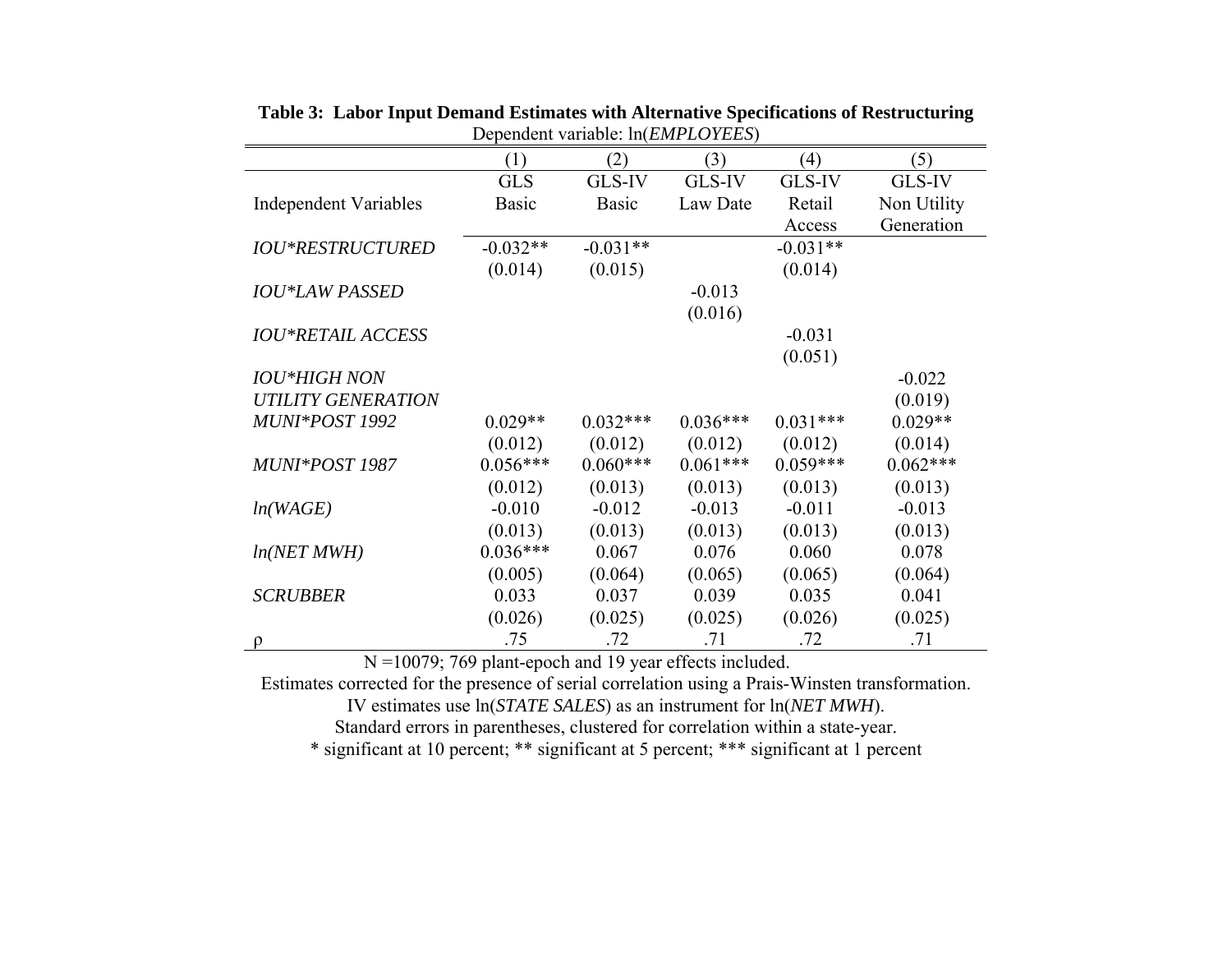|                              | (1)          | (2)          | (3)        | (4)         | (5)         |
|------------------------------|--------------|--------------|------------|-------------|-------------|
|                              | <b>GLS</b>   | GLS-IV       | GLS-IV     | GLS-IV      | GLS-IV      |
| <b>Independent Variables</b> | <b>Basic</b> | <b>Basic</b> | Law Date   | Retail      | Non Utility |
|                              |              |              |            | Access      | Generation  |
| <b>IOU*RESTRUCTURED</b>      | $-0.095***$  | $-0.051**$   |            | $-0.052**$  |             |
|                              | (0.022)      | (0.026)      |            | (0.025)     |             |
| <b>IOU*LAW PASSED</b>        |              |              | $-0.022$   |             |             |
|                              |              |              | (0.027)    |             |             |
| <b>IOU*RETAIL ACCESS</b>     |              |              |            | $-0.189***$ |             |
|                              |              |              |            | (0.063)     |             |
| <b>IOU*HIGH NON</b>          |              |              |            |             | $-0.013$    |
| <b>UTILITY GENERATION</b>    |              |              |            |             | (0.029)     |
| MUNI*POST 1992               | $0.057***$   | $0.069***$   | $0.082***$ | $0.068***$  | $0.079***$  |
|                              | (0.019)      | (0.021)      | (0.022)    | (0.020)     | (0.023)     |
| MUNI*POST 1987               | $0.121***$   | $0.109***$   | $0.108***$ | $0.110***$  | $0.108***$  |
|                              | (0.020)      | (0.022)      | (0.022)    | (0.021)     | (0.023)     |
| ln(NET MWH)                  | $0.077***$   | $0.417***$   | $0.445***$ | $0.379***$  | $0.454***$  |
|                              | (0.011)      | (0.090)      | (0.091)    | (0.091)     | (0.091)     |
| <b>SCRUBBER</b>              | 0.025        | 0.051        | 0.055      | 0.040       | 0.059       |
|                              | (0.038)      | (0.050)      | (0.053)    | (0.048)     | (0.053)     |
|                              | .38          | .33          | .34        | .33         | .34         |

**Table 4: Nonfuel Expense Input Demand Estimates with Alternative Specifications of Restructuring**  Dependent variable: ln(*NONFUEL EXPENSES*)

 $N = 10079$ ; 769 plant-epoch and 19 year effects included.

Estimates corrected for the presence of serial correlation using a Prais-Winsten transformation.

IV estimates use ln(*STATE SALES*) as an instrument for ln(*NET MWH*).

Standard errors in parentheses, clustered for correlation within a state-year.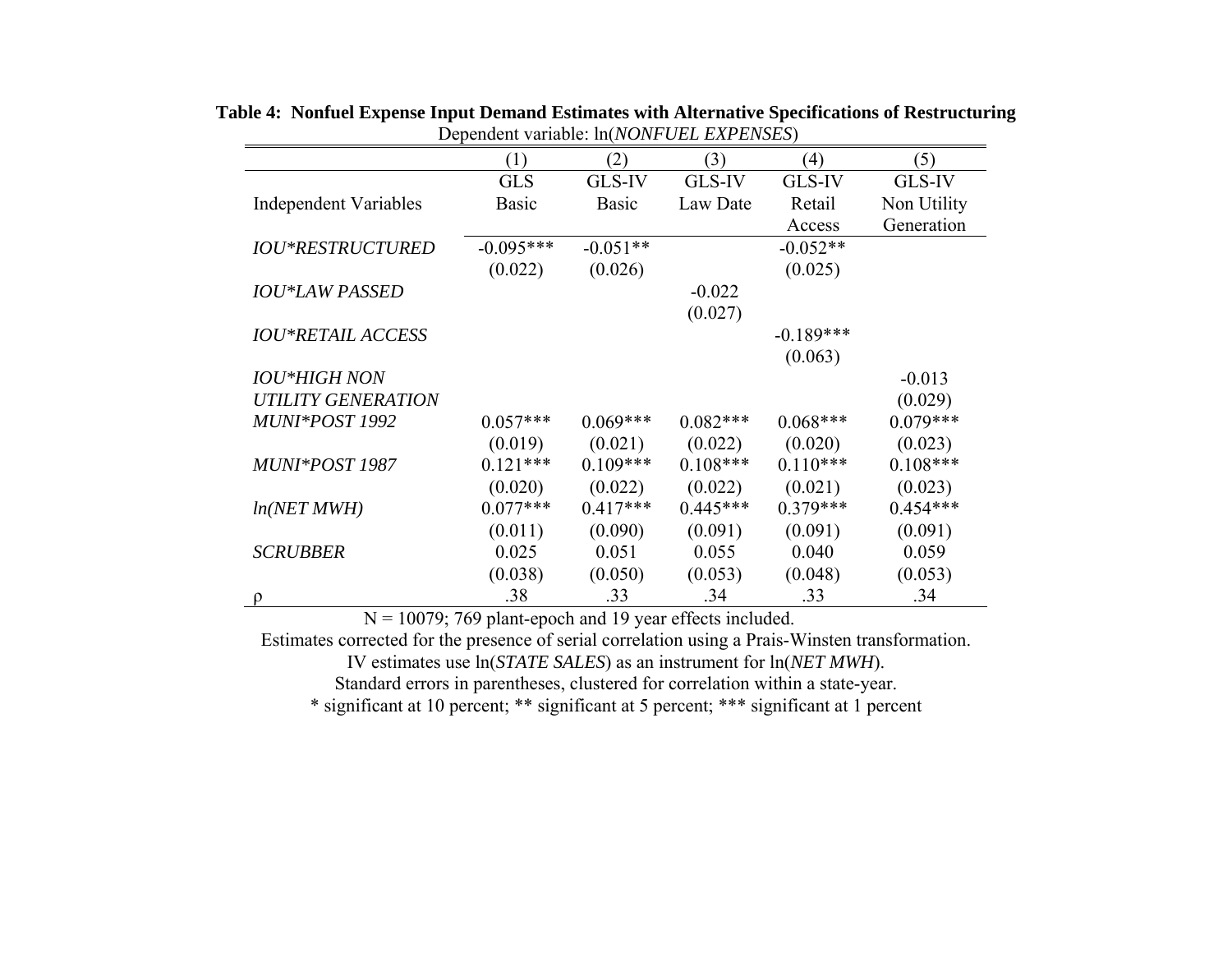|                              | (1)          | (2)          | (3)        | (4)        | (5)           |
|------------------------------|--------------|--------------|------------|------------|---------------|
|                              | <b>GLS</b>   | GLS-IV       | GLS-IV     | GLS-IV     | <b>GLS-IV</b> |
| <b>Independent Variables</b> | <b>Basic</b> | <b>Basic</b> | Law Date   | Retail     | Non Utility   |
|                              |              |              |            | Access     | Generation    |
| <b>IOU*RESTRUCTURED</b>      | $-0.014***$  | $-0.009$     |            | $-0.009$   |               |
|                              | (0.004)      | (0.006)      |            | (0.006)    |               |
| <b>IOU*LAW PASSED</b>        |              |              | 0.005      |            |               |
|                              |              |              | (0.007)    |            |               |
| <b>IOU*RETAIL ACCESS</b>     |              |              |            | 0.007      |               |
|                              |              |              |            | (0.017)    |               |
| <b>IOU*HIGH NON</b>          |              |              |            |            | 0.005         |
| <b>UTILITY GENERATION</b>    |              |              |            |            | (0.008)       |
| MUNI*POST 1992               | $-0.004$     | $-0.005$     | $-0.003$   | $-0.005$   | $-0.001$      |
|                              | (0.005)      | (0.007)      | (0.007)    | (0.007)    | (0.007)       |
| MUNI*POST 1987               | 0.004        | 0.000        | 0.000      | 0.000      | 0.000         |
|                              | (0.006)      | (0.009)      | (0.009)    | (0.009)    | (0.009)       |
| ln(NET MWH)                  | $0.912***$   | $0.969***$   | $0.979***$ | $0.970***$ | $0.978***$    |
|                              | (0.004)      | (0.034)      | (0.035)    | (0.036)    | (0.034)       |
| <b>SCRUBBER</b>              | $-0.008$     | $-0.003$     | $-0.001$   | $-0.003$   | $-0.002$      |
|                              | (0.009)      | (0.010)      | (0.010)    | (0.010)    | (0.009)       |
| Q                            | $-.08$       | .44          | .44        | .44        | .44           |

**Table 5: Fuel Input Demand Estimates with Alternative Specifications of Restructuring**  Dependent variable: ln(*BTUs*)

 $N = 10002$ ; 768 plant-epoch and 19 year effects included.

Estimates corrected for the presence of serial correlation using a Prais-Winsten transformation.

IV estimates use ln(*STATE SALES*) as an instrument for ln(*NET MWH*).

Standard errors in parentheses, clustered for correlation within a state-year.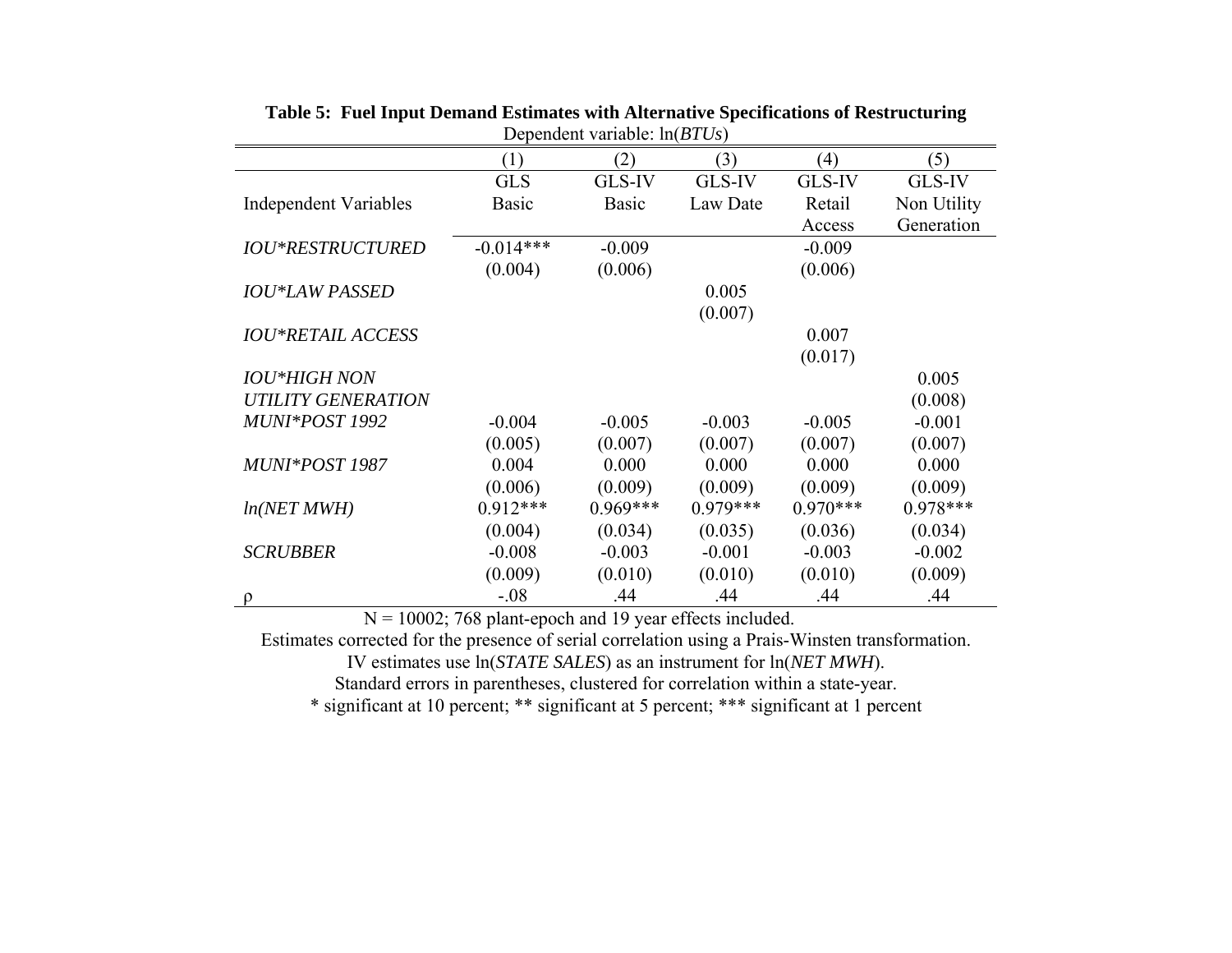|                              | (1)                  | (2)                   | (3)        | (4)         |  |
|------------------------------|----------------------|-----------------------|------------|-------------|--|
|                              | <b>Larger Plants</b> | <b>Smaller Plants</b> | Old Plants | New Plants  |  |
| <b>Independent Variables</b> | 575MW+               | $<$ 575 MW            | < 1960     | $1960+$     |  |
| <b>IOU*RESTRUCTURED</b>      | $-0.030**$           | $-0.031$              | $-0.025$   | $-0.033***$ |  |
|                              | (0.015)              | (0.020)               | (0.020)    | (0.012)     |  |
| MUNI*POST 1992               | 0.018                | $0.039**$             | $-0.001$   | $0.036***$  |  |
|                              | (0.016)              | (0.015)               | (0.023)    | (0.012)     |  |
| MUNI*POST 1987               | 0.016                | $0.086***$            | $0.092***$ | $0.039***$  |  |
|                              | (0.021)              | (0.016)               | (0.028)    | (0.013)     |  |
| ln(WAGE)                     | 0.004                | $-0.021**$            | $-0.034$   | $-0.005$    |  |
|                              | (0.027)              | (0.010)               | (0.038)    | (0.020)     |  |
| ln(NET MWH)                  | 0.054                | 0.047                 | 0.085      | 0.013       |  |
|                              | (0.118)              | (0.054)               | (0.059)    | (0.100)     |  |
| <b>SCRUBBER</b>              | 0.068                | $-0.027$              | $-0.001$   | $0.055*$    |  |
|                              | (0.043)              | (0.019)               | (0.031)    | (0.032)     |  |
| $\rho$                       | .71                  | .74                   | .70        | .73         |  |
| Observations                 | 5016                 | 5063                  | 5113       | 4966        |  |

#### **Table 6: Labor Input Demand Estimates by Plant Type**  Dependent variable: ln(*EMPLOYEES*)

Plant-epoch and year effects included.

All estimates are GLS-IV using a Prais-Winsten transformation for serial correlation and ln(*STATE SALES*) as an instrument for ln(*NET MWH*). Standard errors in parentheses, clustered for correlation within a state-year.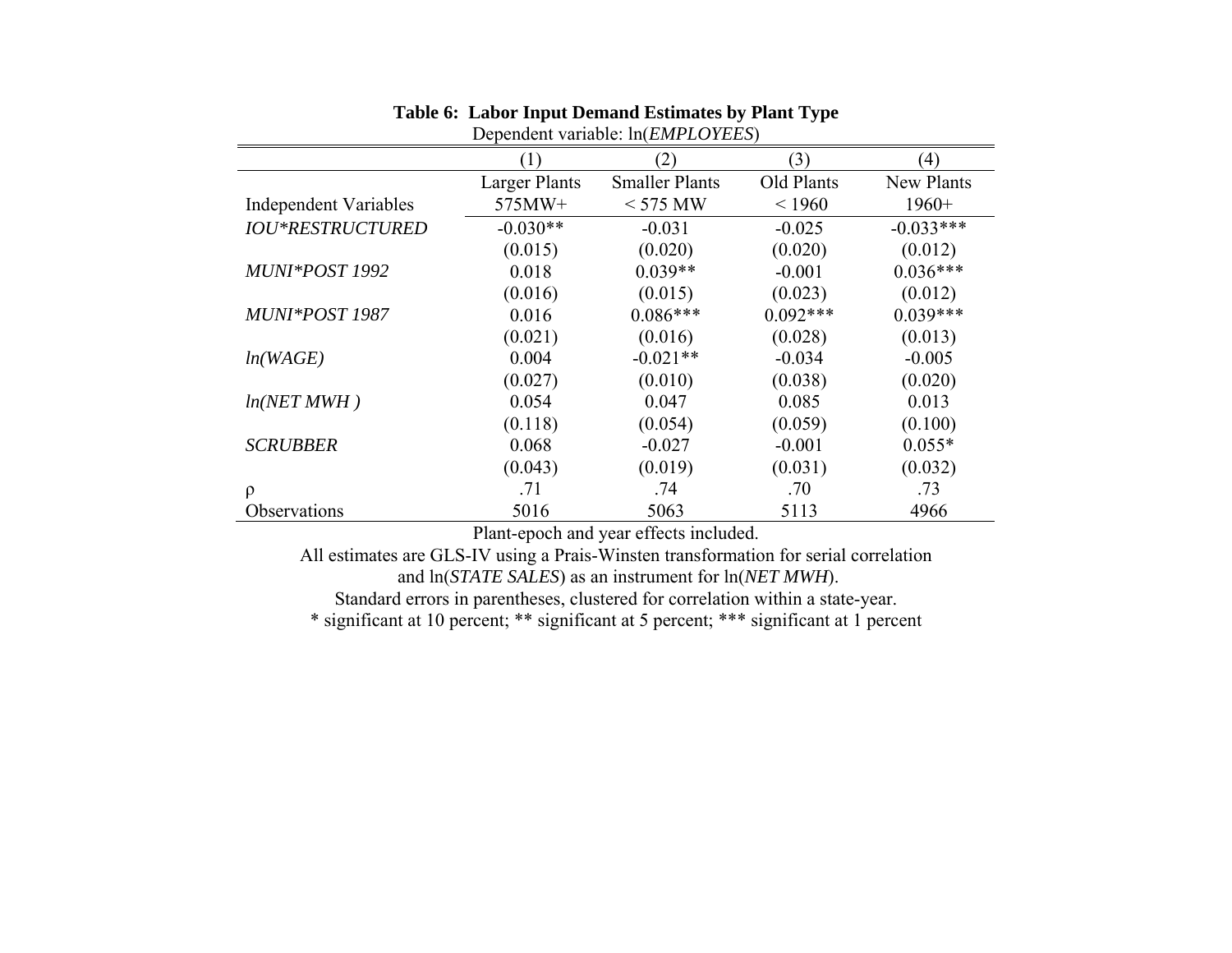| Dependent variable. Intropri OLL LAT Livid D |               |                       |            |             |  |
|----------------------------------------------|---------------|-----------------------|------------|-------------|--|
|                                              | (1)           | (2)                   | (3)        | (4)         |  |
|                                              | Larger Plants | <b>Smaller Plants</b> | Old Plants | New Plants  |  |
| <b>Independent Variables</b>                 | 575MW+        | $<$ 575 MW            | < 1960     | $1960+$     |  |
| <b>IOU*RESTRUCTURED</b>                      | $-0.072**$    | $-0.034$              | $-0.034$   | $-0.068***$ |  |
|                                              | (0.029)       | (0.032)               | (0.036)    | (0.025)     |  |
| MUNI*POST 1992                               | $0.078***$    | $0.061**$             | 0.019      | $0.080***$  |  |
|                                              | (0.030)       | (0.027)               | (0.043)    | (0.024)     |  |
| MUNI*POST 1987                               | $0.052*$      | $0.149***$            | $0.144***$ | $0.102***$  |  |
|                                              | (0.031)       | (0.026)               | (0.037)    | (0.027)     |  |
| ln(NET MWH)                                  | $0.464***$    | $0.342***$            | $0.430***$ | $0.369***$  |  |
|                                              | (0.146)       | (0.092)               | (0.110)    | (0.121)     |  |
| <b>SCRUBBER</b>                              | $-0.032$      | $0.178***$            | 0.101      | $-0.057$    |  |
|                                              | (0.057)       | (0.066)               | (0.063)    | (0.058)     |  |
| $\rho$                                       | .35           | .30                   | .33        | .31         |  |
| Observations                                 | 5016          | 5063                  | 5113       | 4966        |  |

### **Table 7: Nonfuel Expense Demand Estimates by Plant Type**

Dependent variable: ln(*NONFUEL EXPENSES*)

Plant-epoch and year effects included.

All estimates are GLS-IV using a Prais-Winsten transformation for serial correlation and ln(*STATE SALES*) as an instrument for ln(*NET MWH*).

Standard errors in parentheses, clustered for correlation within a state-year.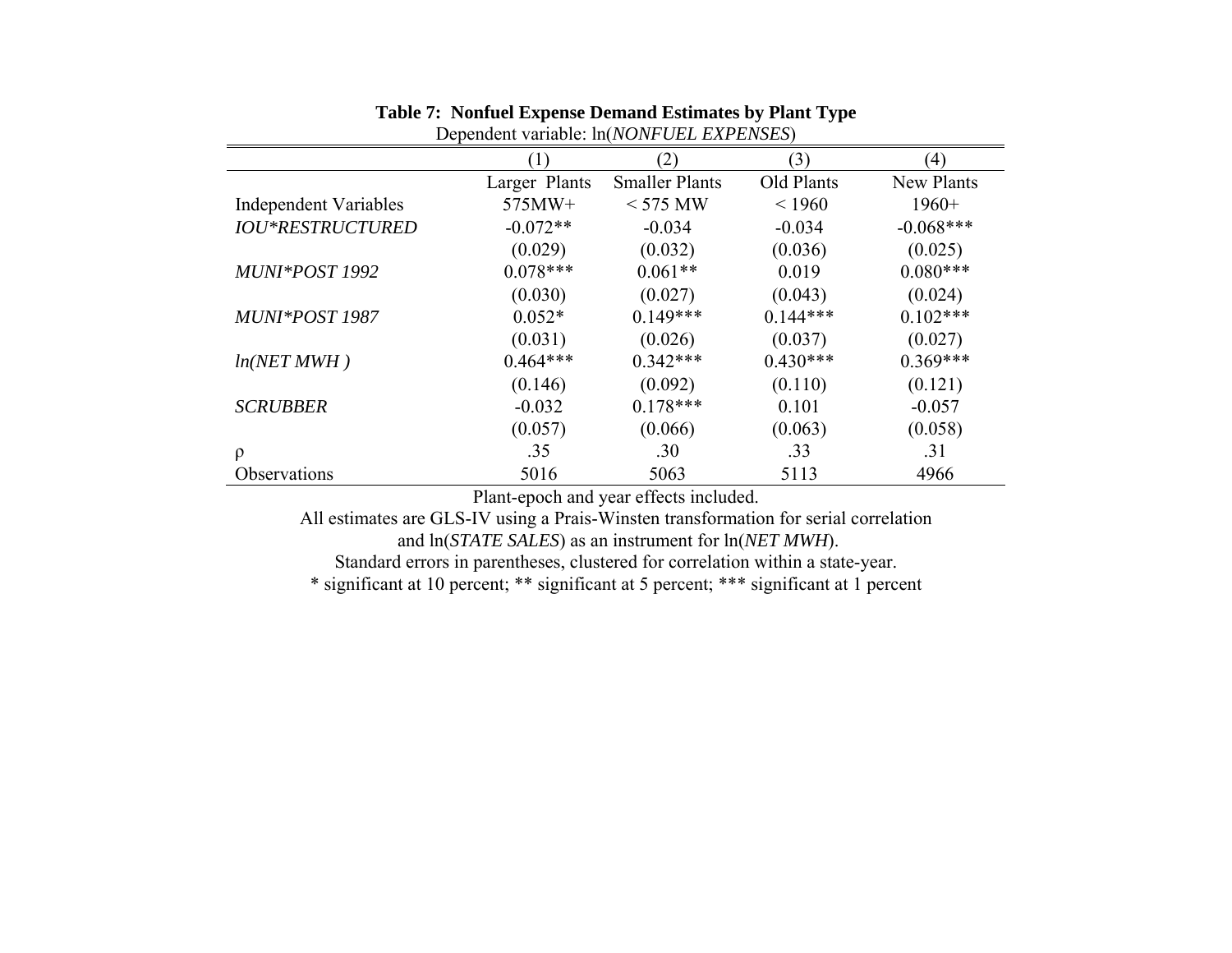| Dependent Variable |                             |                                                                                                   |              |  |
|--------------------|-----------------------------|---------------------------------------------------------------------------------------------------|--------------|--|
|                    |                             | <i>ln(NONFUEL EXPENSES)</i>                                                                       |              |  |
| <i>*LOW INPUT</i>  | <i>*HIGH INPUT</i>          | <i>*LOW INPUT</i>                                                                                 | *HIGH INPUT  |  |
| <b>PLANT</b>       | <b>PLANT</b>                | <b>PLANT</b>                                                                                      | <b>PLANT</b> |  |
| 0.017              | $-0.100***$                 | 0.009                                                                                             | $-0.118***$  |  |
| (0.012)            | (0.027)                     | (0.028)                                                                                           | (0.030)      |  |
| $0.086***$         | $-0.010$                    | $0.122***$                                                                                        | 0.006        |  |
| (0.019)            | (0.014)                     | (0.027)                                                                                           | (0.023)      |  |
|                    |                             | $0.109***$                                                                                        |              |  |
|                    |                             |                                                                                                   | (0.021)      |  |
|                    |                             |                                                                                                   |              |  |
|                    |                             |                                                                                                   |              |  |
|                    |                             | $0.405***$                                                                                        |              |  |
|                    | (0.064)                     |                                                                                                   | (0.091)      |  |
|                    | 0.024                       |                                                                                                   | 0.042        |  |
|                    | (0.022)                     |                                                                                                   | (0.046)      |  |
|                    |                             |                                                                                                   | .33          |  |
|                    | $0.704$ $70.2$ $1$ $1$<br>T | ln(EMPLOYEES)<br>$0.063***$<br>(0.013)<br>$-0.012$<br>(0.013)<br>0.080<br>.70<br>1.1 <sub>0</sub> | $00 \t1 1 1$ |  |

**Table 8: Tests for Mean Reversion in Restructuring Effects on Input Demand**

N = 9784; 702 plant-epoch and 19 year effects included.

All estimates are GLS-IV using a Prais-Winsten transformation for serial correlation

and ln(*STATE SALES*) as an instrument for ln(*NET MWH*).

Standard errors in parentheses, clustered for correlation within a state-year.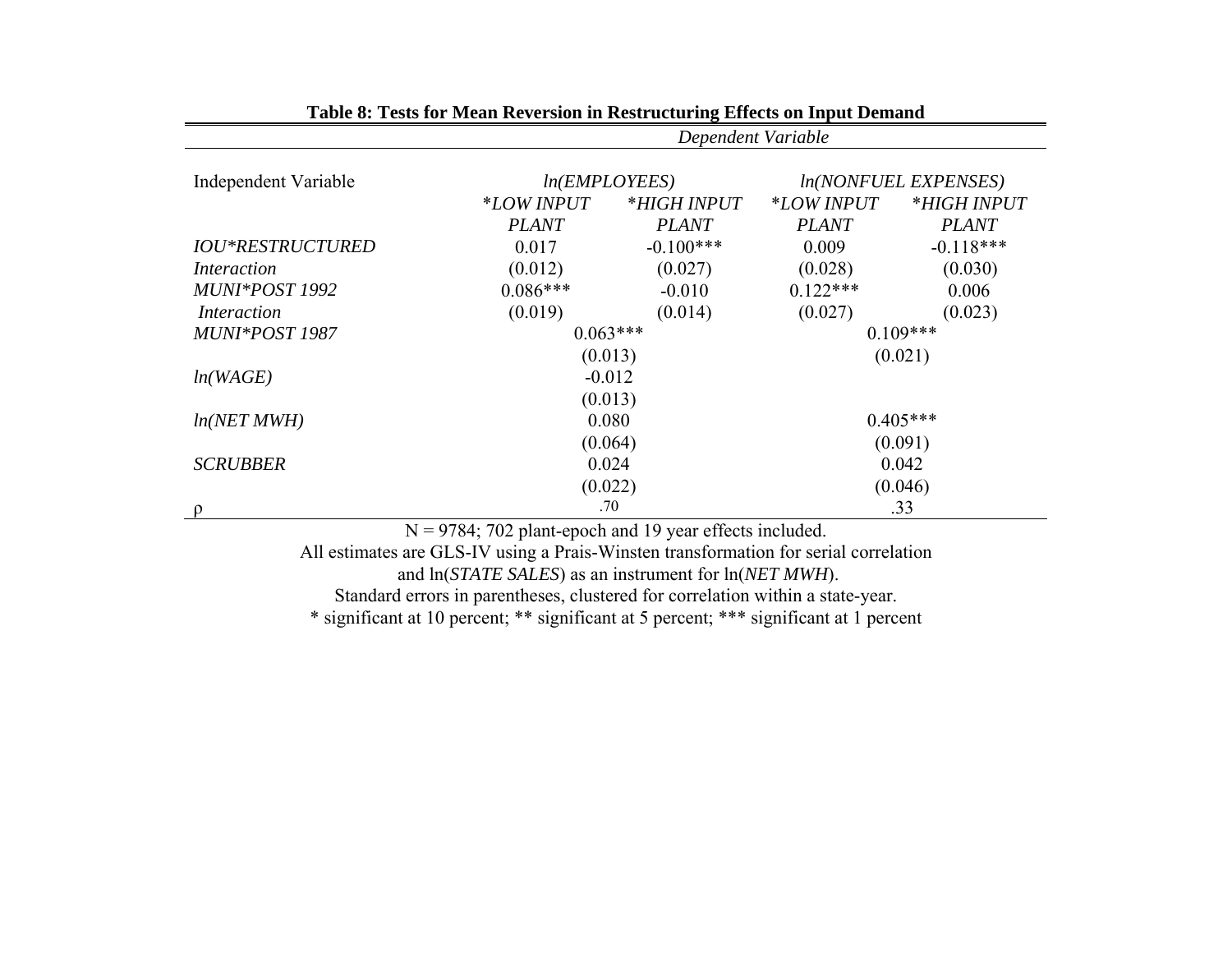

**Figure 1: Labor Input Demand Year-Effects by Regulatory Status (Basic GLS-IV Specification)**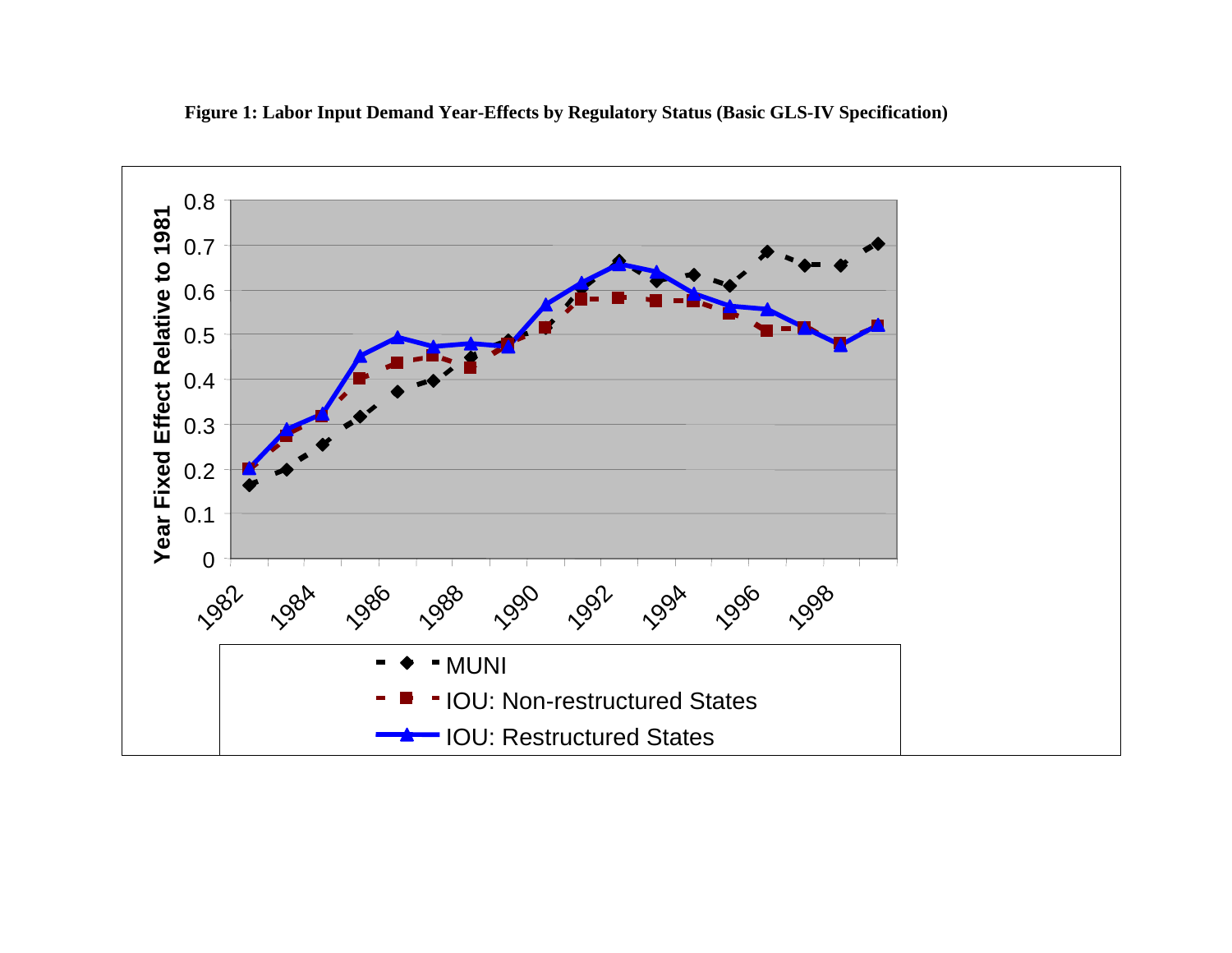

**Figure 2: Nonfuel Expense Input Demand Year-Effects by Regulatory Status (Basic GLS-IV Specification)**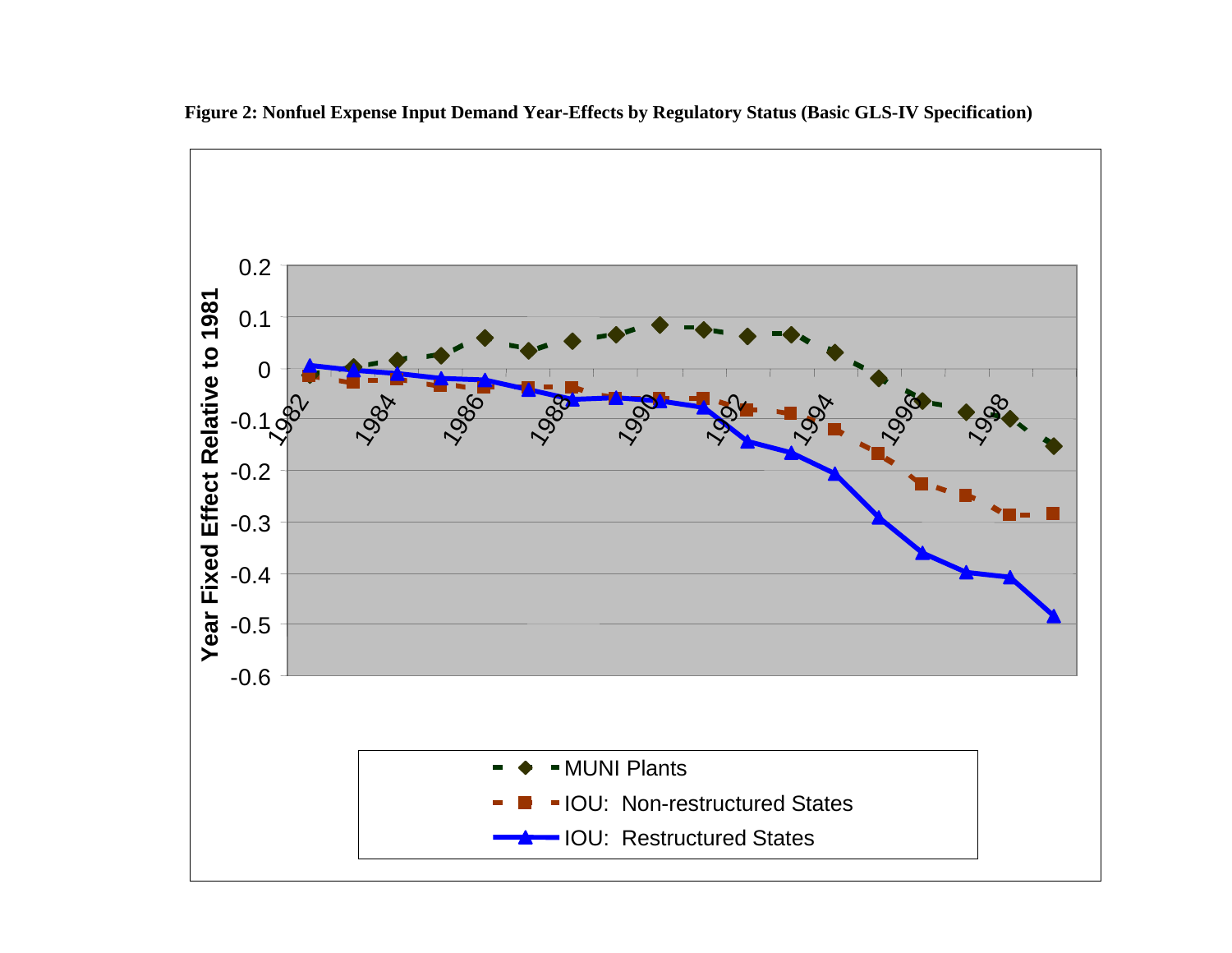### **Data Appendix**

#### **Sample Construction**:

 $\overline{a}$ 

 This study analyzes productivity for large fossil-fueled steam turbine or combined cycle plants. The core data source is the Utility Data Institute (UDI) O&M Production Cost Database. UDI develops this from the annual FERC Form 1 (filed by investor-owned utilities), EIA Form 412 (filed by municipal and other government utilities), and RUS Form  $7 \& 12$  (filed by electric cooperatives) filings. We construct the sample used in the empirical analysis as follows: Plant type: We exclude alternative fuel plants (wood, geothermal, waste; 14 plants, 196 plantyears). We restrict the sample to steam turbine (ST) and combined cycle (CC) plants, based on the variable OMPTYPE in the UDI database. This excludes 564 combustion (gas) turbine only (GT) plants, 6487 plant-year observations.<sup>53</sup>

Plant-epoch: Plant-epochs consist of plant-years over which plant capacity is relatively constant, i.e. reported capacity changes are less than 40 MW and 15 percent.

Plant size: We retain plant-year observations as long as they are part of a plant-epoch with mean capacity (gross megawatts) above 100 MW and at least 3 years of operations at a scale above 100 MW. The mean capacity test excludes 229 plant-epochs (186 plants, 2142 plant-years); the 3-year operations test excludes an additional 117 plant-epochs (171 plant-years). The latter test also excludes plant-epochs for which we only have one or two years of data, typically plants that add or retire capacity near the beginning or end of our sample period. Excluding these seemed appropriate

<sup>&</sup>lt;sup>53</sup> Most of these are small; the majority report incomplete data. In many cases, these appear (based on plant names and locations) to report information for auxiliary gas turbines located on the same site as units with large steam turbines: e.g., Alamitos, a 1900 MW plant with 6 steam units and Alamitos GT, a 140 MW jet engine unit are separate observations in our dataset. The basic restructuring results are robust to including all large GT plant observations with nonmissing data as additional plants, and to aggregating GT plant data with their identifiable associated base plants (using plant name and location). See column (2) in tables T5 and T6 in the FRW (2007) Technical Appendix.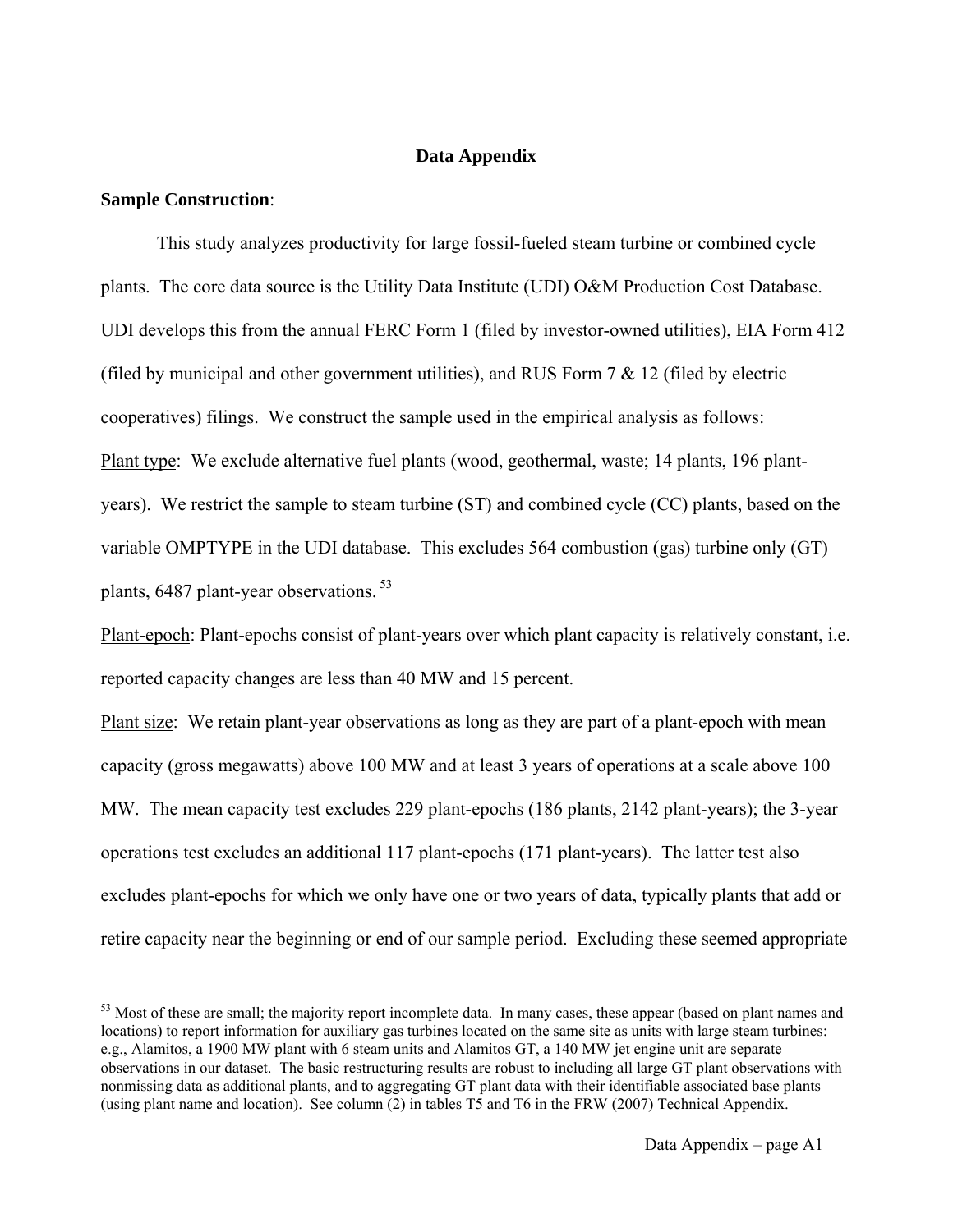given plant-epoch fixed effects and the Prais-Winsten-differenced GLS estimation techniques we use.

Incomplete plant data: We drop 274 plant-years with missing or nonpositive output data; 80 plantyears with missing or nonpositive nonfuel expenses; 204 plant-years with missing employment and 289 plant-years with zero reported employees. Observations excluded for missing data do not seem to be directly related to restructuring, and in some cases are less frequent in restructuring states, conditional on year.<sup>54</sup>

Outlier analysis: Stata's dfbeta regression diagnostics were used to ensure that the results are robust to outliers. The dfbeta statistic measures how much a coefficient estimate changes (relative to its standard error) when an observation is omitted. For the basic employment and nonfuel expense model, we calculated dfbeta statistics for all observations for the variables *ln(NET MWH )*, *SCRUBBER, ln(WAGE*) for the employment input model, *IOU\*RESTRUCTURED*, *MUNI\*POST 1992,* and *MUNI\*POST 1987*. We excluded 148 observations that moved coefficient estimates in either or both of the employment or the nonfuel regressions by more than 0.1 standard errors. We found little evidence of a pattern in the observations that are dropped this way. For instance, we drop at least 4 observations from every year, and the most observations dropped from any year are 21 from 1998. These deletions change the coefficient point estimates relatively little and serve mainly to clean the data of extreme outliers that inflate the standard errors, as reported in columns (3) and (4) of our Technical Appendix tables T5 and T6. We note that the coefficient on *IOU\*RESTRUCTURED* in the labor input equation changes only slightly (from 0.31 in our basic

<sup>&</sup>lt;sup>54</sup> For example, regression of the percent of plants in a state-year observation with missing or zero employee data on time since restructuring indicator (min (0, the number of years since the start of formal hearings in the state), year dummy variables, and state fixed effects suggests that the percentage of such missing values actually *decreases* following restructuring.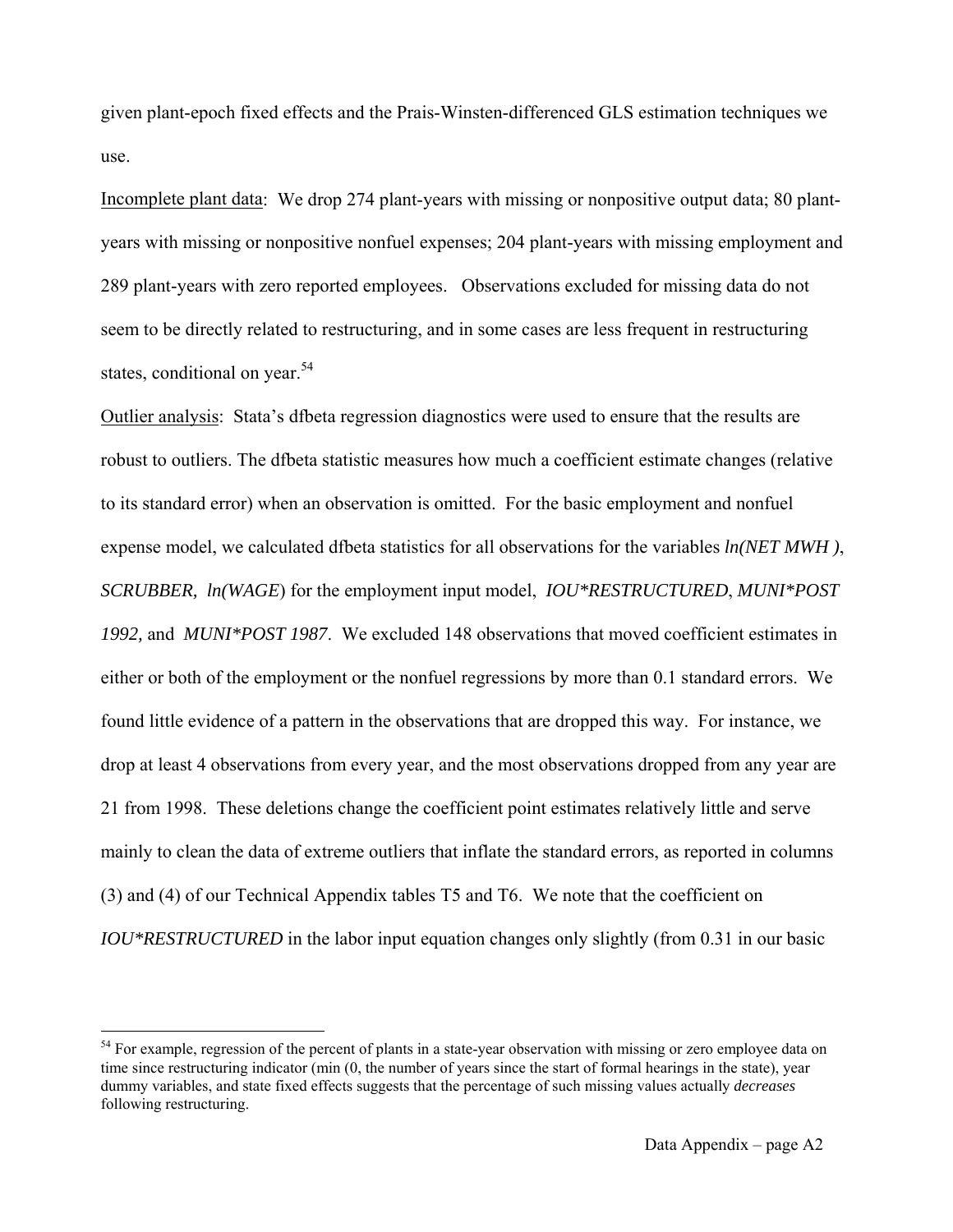specification on the trimmed sample to 0.26 in the untrimmed sample) though it is significantly distinguishable from zero only at the 11 percent level for the untrimmed sample.

 The resulting basic dataset consists of 10,079 observations on 647 plants, allocated to 779 plant-epochs.

Fuel Input Dataset: The fuel input dataset begins with the basic dataset described above. We eliminate observations with missing fuel data and apply Stata's dfbeta regression diagnostics to an estimate of the fuel input equation, using a process and thresholds similar to that described for employment and nonfuel expenses. This resulted in deletion of an additional 77 observations. Since most of the analysis that we report in the paper is based on the employment and nonfuel specifications and since the fuel data appear considerably noisier, this smaller dataset is used only for the fuel input analysis. It consists of 10,002 observations on 646 plants, 778 plant-epochs.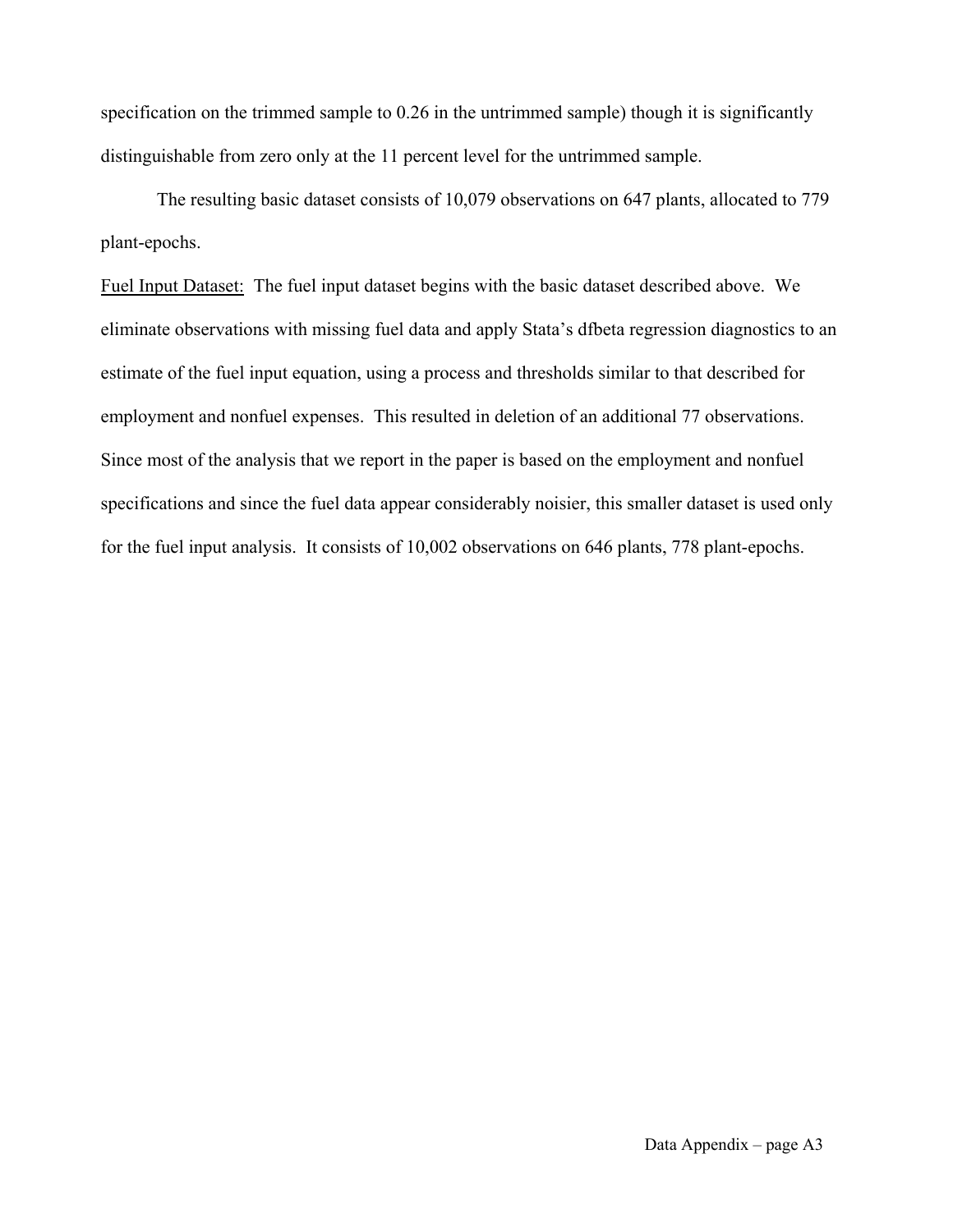| <b>Variable</b>                            | <b>Definition</b>                          | <b>Mean</b>                 |
|--------------------------------------------|--------------------------------------------|-----------------------------|
|                                            |                                            | <b>(Standard Deviation)</b> |
| <b>Output and Input Variables</b>          |                                            |                             |
| <b>ln(NONFUEL EXPENSE)</b>                 | In (Annual non fuel production             | 16.036                      |
|                                            | expenses $(\$)$ ), calculated as the total | (0.940)                     |
|                                            | production expense less fuel               |                             |
|                                            | expense.                                   |                             |
| <i>ln</i> ( <i>EMPLOYEES</i> )             | In (Annual mean number of                  | 4.739                       |
|                                            | employees)                                 | (0.815)                     |
| ln(BTU)                                    | In(Total of the total btus of fuel         | 30.547                      |
|                                            | consumption). Calculated as (tons of       | (1.291)                     |
|                                            | coal * 2000 lbs/ton* btu/lb) +             |                             |
|                                            | (barrels of oil*42 gal/barrel*btu/gal)     |                             |
|                                            | $+$ (Mcf gas*1000 cf/mcf*btu/cf).          |                             |
|                                            | These use reported annual plant-           |                             |
|                                            | specific btu content of each fuel.         |                             |
|                                            | $(N = 10002)$                              |                             |
| ln(NET MWH)                                | In (Annual net MWh generation)             | 14.329                      |
|                                            |                                            | (1.396)                     |
| <b>Utility and Restructuring Variables</b> |                                            |                             |
| IOU                                        | 1 for plants classified as IOU,            | 0.802                       |
|                                            | holding, or private companies; 0           |                             |
|                                            | otherwise.                                 |                             |
| <b>MUNI</b>                                | 1 for plants owned by utilities            | 0.197                       |
|                                            | classified as government or                |                             |
|                                            | cooperative utilities; 0 otherwise.        |                             |
| <b>IOU*RESTRUCTURED</b>                    | 1 for IOU plants in states that            | 0.108                       |
|                                            | restructured, beginning in the year        |                             |
|                                            | of the first formal hearing; 0             |                             |
|                                            | otherwise.                                 |                             |
| <b>IOU*LAW PASSED</b>                      | 1 for IOU plants in states that            | 0.041                       |
|                                            | restructured, beginning in the year        |                             |
|                                            | that legislation was enacted; 0            |                             |
|                                            | otherwise.                                 |                             |
| <b>IOU*RETAIL ACCESS</b>                   | 1 for IOU plants in states that            | 0.006                       |
|                                            | restructured, beginning in the first       |                             |
|                                            | year of retail access; 0 otherwise.        |                             |
| MUNI*POST 1987                             | 1 for MUNI plants in years 1988-           | 0.133                       |
|                                            | 1999; 0 otherwise.                         |                             |
| MUNI*POST 1992                             | 1 for MUNI plants in years 1993-           | 0.074                       |
|                                            | 1999; 0 otherwise.                         |                             |
| <b>IOU*HIGH NON</b>                        | 1 beginning in 1993 for IOU plants         | 0.103                       |
| <b>UTILITY GENERATION</b>                  | in states with above median                |                             |
|                                            | penetration of nonutility generating       |                             |
|                                            | plants in 1993; 0 otherwise.               |                             |

**Table A1: Summary of Variables (**N=10079 unless otherwise noted)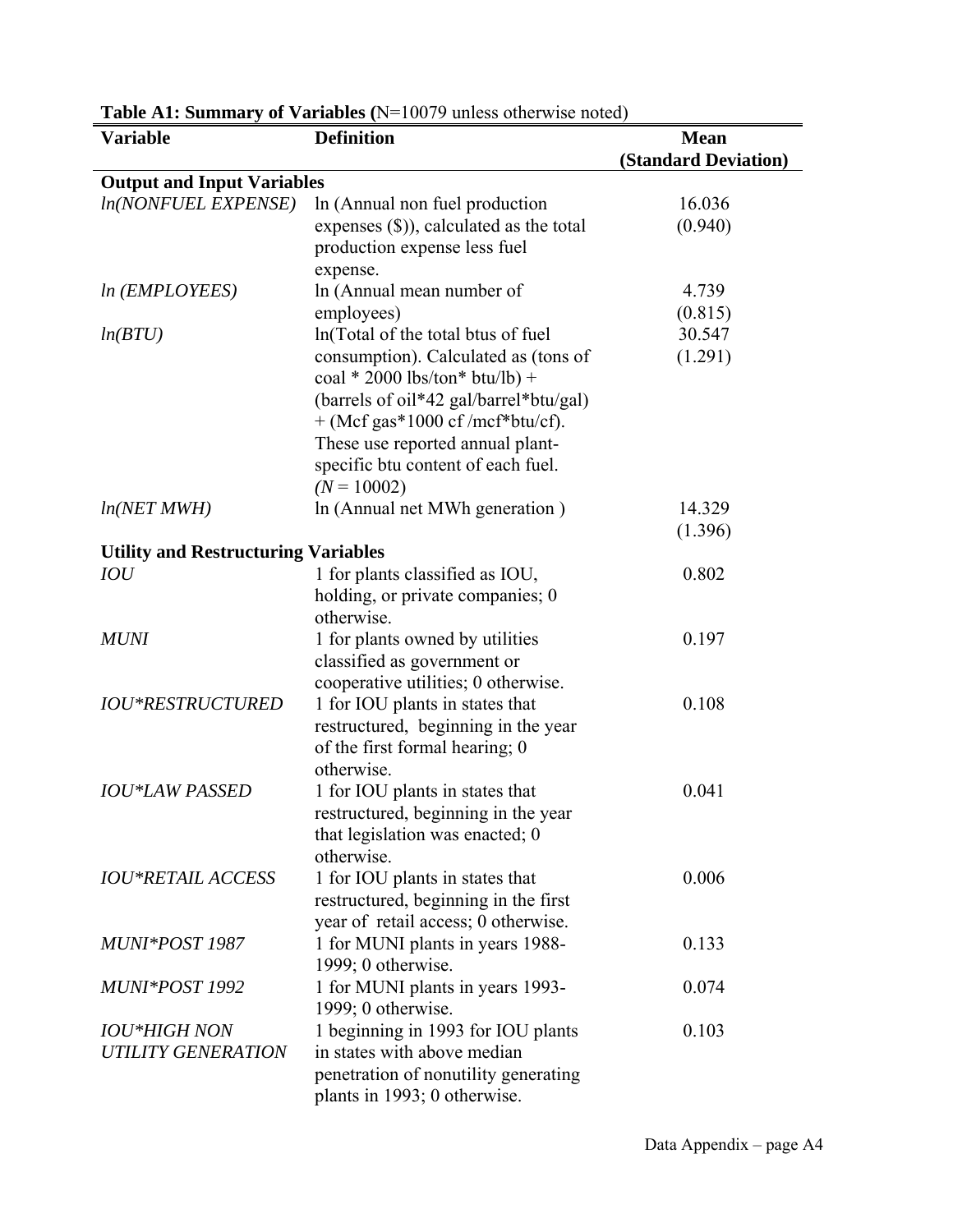| <b>LOW INPUT</b>                      | 1 if plant mean residual from the<br>relevant input use regression for<br>1981-1992 period is below zero; 0<br>otherwise $(N=9784)$ .                                                                                                                         | 0.500<br>(0.500)            |
|---------------------------------------|---------------------------------------------------------------------------------------------------------------------------------------------------------------------------------------------------------------------------------------------------------------|-----------------------------|
| <b>HIGH INPUT</b>                     | 1 if plant mean residual from the<br>relevant input use regression for<br>1981-1992 period is above zero; $0$<br>otherwise $(N=9784)$ .                                                                                                                       | 0.500<br>(0.500)            |
| <b>Other Variables</b>                |                                                                                                                                                                                                                                                               |                             |
| <b>SCRUBBER</b>                       | 1 if there is an FGD scrubber at the<br>plant; 0 otherwise.                                                                                                                                                                                                   | 0.132                       |
| ln(WAGE)                              | Bureau of Labor Statistics annual<br>wage bill divided by total<br>employment calculated at the state-<br>year level separately for IOU and<br>MUNI plants. Numbers are imputed<br>for MUNI plants in 18 states over<br>various years and for IOU plants in 6 | 10.532<br>(.335)            |
| <b>Plant Characteristic Variables</b> | states from 1997-1999.                                                                                                                                                                                                                                        |                             |
|                                       |                                                                                                                                                                                                                                                               |                             |
| <b>LARGER</b>                         | 1 if the plant capacity (Gross MW) is<br>at least 575MW.                                                                                                                                                                                                      | 0.498                       |
| <b>SMALLER</b>                        | 1 if the plant capacity (Gross MW) is<br>less than 575 MW.                                                                                                                                                                                                    | (0.500)<br>0.502<br>(0.500) |
| <b>OLD</b>                            | 1 if the youngest unit at the plant<br>entered service before 1960.                                                                                                                                                                                           | .507<br>(.500)              |
| <b>NEW</b>                            | 1 if the youngest unit at the plant<br>entered service in 1960 or later.                                                                                                                                                                                      | .493<br>(.500)              |
| <b>Economic and Weather Variables</b> |                                                                                                                                                                                                                                                               |                             |
| In(STATE SALES)                       | In (Total state electricity                                                                                                                                                                                                                                   | 11.184                      |
|                                       | consumption by year in<br>gigawatthours)                                                                                                                                                                                                                      | (0.851)                     |
| <b>ANNUAL_HDDAYS</b>                  | Population-weighted heating degree                                                                                                                                                                                                                            | 4399.468                    |
|                                       | days for each state-year (use MD for<br>DC); $N = 10069$ .                                                                                                                                                                                                    | (2138.744)                  |
| ANNUAL_CDDAYS                         | Population-weighted cooling degree<br>days for each state-year (use MD for<br>DC); $N = 10069$ .                                                                                                                                                              | 1432.163<br>(1.396)         |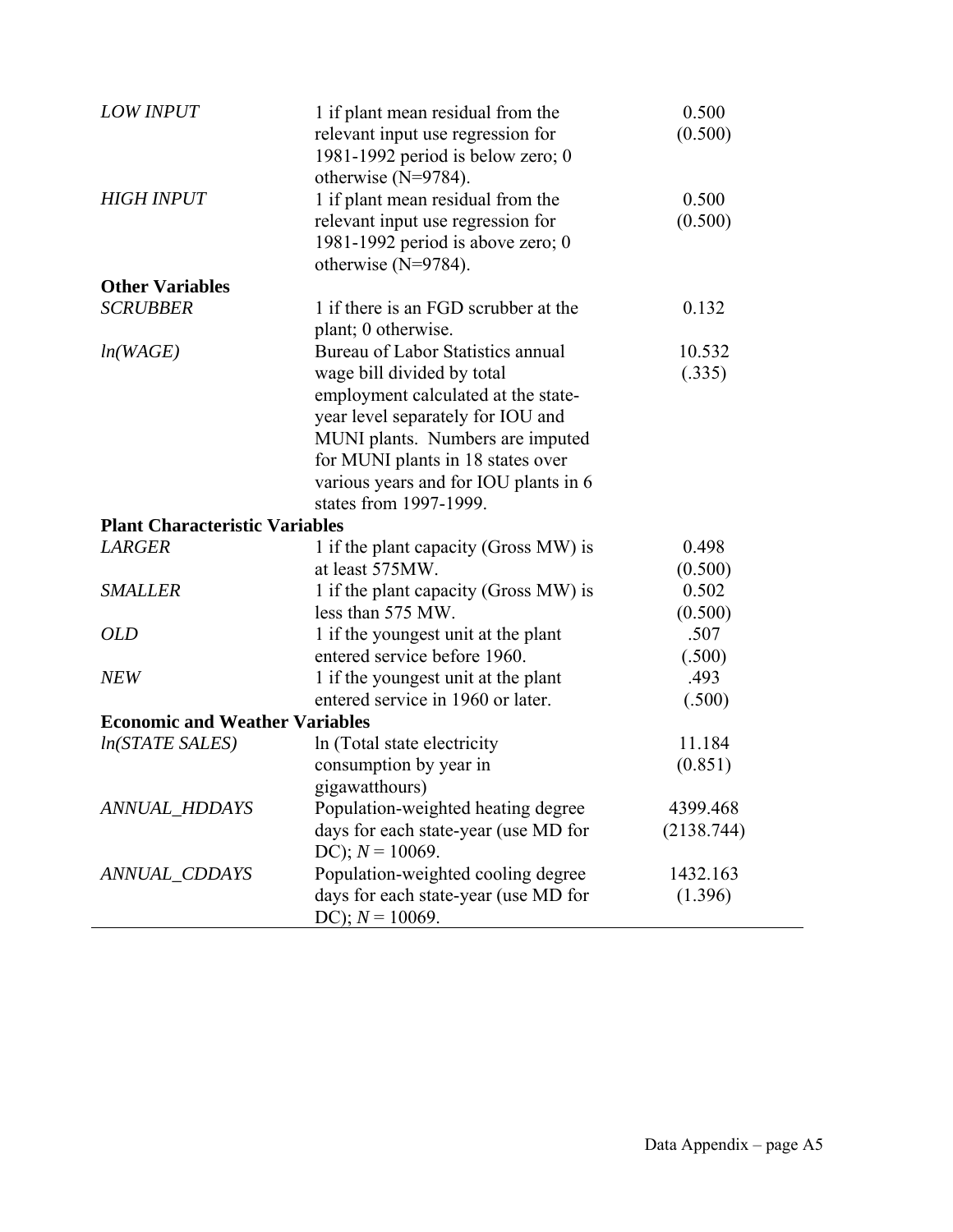#### **Data Sources:**

Plant characteristics and operating data: UDI O&M Production Cost Database

Wages: U.S. Department of Labor, Bureau of Labor Statistics. Industry state-level annual wage bill divided by industry total employment.

*Electric utility wages:* SIC Industries 4911.

*Comparable sector wages:* Average over SIC industries 4923-4925 (natural gas distribution), 4953 (hazardous waste treatment), and 2911 (petroleum refining).

Utility ownership: UDI Utility Datapak Book, 1997.

Restructuring variables: Restructuring status and timing is compiled from a review of

- (1) U.S. Department of Energy, Energy Information Administration (EIA), "The Changing Structure of the Electric Power Industry: An Update, 12/96"
- (2) EIA, "The Changing Structure of the Electric Power Industry: 2000 An Update"
- (3) EIA, "Status of State Electric Industry Restructuring Activity," Timeline as of July 2002
- (4) Edison Electric Institute "Electric Competition in the States" February, 2001
- (5) National Association of Regulatory Utility Commissioners (NARUC), "Utility Regulatory Policy in the United States and Canada, Compilation," 1994 – 1995, and 1995 – 96
- (6) The Council of State Governments, "Restructuring the Electricity Industry," 1999
- (7) State Public Utility Commission websites, relevant legislation and reports.

### State demand data and instruments:

*State electricity sales* by year: Sales to Ultimate Customers from EIA's "Electric Sales and Revenue," Table 6, and EIA's "Electric Power Annual," Tables 117 and 90, various years. *Heating and cooling degree days*: Population-weighted heating and cooling degree days by stateyear (using Maryland for Washington, D.C.) are from U.S. Dept. of Commerce, National Oceanic